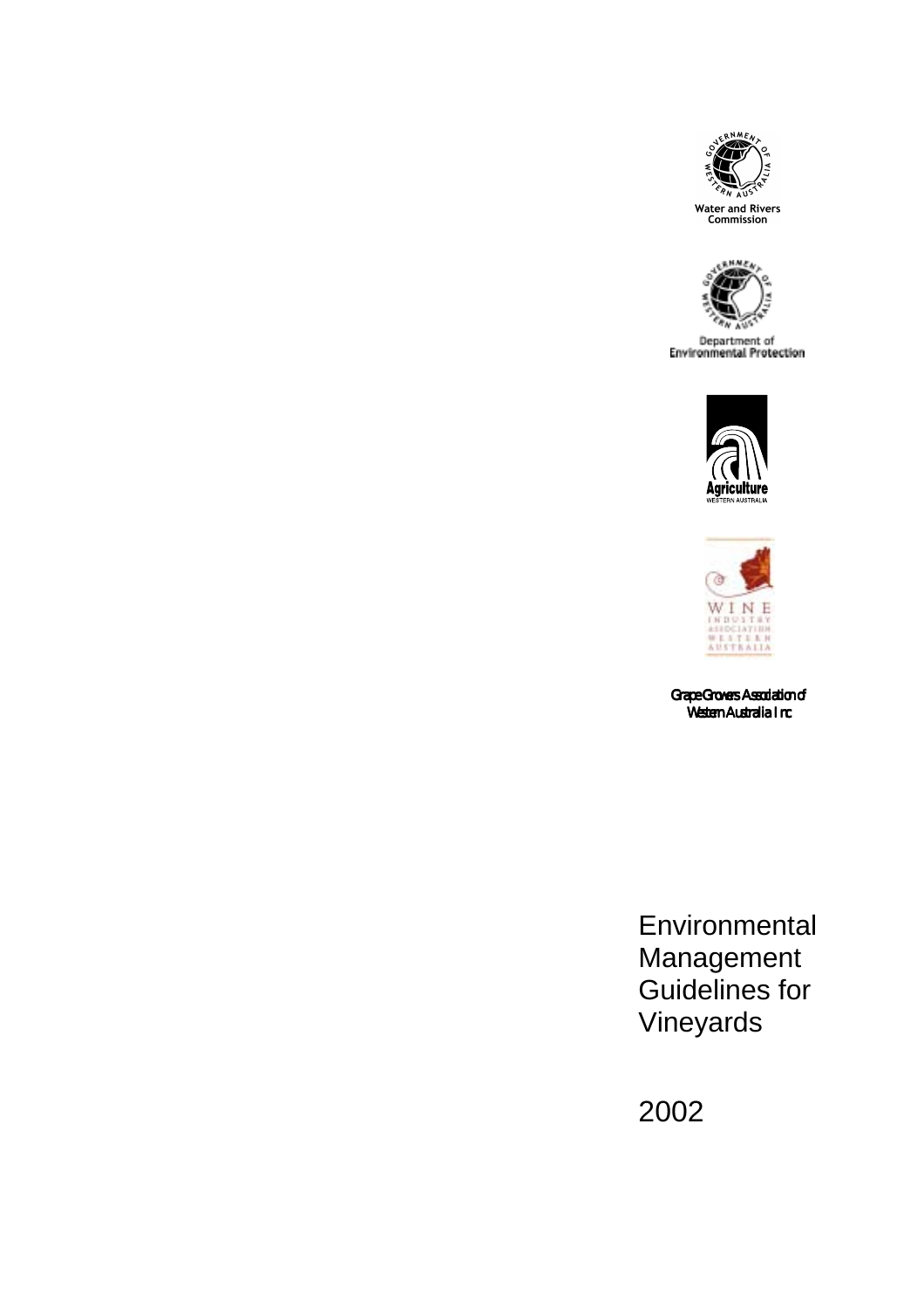# Acknowledgments

This document has been prepared by inter agency staff from the Department of Environmental Protection and the Water and Rivers Commission. Particular thanks to Ron Powell, Caroline Raphael and Elizabeth Morgan (Department of Environmental Protection), Tony Devitt (Department of Agriculture Western Australia), Sandra Franz and Peter Ryan (Water and Rivers Commission).

This document was prepared in consultation with John Griffiths and Tamara Stephens from the Wine Industry Association of Western Australia and Peter Bacon and Matt Katich from the Grape Growers Association of Western Australia.

*We welcome your feedback*

*A publication feedback form can be found at the back of this publication, or online at* http://www.wrc.wa.gov.au/public/feedback/

ISSN 1329-0746 Guidelines No. 12

ISBN 0-7309-7584-3

*Text printed on recyclable stock June 2002*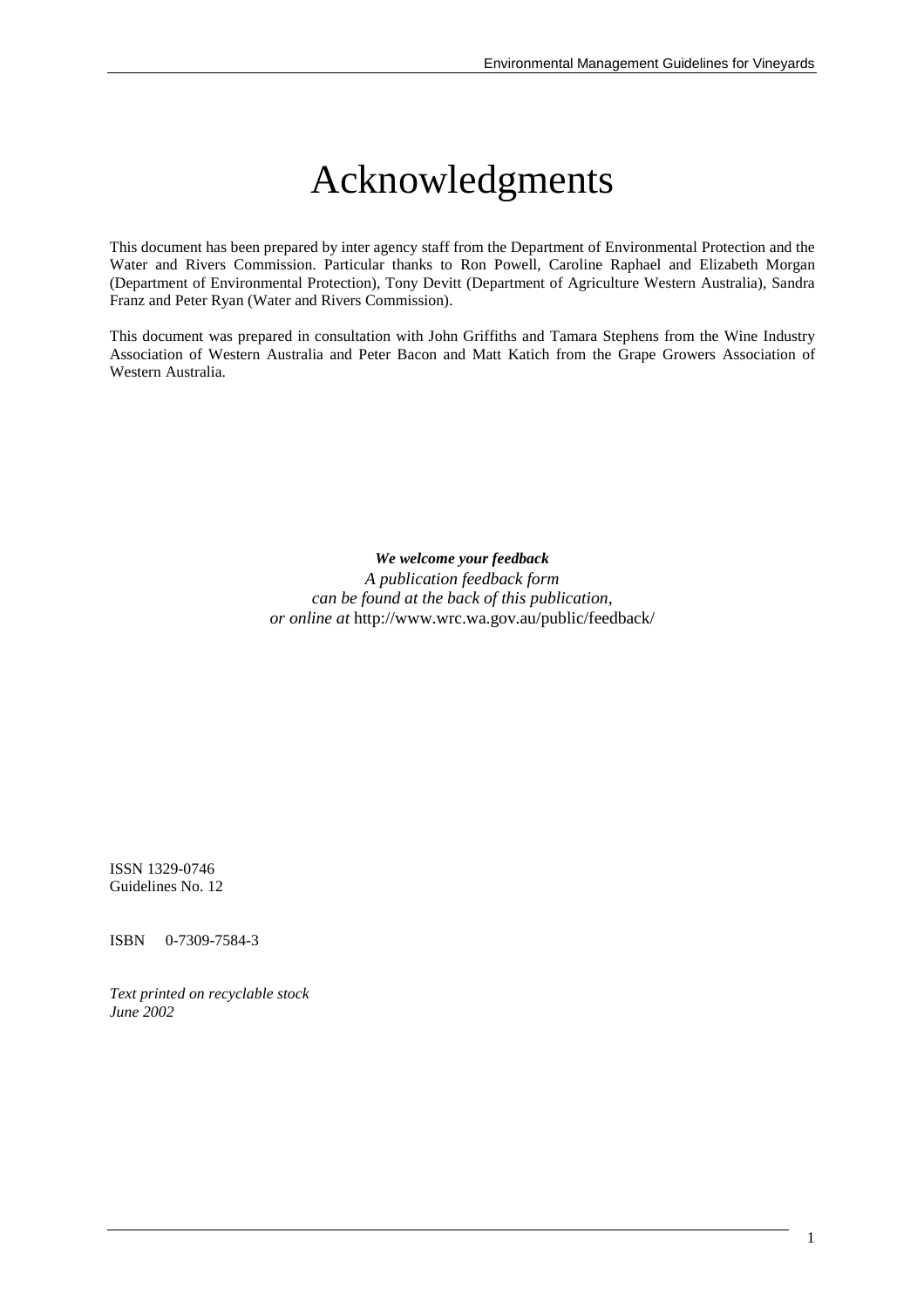## **Contents**

| 1.                                     |                                                                                      |    |
|----------------------------------------|--------------------------------------------------------------------------------------|----|
| 2.                                     |                                                                                      |    |
| 3.                                     |                                                                                      |    |
| 4.                                     |                                                                                      |    |
| 4.1<br>4.2<br>4.3<br>4.4               |                                                                                      |    |
| 5.                                     |                                                                                      |    |
| 5.1<br>5.2<br>5.3<br>5.4<br>5.5        |                                                                                      |    |
| 6.                                     |                                                                                      |    |
| 6.1<br>6.2<br>6.3<br>6.4<br>6.5        |                                                                                      |    |
| 7.                                     |                                                                                      |    |
| 7.1<br>7.2<br>7.3<br>7.4<br>7.5<br>7.6 |                                                                                      |    |
| 8.                                     |                                                                                      |    |
| 9.                                     | <b>Glossary</b>                                                                      | 21 |
|                                        |                                                                                      | 22 |
|                                        | 11. Appendices ……………………………………………………………………………………… 23                                  |    |
|                                        | Appendix 3 - List of Western Australian grape grower and winemakers' associations 30 |    |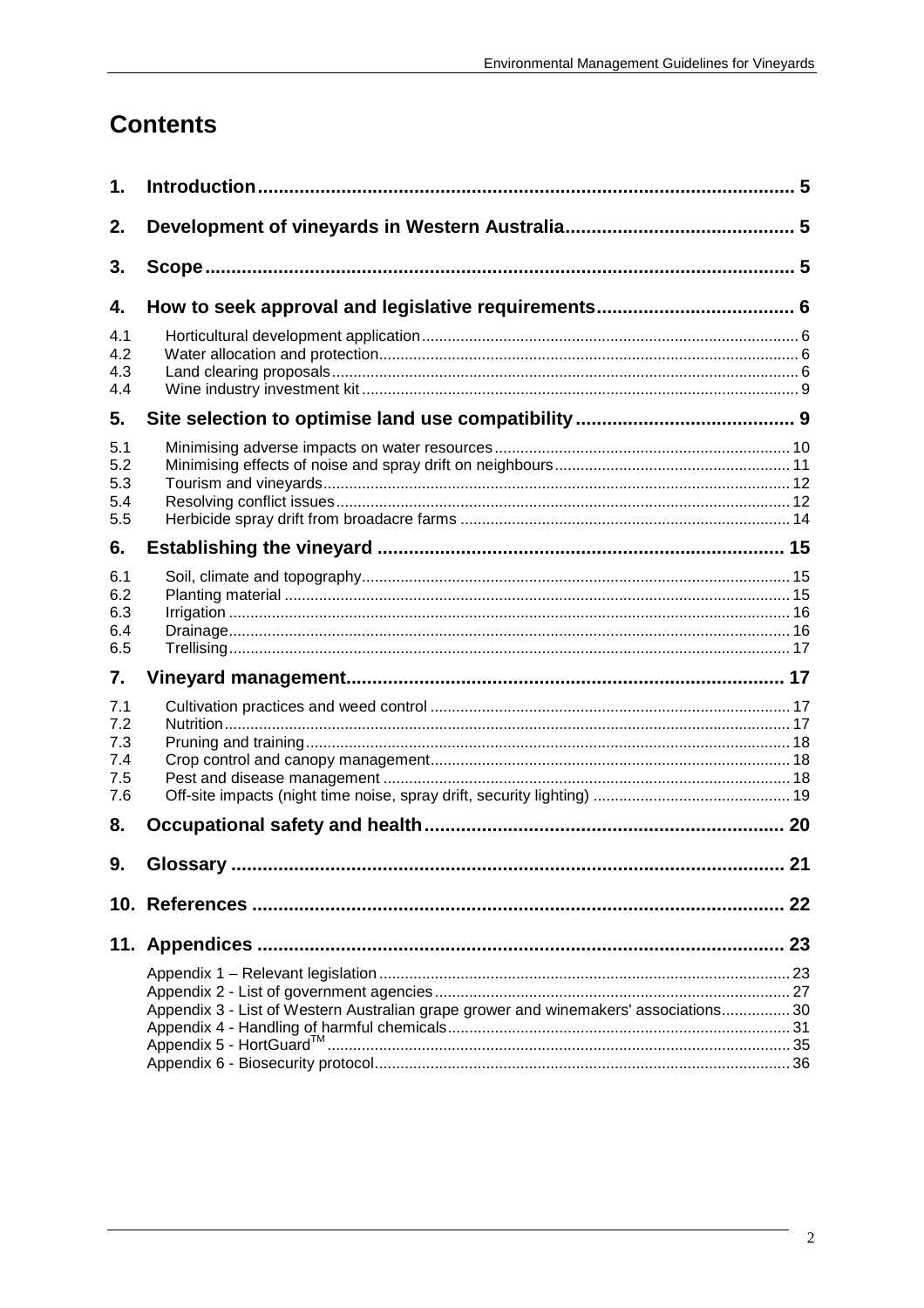## **Foreword**

These environmental management guidelines are intended to provide guidance on the best management practices for the viticulture industry in Western Australia.

Adopting good management practices will limit any potential impact vineyards may have on the environment, such as chemicals and fertilisers contaminating the soil, groundwater and watercourses. Selecting a suitable location to site a vineyard may minimise or reduce any adverse impact to water quality, the environment and community amenity, particularly from nutrient-rich runoff, odour, dust, noise and spray drift.

It is anticipated that this document will be reviewed within three years from the date of publication to consider new technology and improved management practices resulting from the industry implementing these guidelines.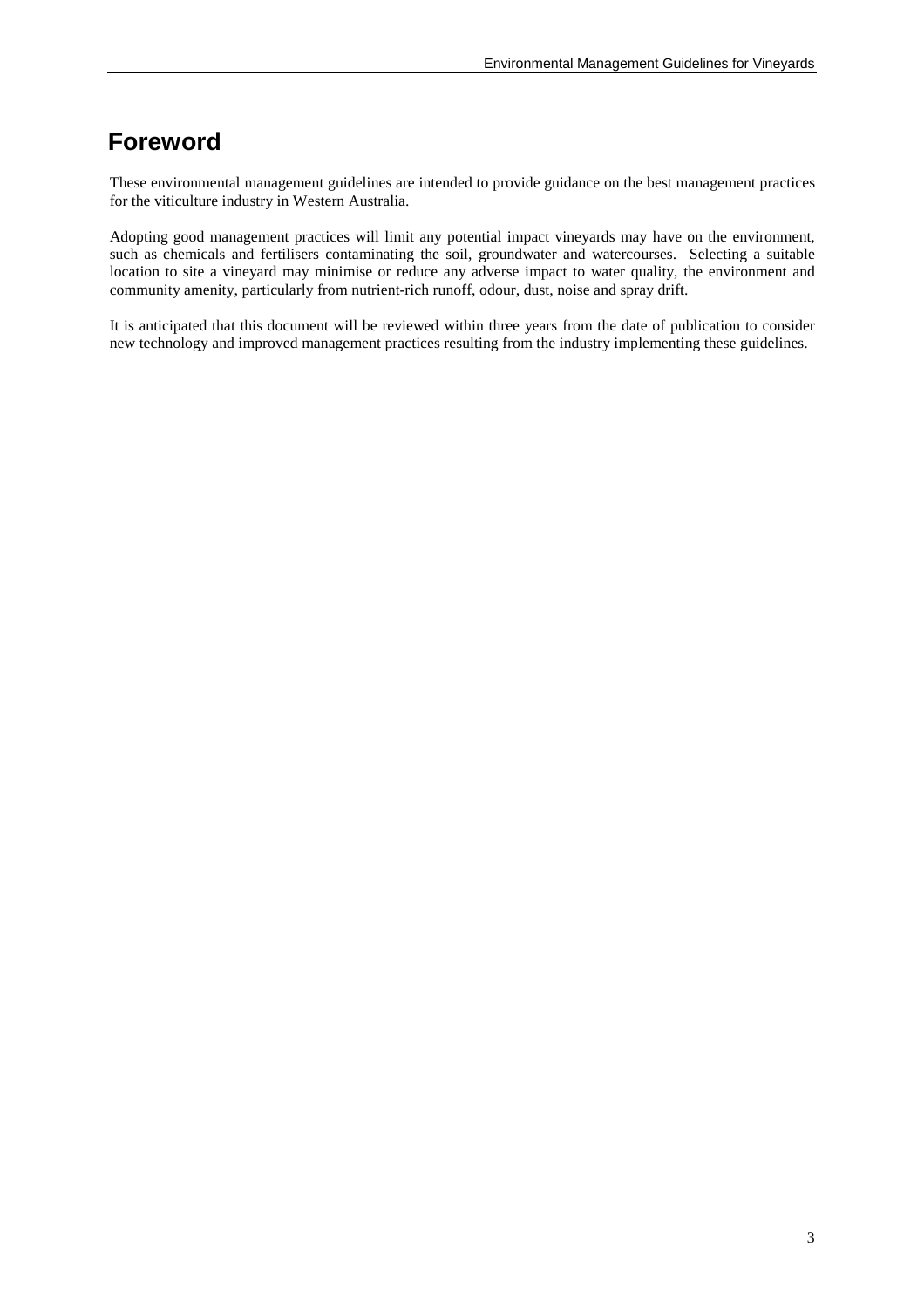## **1. Introduction**

The impetus to increase viticulture production both on new sites and in currently established vineyard areas in Western Australia has placed greater pressure on the natural resources. It is essential that practices adopted will protect natural resources and the environment in order to sustain a profitable future for grape and wine production.

The guidelines are intended to assist the vineyard enterprise to be environmentally responsible and a good neighbour.

The recommended management practices are based on the understanding that other land uses in close proximity will give due consideration to the management of their activities (such as residential or tourist accommodation), to minimise the likelihood of conflict with adjacent vineyards. The guidelines recommend management practices intended to mitigate adverse effects "over the fence", however, in reality, the technology that will adequately contain night time noise or chemical spray drift may not exist or is impractical to implement.

It is accepted that to conduct a viable business most vignerons will use chemical sprays and may carry out many activities at night and in the early hours of the morning.

The management of vineyards on which tourist facilities are located needs to ensure vineyard practices do not adversely impact on public facilities or visitors.

These environmental guidelines encourage growers to use the latest information and technology available in all aspects of grape and wine production, to produce high-quality products in an environmentally friendly way and set the industry on the path to sustainable agriculture.

## **2. Development of vineyards in Western Australia**

In 2000-01 there were more than 7,000 hectares of wine grape, table grape and dried vine fruit vineyards in Western Australia. The major production centres include the Swan Valley and the west coastal and south west areas of the State extending from Gingin in the north, south through Harvey, Margaret River, Manjimup, Pemberton, Frankland River and to the Porongurups east of Mount Barker.

Production in 2000-01 reached more than 60,000 tonnes of grapes worth about \$90 million. There are more than 800 vineyards, many of which are less than 10 hectares in size. The wine produced is worth almost \$175 million annually at farm gate prices.

The State's viticulture industries are undergoing a period of rapid expansion, in traditional areas and in some new areas already showing promise, e.g. table grapes at Carnarvon and wine grapes at Chapman Valley, Wandering, Boyup Brook and Esperance.

The spread of residential or tourist accommodation close to vineyards may compromise the viability of the vineyards as restraints on spraying and night time activities will restrict the normal operation of the vineyards. The close proximity of incompatible land uses may lead to conflict and adversity. This is particularly relevant in areas such as the Swan Valley and Perth Hills where the growing region is made up of numerous small lots.

Tourist accommodation and the operations associated with vineyards may be incompatible but, despite this, grape growing and tourism can be mutually beneficial; vineyards with wineries are often dependent upon tourism. The most positive means of ensuring that the impact of agricultural activities on amenity and health in new residential areas is minimised and complaints from residents regarding the use of agricultural chemicals are reduced, is by adoption of sound management practices and reasonable separation distances.

However, once high value viticultural land is transferred to tourist accommodation or residential development, it may be lost for the long term.

## **3. Scope**

These guidelines cover best management practices and approval processes for vineyards and those who interact with the industry. The intended audience includes all table, dried vine fruit and wine grape growers, allied industries, planners and government decision-makers.

*Effluent Management Guidelines for Australian Wineries and Distilleries* have been prepared as part of the National Water Quality Management Strategy guideline series.

These guidelines are advisory, not statutory. The guidelines indicate conditions that may be applied if water, environmental or other government permits are required. Planning and management decisions should be based on the recommended best management practices contained in these guidelines. Decisions which do not take heed of the advice are likely to lead to incompatible land uses and future conflict.

Vineyards management is now embracing quality assurance programs and these guidelines provide an overview of best management practices that would form the basis for an Environmental Management Systems approach to environmental accreditation.

Vignerons in the Swan Valley should be aware of legislation, such as the *Swan Valley Planning Act 1995*.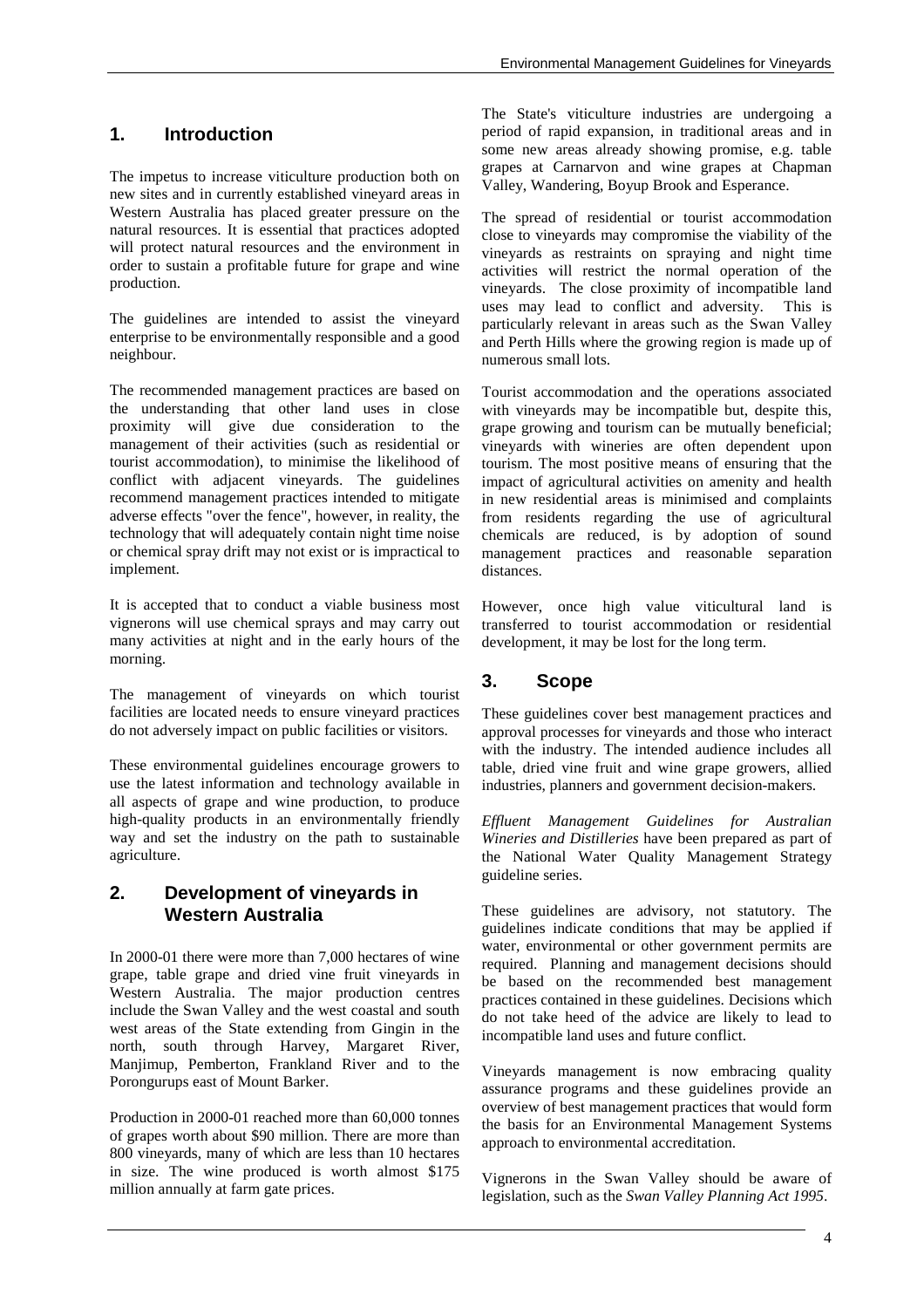Special circumstances which need to be considered in the Swan Valley and Perth Hills include small block sizes, memorials to titles, effects of increased public access and traffic, urban pressures and the increased tourist activity which may take precedence over these guidelines.

## **4. How to seek approval and legislative requirements**

A proponent seeking approval for a new vineyard or expansion of an existing vineyard should contact the relevant local government office at the earliest possible stage to discuss the proposed location of the vineyard or expansion to ensure it is consistent with local by-laws and planning provisions. Proponents of new or expanding vineyards should also contact the relevant government agencies as early as possible.

Table 1 shows the approvals needed and lists the government agencies that can provide advice. A summary of the applicable legislation is included in Appendix 1 and a list of contacts for the relevant government agencies is in Appendix 2.

### **4.1 Horticultural development application**

A Horticultural Development Application (HDA) kit is available from the Water and Rivers Commission, Department of Agriculture or Department of Environmental Protection and contains guidance notes for seeking the necessary approvals.

The HDA kit contains applications for the clearing of native vegetation, abstracting groundwater and surface water and the establishment of a horticultural industry required by the various government agencies. The relevant forms should be completed then submitted to the appropriate local government authority for consideration and distribution to the relevant government agencies. The application may be rejected or approved, with or without conditions.

The following supporting details should be included with the Horticultural Development Application:

- A map showing any areas of remnant native vegetation.
- Proximity to water bodies and watercourses. Provide a map showing any wetlands, surface water bodies, drain or watercourse within 200 metres of the proposed vineyard, and wells or water reservoirs within 500 metres.
- Identification of whether the proposed vineyard is within a proclaimed public drinking water source area. Water and Rivers Commission should be contacted for this information.
- Soil profile description and types.
- The size of the land holding (on which the vineyard is to be established or expanded) and areas of initial and proposed future planting.
- A map of the property on which the vineyard is to be located including, where practical, contours, structures, lot numbers and road names.
- Identification of any Aboriginal archaeological sites or other cultural or scientifically significant areas (the Department of Aboriginal Affairs should be consulted for further information).
- Existing land uses in the vicinity (within a 3 kilometre radius). The proponent should consult with local government planning officers on future changes in land use and strategies to identify possible future constraints.

This is not an exhaustive list. Additional information may be required by the relevant decision making authorities.

## **4.2 Water allocation and protection**

If the proponent is considering drawing water from a well, lake or stream he or she should contact the Water and Rivers Commission to find out their statutory obligations and if sufficient water is available. Approvals for drawing water from a well, lake or stream are necessary. Applications for a groundwater well or surface water licence are contained in the HDA kit.

Developments occurring within an Underground Water Pollution Control Area (UWPCA) need a permit application (Appendix 1). A groundwater or surface water abstraction licence for development in a UWPCA cannot be issued until a water quality protection permit is issued.

### **4.3 Land clearing proposals**

Clearing of native vegetation and removal of natural habitats for fauna is a significant environmental issue in Western Australia. As such, clearing of native vegetation in particular parts of the State is restricted. If the clearing of more than one hectare of vegetation is likely, the proponent must contact the office of the Commissioner for Soil and Land Conservation (phone number 08 9368 3282) as soon as possible to seek advice on land clearing approvals. Under the *Soil and Land Conservation Act* and Regulations, owners or occupiers of land are required to advise the Commissioner for Soil and Land Conservation of their intention to clear more than one hectare of vegetation, or where there is a change in land use, at least 90 days prior to the expected commencement of that clearing. Approval for clearing native vegetation for dams must also be obtained, as for the clearing of vegetation for other purposes.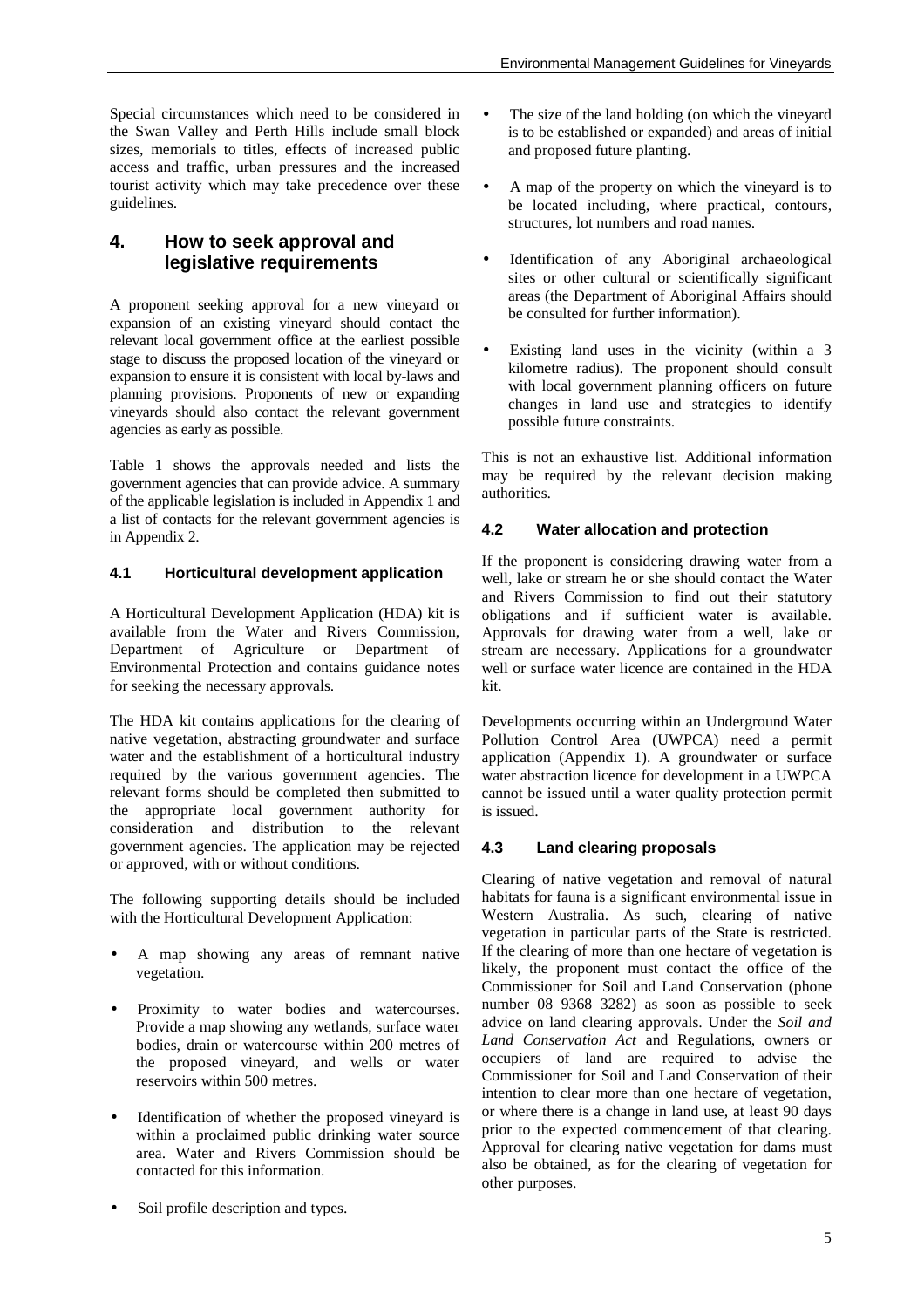The Commissioner then determines if approval to clear native vegetation can be granted. If the Commissioner considers the proposal to clear vegetation is likely to have a significant impact on the environment, the Commissioner can refer the proposal to the Environmental Protection Authority (EPA) for impact assessment. The EPA is of the opinion that further clearing for agricultural purposes is no longer acceptable and will consider proposals in light of this opinion.

In addition, a proposed vineyard that appears likely to have a significant effect on the environment may be referred, by local government, members of the public, or other bodies to the Environmental Protection Authority and may be assessed under Part IV of the *Environmental Protection Act*.

For more information on clearing native vegetation, proponents should refer to the "Memorandum of Understanding for the protection of remnant vegetation on private land in the agricultural regions of Western Australia" (see Appendix 1).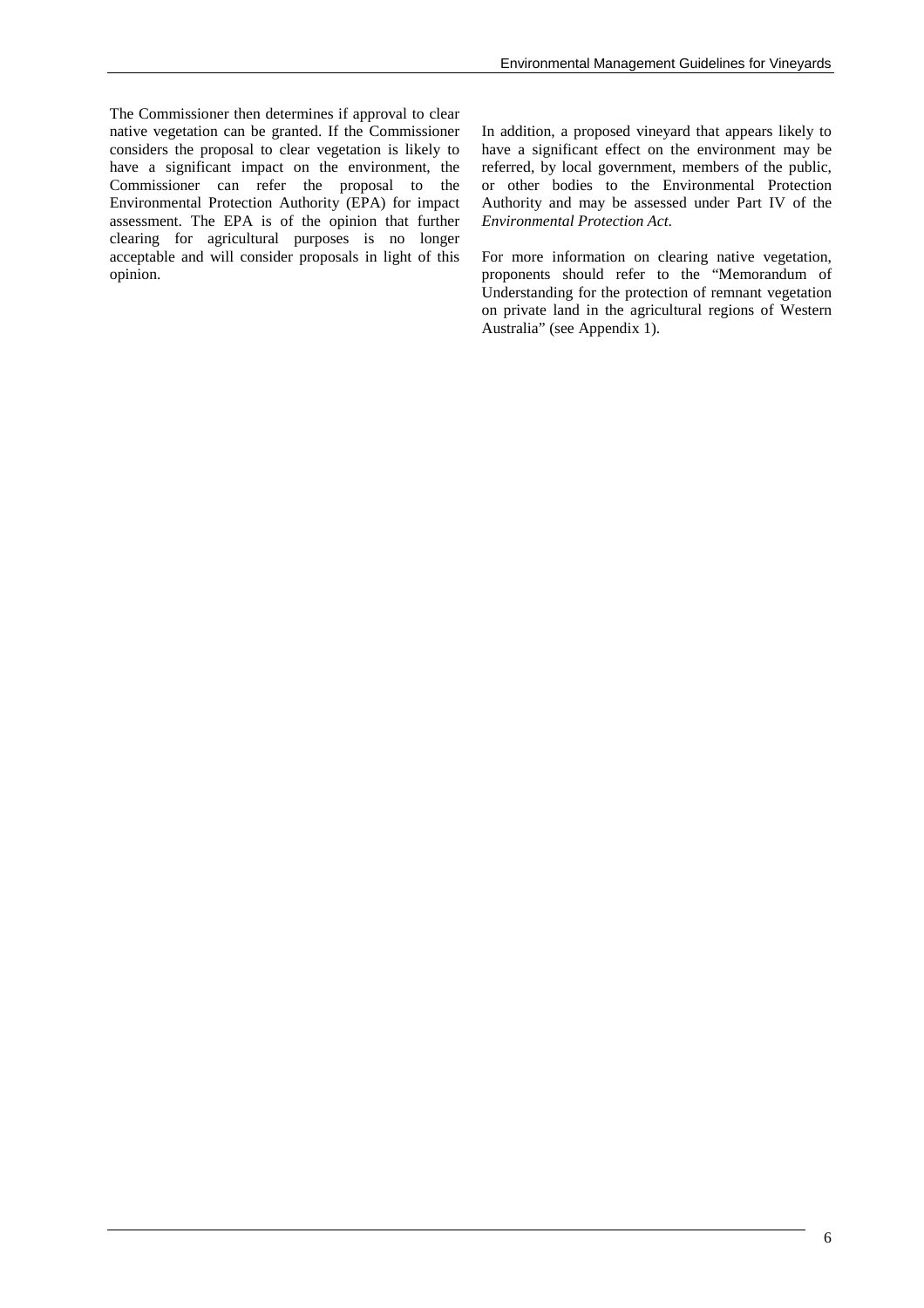| <b>Approval required</b>               | <b>Comments</b>                                  | Agency                             | <b>Relevant Acts</b>                     |
|----------------------------------------|--------------------------------------------------|------------------------------------|------------------------------------------|
| Development                            | Must be consistent with Town Planning            | <b>Local Government</b>            | Town Planning and Development Act 1928   |
|                                        | Scheme and local by-laws.                        |                                    | Swan Valley Planning Act 1995            |
| Environmental                          | An Environmental Impact Assessment may           | Department of Environmental        | <b>Environmental Protection Act 1986</b> |
|                                        | be required under Part IV of the                 | Protection                         |                                          |
|                                        | <b>Environmental Protection Act.</b>             |                                    |                                          |
| Development near prescribed water      | A permit is required for Priority 2 $& 3$        | <b>Water and Rivers Commission</b> | Metropolitan Water Supply Sewerage and   |
| resources such as public drinking      | Underground Water Pollution Control Areas.       |                                    | Drainage Act 1909                        |
| water source areas or waterways        | Vineyards are unacceptable in Priority 1         |                                    | Country Areas Water Supply Act 1947      |
| management areas                       | source protection areas, wellhead protection     |                                    | Waterways Conservation Act 1976          |
|                                        | zones, reservoir protection zones and within     |                                    |                                          |
|                                        | buffers to designated waterways and              |                                    |                                          |
|                                        | wetlands.                                        |                                    |                                          |
| Licence to draw water from water       | Required to draw water from a proclaimed         | <b>Water and Rivers Commission</b> | Rights in Water and Irrigation Act 1914  |
| resources                              | Groundwater Area (which is the case for          |                                    |                                          |
|                                        | most of the State) or if drawing from a          |                                    |                                          |
|                                        | confined aquifer.                                |                                    |                                          |
|                                        | Required to draw water from a proclaimed         | Water and Rivers Commission        | Rights in Water and Irrigation Act 1914  |
|                                        | Surface Water Catchment.                         |                                    |                                          |
| Development in a Swan River Trust      | Development approval required from               | <b>Swan River Trust</b>            | Swan River Trust Act 1988                |
| Management Area                        | Minister for Water Resources.                    |                                    |                                          |
|                                        |                                                  |                                    |                                          |
| Land clearing (for clearing $>1$       | Commissioner of Soil Conservation has            | Department of Agriculture          | Soil and Land Conservation Act 1945      |
| hectare of land)                       | responsibility to issue approvals to clear land. |                                    |                                          |
| Aboriginal Heritage (especially in     | Aboriginal sites must be protected.              | Department of Aboriginal Affairs   | Aboriginal Heritage Act 1972             |
| high risk areas such as native bush or |                                                  |                                    |                                          |
| near watercourses)                     |                                                  |                                    |                                          |

## **Table 1: Approvals which may be required when establishing a vineyard**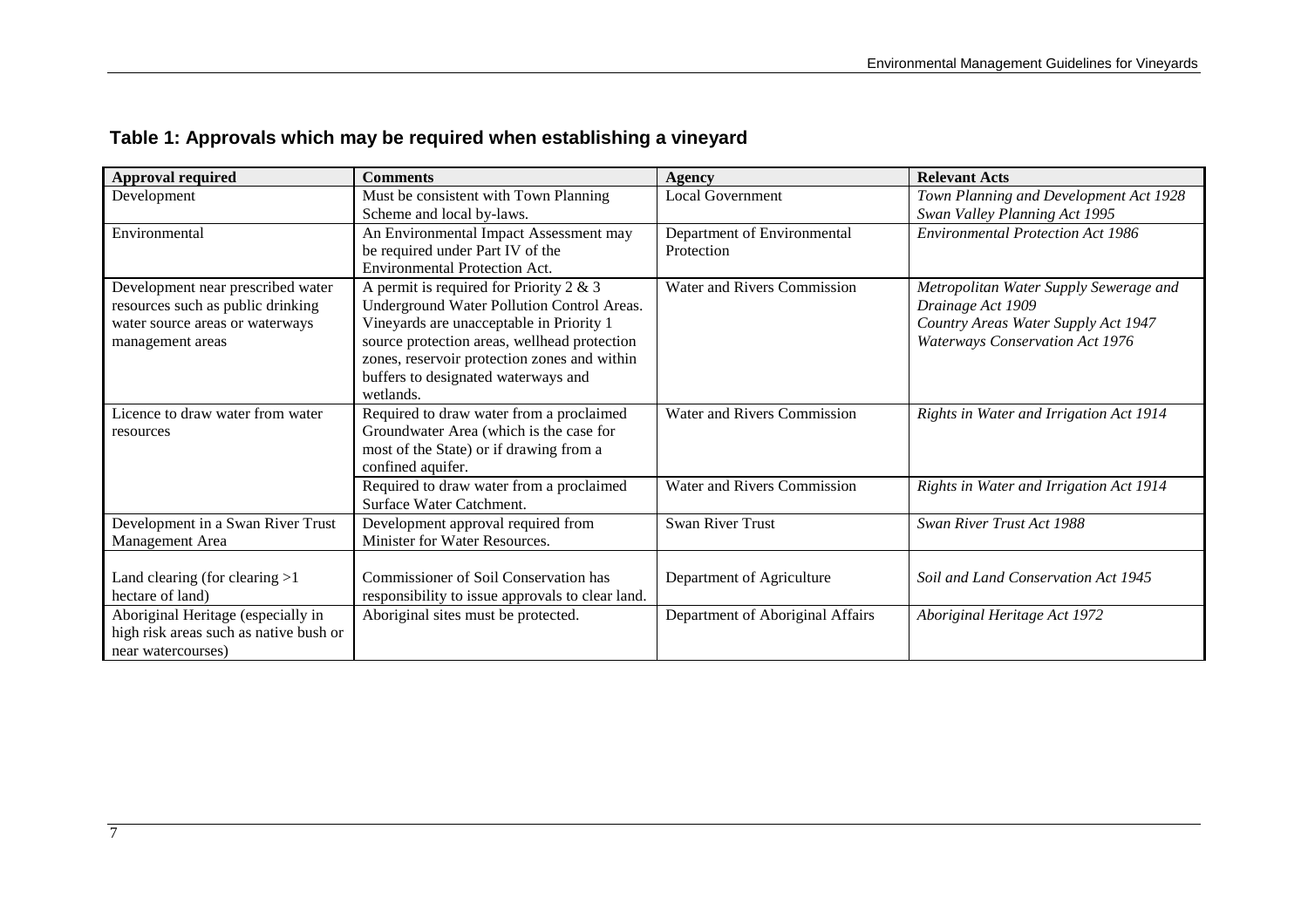### **4.4 Wine industry investment kit**

A person new to the industry proposing to establish a new vineyard would be wise to obtain a copy of "Viticulture - A Wine Industry Investment Kit", published by the Department of Agriculture. This publication is a comprehensive guide for prospective investors in the WA wine industry. It includes background information on the WA industry, financial considerations including budgets and an investment analysis, the suitability of WA regions for wine grape growing, site selection, Acts and Regulations that impact on the industry, services available to help investors getting started and the outlook for the industry.

The kit is regularly updated to ensure the information is current.

A person new to the industry is also likely to benefit from approaching the regional grape or wine industry association. A list of industry groups, with current contacts, appears in Appendix 3.

## **5. Site selection to optimise land use compatibility**

Careful site selection is vital if grape production is to have a minimal impact on the environment.

In addition to the potential effects on the site itself, care must be taken to identify and avoid areas where there are nearby sensitive environmental areas, e.g. native vegetation, drinking water sources, wetlands and waterways.

A vineyard should not be established close to an existing or proposed residential or rural-residential zone. Similarly, rural land should not be rezoned to residential or rural-residential, including tourist accommodation, close to established vineyards or to any area set aside as having prime agricultural/horticultural potential. Advice can be sought from local planning authorities, the Environmental Protection Authority and Water and Rivers Commission regarding appropriate separation distances.

This recommendation is based on the principle of compatible land use.

Compatible land use means that the vineyard activities are not located to conflict with, or disadvantage, the occupiers of neighbouring land and, conversely, the presence of the occupiers on neighbouring land should not restrict the practices necessary for the vigneron to maintain a viable operation employing good land use practice. In addition, compatible land use ensures the environmental protection of the vineyard property as well as the adjacent environment.

There are a number of environmental issues that grape growers and the community should be aware of.

Major issues that should be considered at the planning stage across the property boundaries or onto environmentally sensitive areas include:

- Noise from night time activities, such as night time harvesting of wine or table grapes and noise from bird scaring devices, especially gas guns.
- The need to adapt management plans to minimise the effect of wind drift of chemical spray residues across the property boundaries or onto environmentally sensitive areas.
- Clearing vegetation and changes to drainage may require the approval of the Commissioner of Soil and Land Conservation under the Soil and Land Conservation Act 1945.
- Broadacre farming practices may be restricted within distances of up to 10 kilometres from commercial vineyards as the use of hormone herbicides is controlled under the Agriculture and Related Resources Protection (Spraying Restrictions) Regulations 1979.
- Proximity/position of the proposal to important ecological areas such as wetlands and waterways.

Other issues that warrant careful consideration are:

- Excessive runoff from cultivated land can lead to the erosion of fine soil fractions which is likely to cause excessive sedimentation and turbidity in surface water bodies. Dissolved nutrients and phosphorus bound to the surface of soil particles may cause excessive algal growth in surface waters.
- Adequate water supply may be a limiting factor in most viticultural regions of Western Australia. Irrigation systems should be properly designed, installed and maintained to make efficient use of available water.
- It is recommended that for vineyards planned for relatively steep slopes (>1 in 10), expert advice should be obtained to develop a soil conservation plan for the site.
- Measures need to be considered to prevent leaching of applied chemicals such as fertilisers and pesticides into water resources (groundwater or surface waters).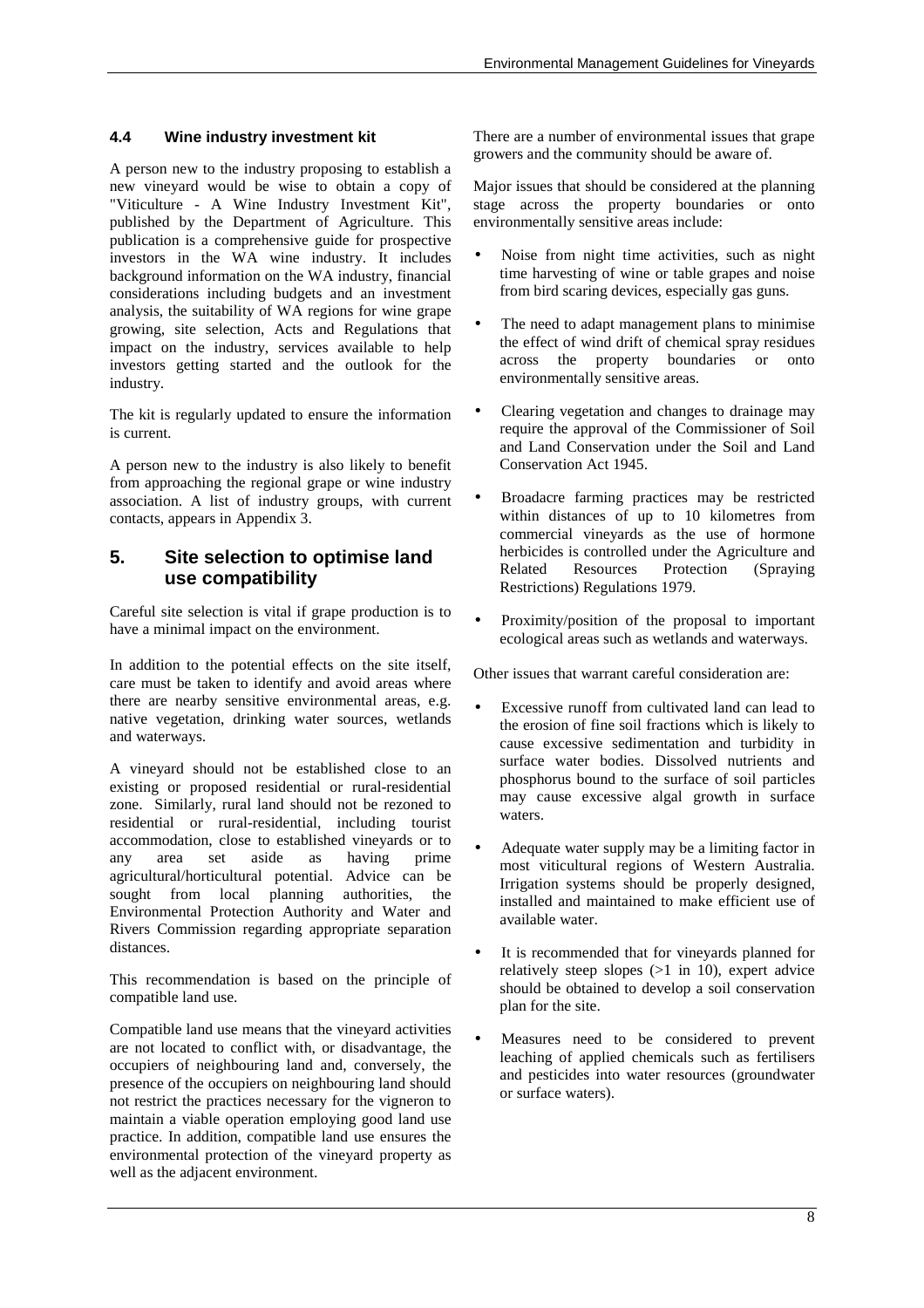#### **5.1 Minimising adverse impacts on water resources**

Separation distances to water resources are created to provide barriers to limit the passage of contaminants during normal land use activities or as a result of chemical spills or similar emergencies (see Tables 2 and 3).

Water bodies are likely to be contaminated by materials including sediment (soil particles), nutrients, salts, litter, agricultural chemicals and microbes. These could be carried via surface runoff into waterways and wetlands and some can also move through the soil and contaminate groundwater.

Well vegetated strips such as native grasses and reeds, trees and woody debris, between vineyards and wetlands and waterways, can filter out sediment and reduce contamination from nutrients. The selection of appropriate plants for vegetated strips will determine how much sediment and nutrients are filtered. The Land and Water Resource Research Development Corporation have prepared a number of issue sheets on the management and restoration of rivers and riparian lands. These issue sheets cover topics such as managing riparian land, water quality, streambank stability, river ecosystems and land-based ecosystems and can be accessed at the following web address:

#### <http://www.lwrrdc.gov.au/html/commissioned\_progra ms/commissioned\_programs.htm>.

Recent studies in Australia have shown that both natural vegetation and grassy filter strips can trap around 90% of the sediment moving from upslope land (Land and Water Resource Research Development Corporation). These strips can be equally effective in trapping or absorbing nutrients. It is recommended that prior to forming or restoring a vegetated filter strip, Water and Rivers Commission are consulted.

Separation distances are established for a number of purposes including:

- Maintenance of ecological processes and major food chains.
- Potection from nutrient inputs that could lead to eutrophication.
- Protection from increased salinity from the ingress of saline water.

The separation distance required depends on the purpose of the buffer and should take account of:

Soil type and infiltration rate of the soil.

- Type and density of vegetation and how effective it is at stabilising ground.
- Slope of the land.
- Nutrient retention ability, e.g. Phosphorus Retention Index of the soil.
- Functions of the buffer, e.g. habitat protection, nutrient attenuation.
- Contaminant travel time (for groundwater systems).
- Intensity of land use development.
- Environmental values of the downstream water resources (water quality range required to maintain current use, dependent ecosystems and ambient water quality attributes).

Adequate separation distances should be established to protect any wells or reservoirs used for drinking water supplies and environmentally sensitive wetlands.

Separation distances may not always be a strip of set width along a watercourse or wetland. The distance should match the risk and needs of the local environment considering the above factors.

The separation distances in Tables 2 and 3 are the required and minimum recommended for new and/or expanding vineyards proposed in the vicinity of water resources. Where the vineyard is close to drinking water supplies, the separation distances are set by legislation.

Separation distances may vary on a case by case basis according to the proposed use, the environmental values and beneficial uses of the water resources. It is the responsibility of the proponent to demonstrate that proposed distances are sufficient to minimise the risks to groundwater and surface water bodies.

It should be noted that the recommended minimum separation distances have been empirically derived and are thought to provide adequate protection of water resources, recognising the beneficial use of the resource.

The Water and Rivers Commission realises that in practice it may not be possible to achieve these separation distances in all cases. Smaller buffers may be negotiated where environmental conditions and/or management of the land use activity could reduce the impact of the activity on nearby water resources.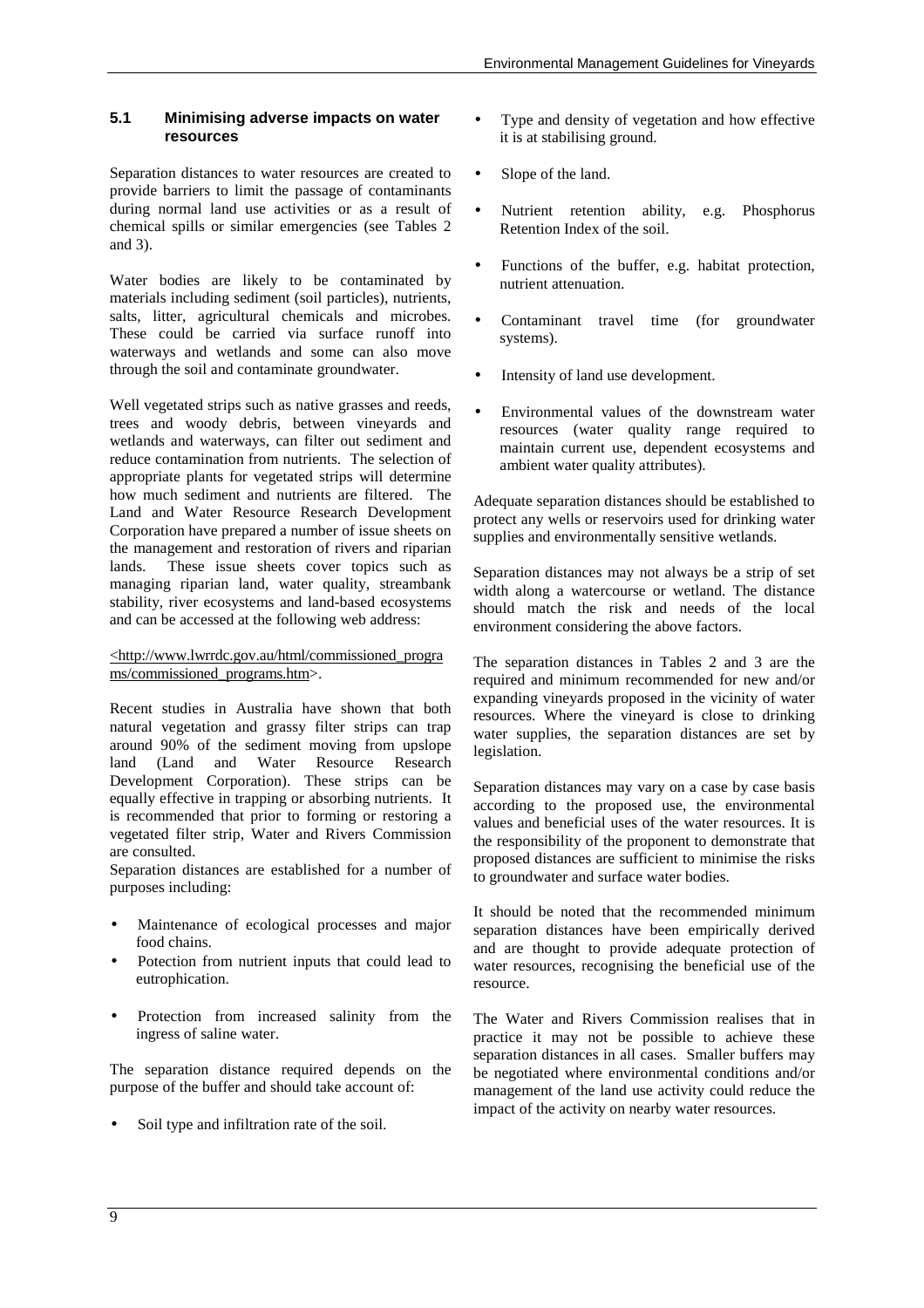| <b>Water Resource</b>      | <b>Separation</b> | <b>Comments</b>                             |
|----------------------------|-------------------|---------------------------------------------|
|                            | <b>Distance</b>   |                                             |
| Bores, wells, soaks and    | 100 metres        | This separation distance has been set to    |
| dams used for private      |                   | protect water resources used for public     |
| drinking water supply      |                   | water supply. Under the Metropolitan        |
|                            |                   | Water Supply, Sewerage and Drainage Act     |
|                            |                   | 1909 by-laws, a minimum separation          |
|                            |                   | distance of 100 m is allocated.             |
| Well used for public water | 300 metres        | This separation distance has been set to    |
| supply                     |                   | protect water resources used for public     |
|                            |                   | water supply. Under the <i>Metropolitan</i> |
|                            |                   | Water Supply, Sewerage and Drainage Act     |
|                            |                   | 1909 by-laws, for Wellhead Protection       |
|                            |                   | Zones in Priority 2 and 3 public drinking   |
|                            |                   | water source areas a separation distance of |
|                            |                   | 300m is allocated.                          |

## **Table 2: Required separation distances for new and/or expanding vineyards to sensitive water resources**

## **Table 3: Recommended minimum separation distances for new and/or expanding vineyards to sensitive water resources**

| <b>Water Resource</b>                                                                                 | <b>Separation</b><br><b>Distance</b> | <b>Comments</b>                                                                                                                                       |
|-------------------------------------------------------------------------------------------------------|--------------------------------------|-------------------------------------------------------------------------------------------------------------------------------------------------------|
| Wetlands and estuaries (including<br>Conservation Category, EPP and<br>Resource Enhancement wetlands) | 200 metres                           | Recommended separation distance<br>to reduce nutrient inputs and<br>sediment transfer and to preserve<br>the conservation value of these<br>wetlands. |
| Banks of permanent streams and rivers                                                                 | 100 metres                           | Recommended separation distance<br>to reduce nutrient inputs and<br>control turbidity from potential<br>sources.                                      |
| Banks of natural watercourses that flow<br>intermittently                                             | 50 metres                            | Recommended separation distance<br>to reduce nutrient inputs from<br>potential sources.                                                               |
| Groundwater table (historical<br>maximum level water table to ground<br>surface)                      | 1.5 metres                           | This separation distance has been<br>recommended to reduce nutrient<br>inputs from potential sources.                                                 |

In addition, as part of the environmental assessment of project proposals the Environmental Protection Authority requires adequate separation distances for the protection of conservation wetlands.

Nutrient stripping basins may be used where irrigation and stormwater runoff from the vineyard is likely to enter any watercourse or drainage lines.

Planners should be aware that the planting of trees is not always an acceptable alternative to separation distance, as the trees harbour birds which may cause severe crop losses and possible additional costs for netting.

### **5.2 Minimising effects of noise and spray drift on neighbours**

Normal farm practice on vineyards may involve the night time use of tractors and mechanical harvesting equipment, chemical sprays for pest and disease control and dust creation from cultivation or traffic movement.

These practices are likely to create noise that may exceed the background noise level and prove annoying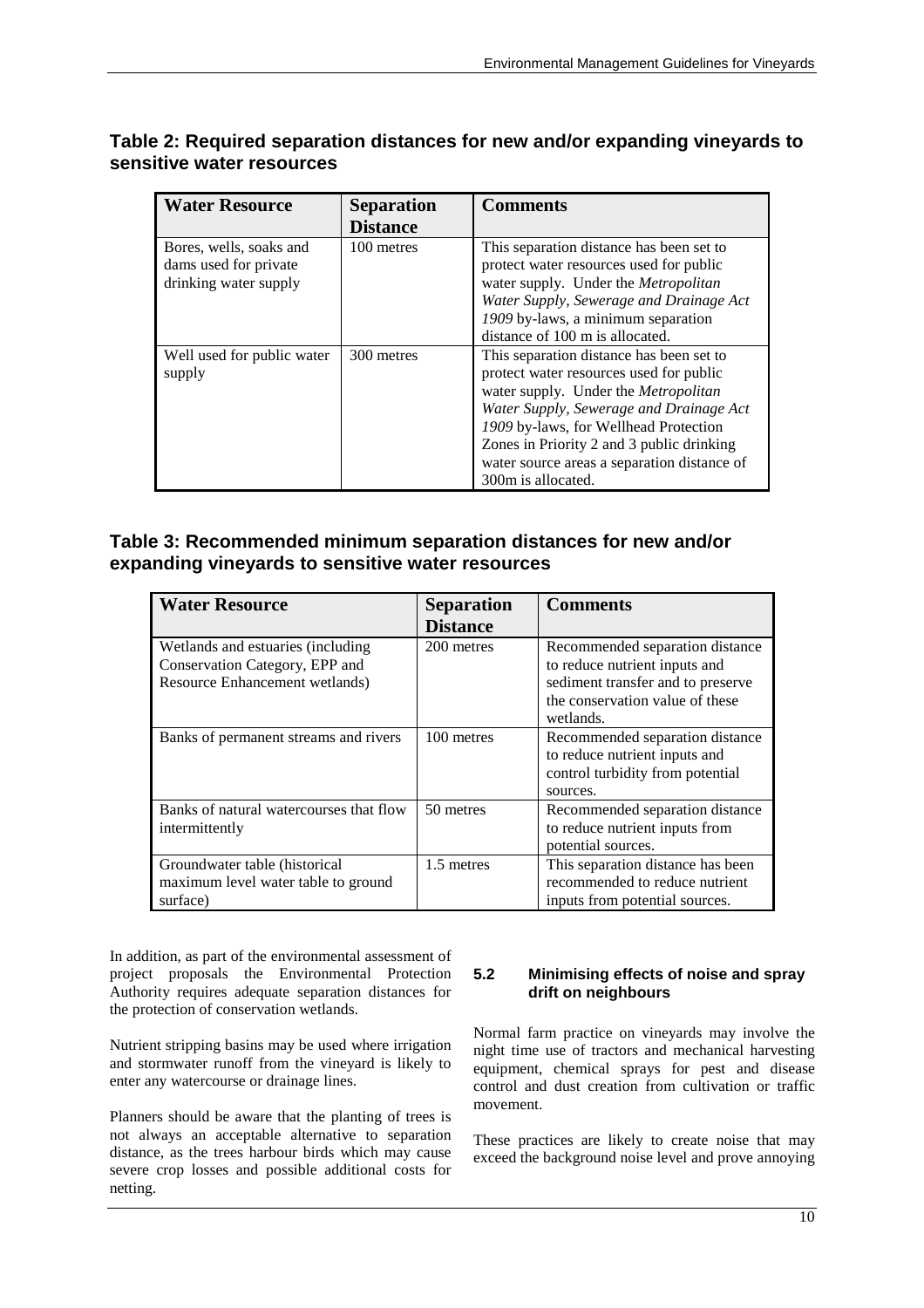to householders and tourists if residing too close to the vineyards.

Background noise levels vary considerably from area to area. For example, background noise levels in parts of the Swan Valley will be relatively high, due to road traffic and aircraft, while in the Margaret River area background noise levels may be extremely low. In the Swan Valley, because of the higher background noise levels, people may be accustomed to or accept the intermittent noise from night time activities in vineyards. Similarly, most people accept the activities of their neighbours and will move into areas provided they are made aware of the nature of such activities. This should be formalised by an appropriate memorial on the land title.

Noise levels fall as the distance from the source increases. As an example, noise emissions from a typical tractor will be  $85 - 90$  dB(A) (about the same sound level as average street traffic) when measured at 7.5 metres from the tractor (this is the specified measurement distance in ADR 28), and  $50 - 55$  dB(A) (about the same sound level as close conversational speech) when measured at 500 metres.

At 500 metres, a noise emission of 50 - 55 dB(A) from a tractor operating in a normally quiet rural area will be clearly audible during the day and most likely be intrusive at night time.

Where a problem with noise may be evident, the vigneron may need to seek technical advice on noise or sound level measurement from a suitably qualified person.

The Environmental Protection (Noise) Regulations 1997 recognise the need for some farming activities to be carried out at night. Vineyards are classified as rural premises under the Regulations and noise emissions from certain farming activities are bound by the requirements of the Regulations (see also Section 7.6 Off-site Impacts).

On many rural properties, including vineyards, night time activities are occasional and thus can be tolerated provided they are kept to a minimum. Gas guns and other means for bird scaring may generate intrusive noise in the early hours of the morning and their use may affect neighbours.

The spraying of crops with chemicals in windy conditions may cause wind borne spray drift creating harm or nuisance on adjacent properties or impact on water resources. Research and subsequent modelling has indicated negligible chemical drift at a range 300 metres downwind from the release point of a chemical spray application (Spillman, 1988).

Sprays acceptable to organic farming practices, such as sulphur, can be carried relatively long distances in

stronger winds. Sulphur blown into human or animal eyes or deposited on clothes hanging on a clothes line, is likely to cause annoyance, irritation and/or burning.

Most local governments in broadacre farming areas do not distinguish between horticultural and broadacre farming activities within the general land use designated "rural" in their Town Planning Scheme. The introduction of a commercial vineyard into a cereal growing area may severely restrict normal farm practices on the cereal farm and risk severe damage to the vineyard from herbicide sprays.

Local governments may wish to consider the impact of vineyards being established in broadacre farming areas and amend Town Planning Schemes where possible to protect normal farming practices (see Section 5.5).

## **5.3 Tourism and vineyards**

New tourist facilities should only be approved where they are unlikely to be adversely impacted upon by vineyards or themselves impact on existing vineyards. Tourist accommodation and restaurants located within a vineyard are likely to be more compatible where the tourist facility and vineyard are under the same management.

Any potentially disruptive vineyard management activities can then be scheduled when visitors are not likely to be present. The vineyard manager has responsibility to the visitors as well as to the business to ensure that the vineyard activities do not adversely affect the facilities or the visitors.

This common sense approach is made more difficult when the tourist facility is on an adjoining property and not under the same management as the vineyard and conflict is possible. Conflict may be averted by cooperation between vineyard and tourism managers.

### **5.4 Resolving conflict issues**

Noise, pesticide spray drift, dust and odour can cause conflict between vineyard operators and residents or tourists living close to vineyards. The challenge is to acknowledge these issues and evolve management and planning practices to resolve and avoid conflict.

However if complaints do happen, specific complaints about smell, dust, noise or chemical spray drift from a rural property may be referred to the Agricultural Practices Board, established under the *Agricultural Practices (Disputes) Act 1995*. The Board has a wide range of expertise in local government, environment, agriculture and law. The legislation is based on the principle that farmers must have the right to farm, while other rural people have the right to be protected from nuisance caused by unacceptable farming practices.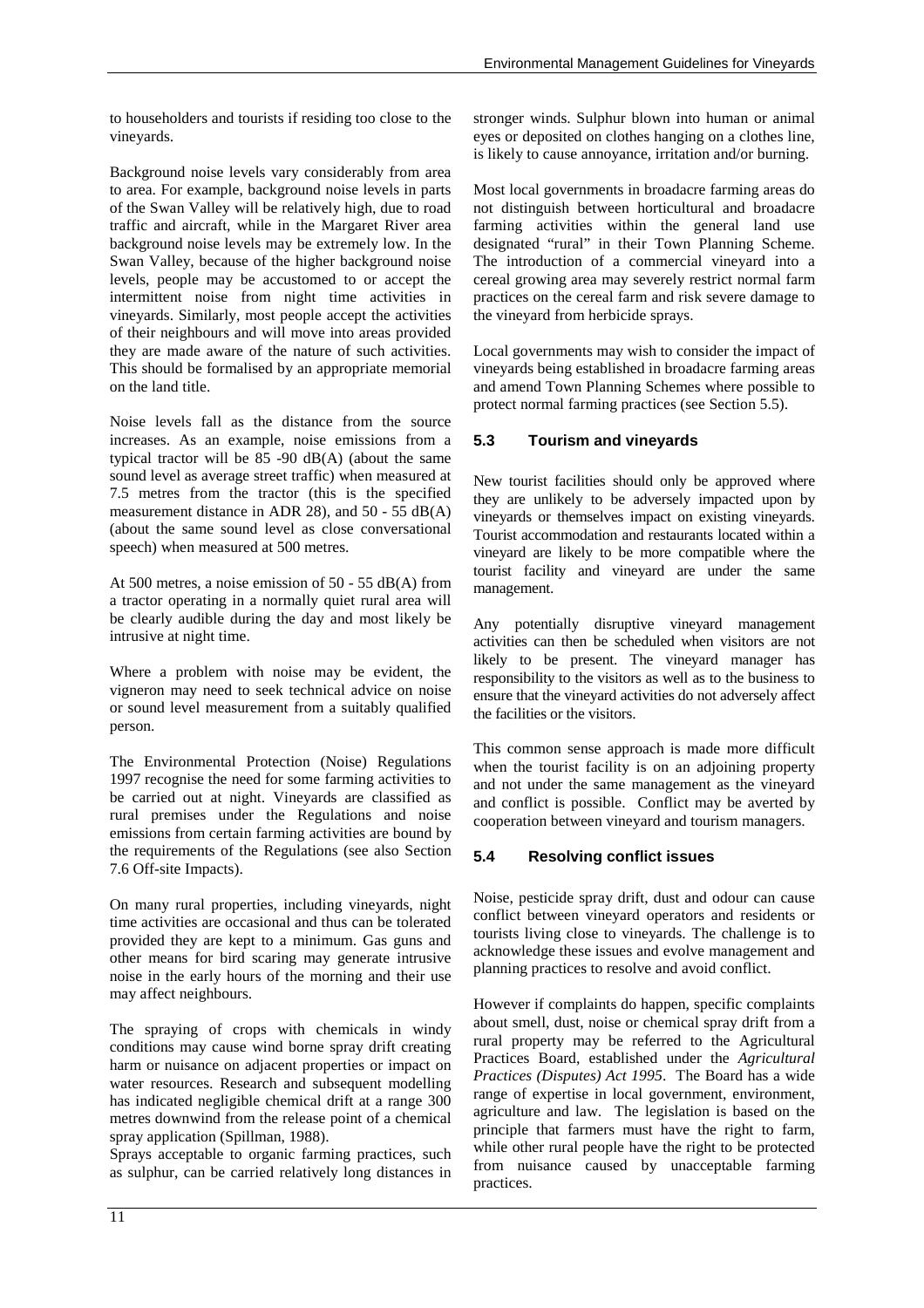Under the Act, an agricultural practice is considered to be normal if it is:

- Consistent with proper and accepted customs and standards, as established and followed in similar agricultural operations under similar circumstances.
- In compliance with the requirements of a code of practice made or approved by the Department of Environmental Protection or under any written law.
- Normal farm practice may include the use of innovative technology and management practices.
- The Board may declare that an existing agricultural practice is a normal farm practice, even if it does not comply with existing environmental laws, however such laws can only be waived for a maximum of two years.
- If a person carrying on an agricultural operation fails to comply with an order of the Board, that practice may not be considered a normal farm practice.

When a dispute is referred to the Board, the Board will appoint a suitably qualified mediator to ensure both parties become fully cognisant of all the issues and sort out any misunderstandings, and resolve the conflict.

If mediation is unsuccessful, the Board may convene a formal hearing to determine if the "nuisance" constitutes normal farm practice. If the Board considers the practice is normal, there is no further involvement from the Board. If the practice is considered not to be normal, the Board may ask the farmer to alter the practice or cease it completely. The Board's decisions are not legally binding, however they are admissible as evidence in civil proceedings.

Table 4 sets out potential conflict issues and possible measures to mitigate adverse effects.

Under some weather conditions, bird scaring devices, such as gas guns, may cause an early morning noise nuisance up to several kilometres away.

The conflicts of existing incompatible land uses can be reduced or made more acceptable by:

- Effective consultation and planning before beginning the development.
- Establishing effective topographic or vegetation barriers.
- Modifying normal farm practices by adopting effective new technology such as hooded spray equipment, avoiding night time activities that generate intrusive noise and the use of netting instead of noisy bird scaring devices.
- Undertaking an independent study, if there is uncertainty, to demonstrate the likely area of influence of a specific farm practice. This may suggest the need to modify the proposed farm practice or introduce a separation distance or buffers between the potentially conflicting land uses.
- Consulting neighbours before night time harvesting or spraying.

Placing a covenant or memorial on the title of any land within the area of influence that is rezoned to residential, stating that the area may be subject to chemical spray drift, noise, dust and odour from nearby vineyards carrying out normal farm practices. Similarly, a covenant or memorial can be placed on the title of any vineyard opting for organic status or abstaining from certain activities (such as night time use of tractors or harvesters). This should ensure the operations do not revert to normal farm practice at any time without consultation with surrounding property owners.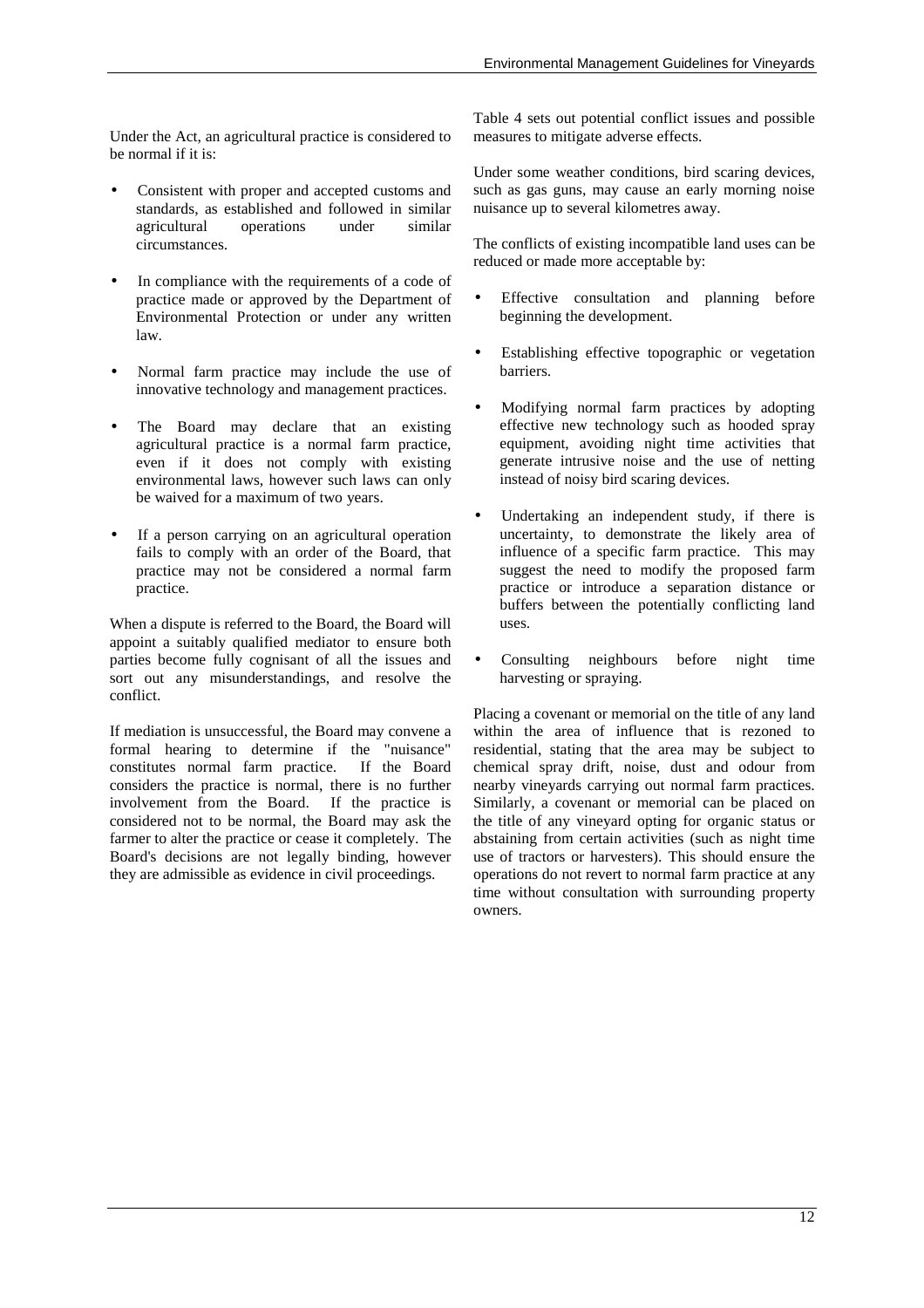| <b>Potential adverse</b><br>effects to<br>residential zoning                        | <b>Activity in vineyard</b><br>likely to cause problems                                 | <b>Possible measures to</b><br>mitigate adverse effects                                                                                |
|-------------------------------------------------------------------------------------|-----------------------------------------------------------------------------------------|----------------------------------------------------------------------------------------------------------------------------------------|
| Wind borne dust<br>consisting of soil and<br>organic matter.                        | Weed control by cultivation,<br>mowing and flailing with<br>tractor operated equipment. | Ensure cultivation, mowing and<br>flailing with tractor operated<br>equipment is carried out on moist<br>soil and only in light winds. |
| Unpleasant odour.                                                                   | Use of unconditioned organic<br>manures.                                                | Ensure use of conditioned organic<br>manures.                                                                                          |
| Nuisance noise.                                                                     | Day time operation of<br>mechanical equipment.                                          | Use of appropriate silencing where<br>available (e.g. an efficient muffler).                                                           |
| Possible adverse effects<br>from pesticide spray<br>drift on people and<br>animals. | Spraying of vines and weeds<br>with pressurised low volume<br>spraying equipment.       | Avoid spraying during windy<br>conditions if possible.<br>Use of hooded spray systems<br>should be considered where<br>appropriate.    |
| Possible anxiety and<br>adverse health effects<br>from pesticide spray<br>drift.    | Spraying of vines with high<br>volume air blower spray<br>equipment.                    | Avoid spraying during windy<br>conditions if possible.                                                                                 |
| Night time noise.                                                                   | Tractors and mechanical<br>harvesters operating at night.                               | Use best available silencing<br>technology and advise neighbours<br>of scheduled activity.                                             |
| Algal blooms in<br>waterways and<br>wetlands.                                       | Poor nutrient management,<br>excessive nutrient application.                            | Develop nutrient management<br>strategies and address drainage<br>issues.                                                              |
| Midge/mosquito<br>problems.                                                         | Poor nutrient management,<br>excessive nutrient application.                            | Develop nutrient management<br>strategies and address drainage<br>issues.                                                              |

**Table 4: Potential impacts of vineyards on residential areas**

It may be possible for adjacent land holders to negotiate reduced separation distances. This may involve the use of physical buffers or some modification of management practices that may include the adoption of new technology. The continued use of such practices or technology would be ensured by a covenant attached to the title of the vineyard land.

Technology exists to mitigate noise and spray drift from vineyards but in many cases the costs are uneconomical or impractical. For example, the equipment necessary to "silence" a tractor may make it unwieldy and unsuitable for use in vineyards.

Netting vines to negate the need for noisy bird scarers may require a significant capital outlay and needs to be budgeted for over many years. Netting vines can be costly and inconvenient if out of season rain occurs. The nets may have to be removed before extra fungicide spraying is possible and replaced again on completion of the spraying.

New spray technology is being developed for grape growers, involving covered spray systems that enclose the vines being sprayed and most, if not all, of the over spray is collected and returned to the spray tank. This represents a considerable saving in chemical costs. This type of equipment limits the type of vine trellises that can be used. Vineyards adopting this new technology are unlikely to have any significant impact on the surrounding environment.

### **5.5 Herbicide spray drift from broadacre farms**

Under the *Agriculture and Related Resources Protection (Spraying Restrictions) Regulations 1979* the use of hormone herbicides is controlled within close proximity to commercial vineyards. Amine, sodium and potassium salt and low volatile ester formulations may be used within specified distances (see Appendix 1).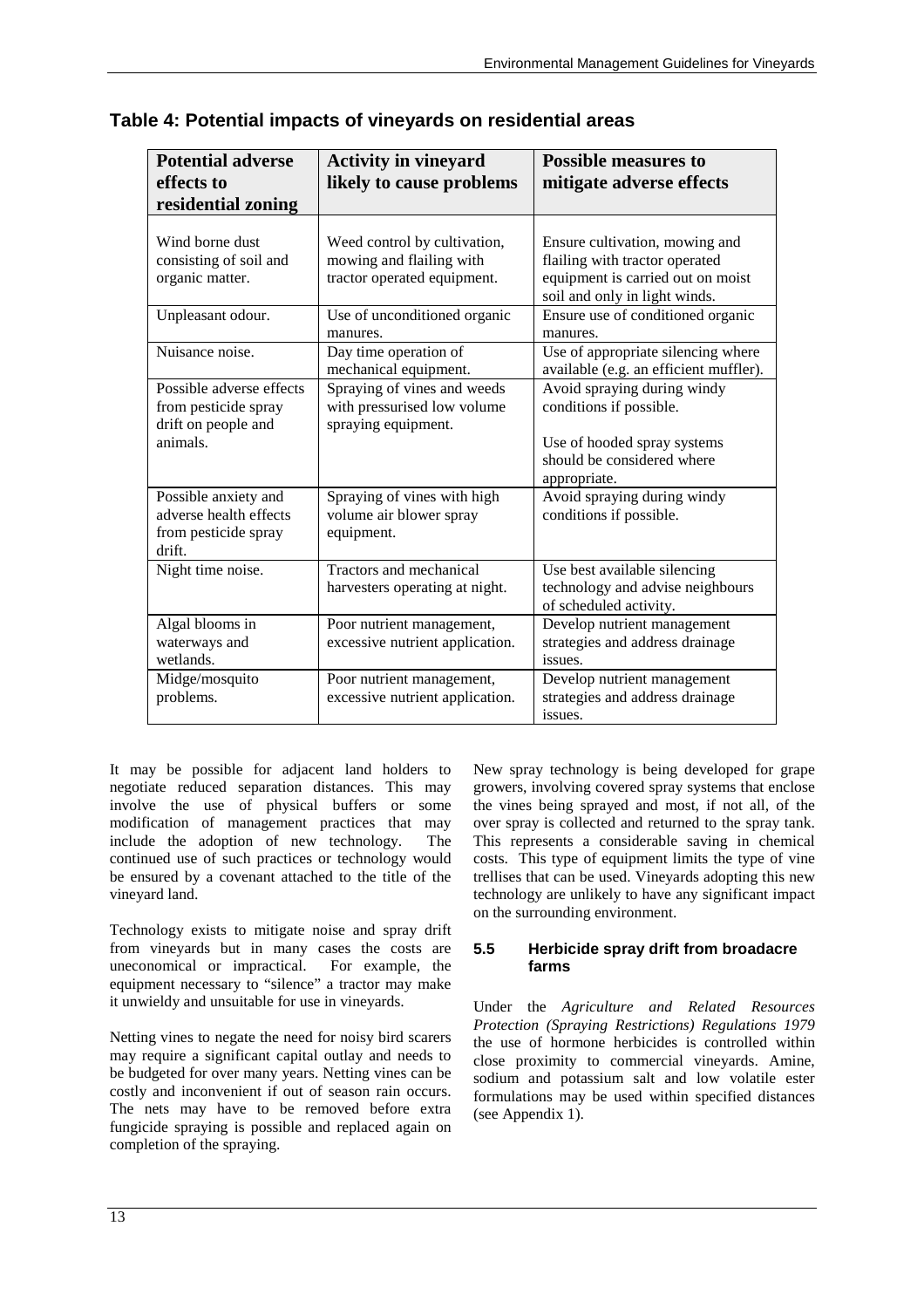Land holders and spray contractors in districts where there are commercial vineyards, need to consult the Regulations for more specific information in these restricted spraying areas.

Any person wishing to spray herbicides within exclusion distances specified within the Regulations must seek prior approval from their local Department of Agriculture before they spray.

Any person considering establishing a vineyard near or in broadacre farming areas should contemplate the effect on their vines of amine, sodium and potassium salt and low volatile ester formulations used in weed control by broadacre farmers.

## **6. Establishing the vineyard**

## **6.1 Soil, climate and topography**

- Soil type and local topography can influence management practices, vine performance and fruit quality. Although generally less significant than regional climate, the influence of site characteristics and local weather patterns needs to be understood and taken into account in the planning stage.
- Grapevines can adapt to a wide variety of soils from infertile coastal sands to loamy clays, however poor soils are likely to require more attention to water and fertiliser use to ensure the protection of the environment. Grapevines perform well on well drained loams and loamy gravels.
- Poor soil preparation and management can lead to future problems of poor drainage, restricted root penetration due to the formation of hard pans, and ploughing up of chemically or physically undesirable soil layers.
- It is recommended that the suitability of the soil for grapevines should be confirmed by soil profile studies. Some duplex soils are particularly prone to degradation and may need specific management practices.
- Heavy soils or sites liable to temporary water logging require drainage (e.g. slotted pipes) to encourage aeration of the soil.
- Use of tractors and other implements traversing the prepared vineyard soil should be kept to a minimum as the action can cause soil degradation. If soil compaction occurs, measures should be taken to maintain aeration and infiltration of soils.
- Inadequate control of vineyard drainage can cause excessive nutrient losses and soil movement in heavy rain, leading to eutrophication and turbidity in water resources.
- Vines should be established in areas with suitable topography and soil, so as to minimise soil erosion.
- On steep terrain, vineyard rows should, where practical, be aligned just off the contour to prevent rapid erosive drainage from the vineyard.
- It is recommended that vegetated drainage paths be included in the vineyard design for steep terrain (slope greater than 1 in 10). Vegetated drainage paths should have the capacity to carry a flow generated from 25 mm of rain falling in one hour without causing erosion damage to the site.
- In cooler areas, vine exposure (north or south facing) may influence fruit ripening.
- Exposed sites can lead to increased management costs and reduced productivity. For example, varieties with early bud burst can be damaged by spring winds when grown on exposed sites.
- Vineyards should be laid out so that the row direction, planting width, training system and canopy management optimise air movement and sunlight exposure to facilitate disease control and improve fruit quality.
- The characteristics of the local terrain may determine the potential to mechanise vineyard operations.

## **6.2 Planting material**

The best quality planting material available (preferably certified by the Western Australian Vine Improvement Association (WAVIA) should be used<br>when establishing a vineyard. The goal of the when establishing a vineyard. Western Australian Vine Improvement Association is to promote the propagation and use of healthy approved vine material that will require less intervention from management, potentially reducing the impact on the environment.

The Western Australian Vine Improvement Association is an industry based, voluntarily run organisation that has the responsibility of facilitating the access, production and distribution of improved planting material to the State's viticulture industry. Through its two main activities, to provide "A Class" propagation material to industry and to establish varietal source blocks on growers' properties throughout the regions, the Association aims to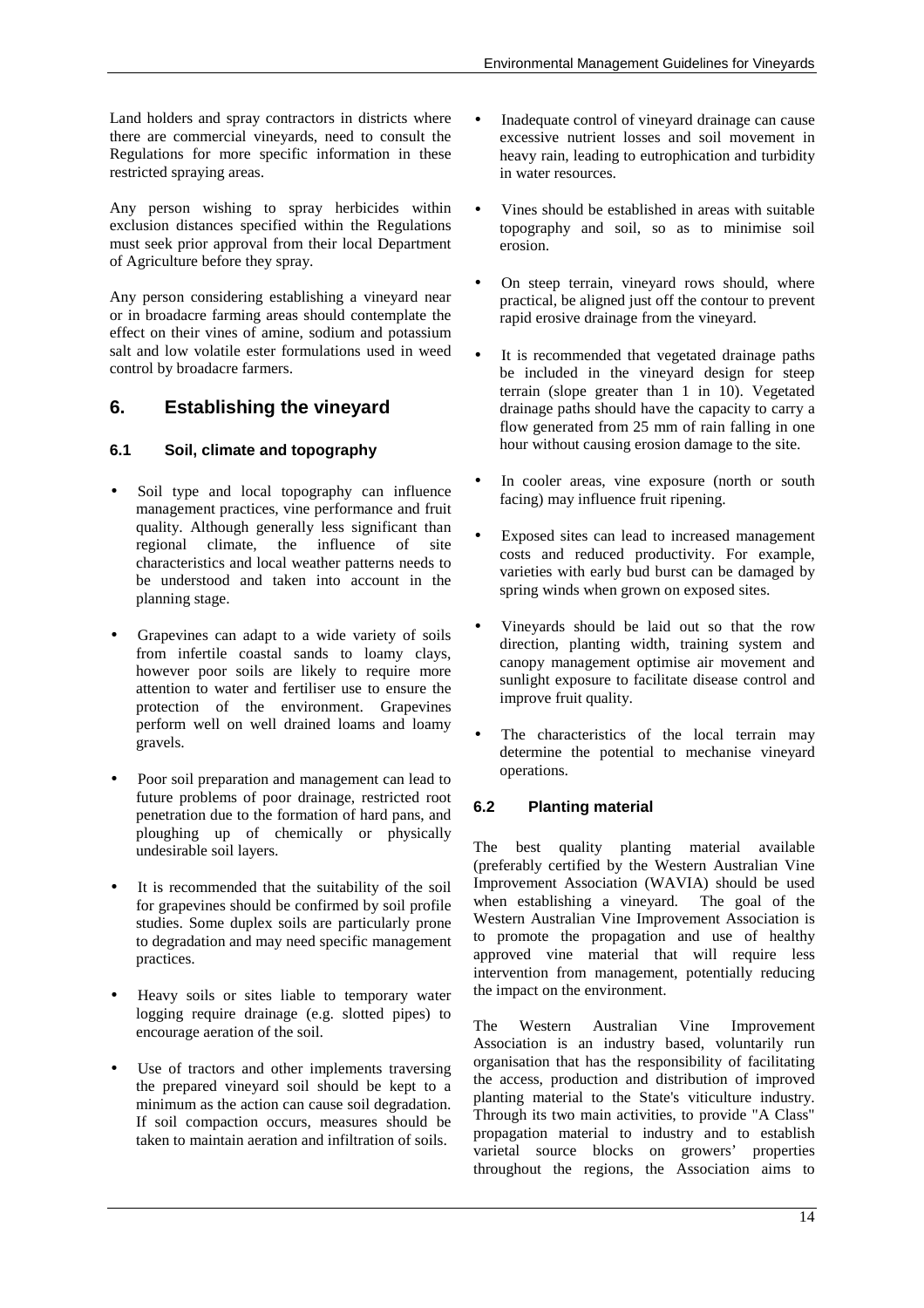significantly improve the quality of vine planting material used to establish vineyards.

The contact details for the Western Australian Vine Improvement Association are listed in Appendix 3.

WAVIA has appointed representatives in each of the major viticulture regions in WA to assist the wine, table and dried vine fruit industries.

Cultivars vary in their growth habit, growth cycle, disease susceptibility and need for chemical application (e.g. setting and sizing sprays, growth promoters etc.), all of which may impact on product yield and quality.

Rootstocks can provide major benefits in overcoming the effects of soil pests (e.g. nematodes, phylloxera) and can reduce the impact of negative environmental conditions (salty soil/water, drought etc.).

In selecting rootstock factors like scion-stock compatibility and vigour effects should be considered.

## **6.3 Irrigation**

Where it is planned to draw water from a well, lake or stream prior approval should be sought from the Water and Rivers Commission. The applicant should refer to "Taking Water from Streams and Lakes" Water Facts No.5, published by Water and Rivers Commission.

Where dams are planned, the location should be very carefully considered to minimise breaks in vegetation continuity. Meanders and riffles in watercourses are just as important as vegetation and proponents should be encouraged not to convert watercourses into drains.

Poor irrigation practices can cause environmental problems including water logging, salt build up and excessive loss of nutrients. In most vineyard areas, water is limited. It is important to prevent nutrients, sediment and organic matter from reaching surface water irrigation supplies and blocking low flow bypass pipes, which will impact on downstream riparian rights and other irrigation users.

The most efficient irrigation practices should be adopted wherever possible. Advice on the most suitable equipment and design for vineyards can be obtained from the Department of Agriculture, irrigation suppliers or private consultants.

Practices which address these issues include:

• Design of the irrigation system should be appropriate for the region and soil conditions and be installed and maintained to ensure water is distributed effectively and efficiently to all the vines.

- Trickle or dripper systems are recommended unless blockages in the system are likely to be a problem. Overhead sprinklers may be beneficial in frost-prone areas.
- The irrigation system should be properly maintained to ensure accurate and uniform delivery of water to the vines at all times.
- Irrigation should be scheduled in accordance with soil moisture characteristics (retention), physiological stage and age of the vines, and prevailing weather conditions (e.g. evaporation rate).
- Soil moisture measuring equipment can be used as a tool for irrigation scheduling to improve efficiency of water use and grape quality.
- Equipment (e.g. tensiometers, gypsum blocks, US Class A evaporation pan) used to measure or estimate soil moisture should be properly maintained and calibrated.
- Fertigation (soluble nutrients added to the irrigation system) can be used to accurately apply nutrients to vines. The system should be designed to meet local conditions. This includes adjusting rates of application to prevent nutrient losses through excessive irrigation on coarse textured soils. The likelihood of acidifying the soil can be minimised by using calcium nitrate in preference to ammonium nitrogen.
- Where freshwater supplies are limited the use of stored storm water or winery wastewater can be a worthwhile option. The use of wastewater must comply with government standards.
- Dams constructed on-stream should ensure that a spillway and low flow bypass mechanism is incorporated within the proposed design and construction. Dams constructed off-stream should be designed to store enough water during high stream flows, normally in winter, to meet the summer irrigation demands including losses due to seepage and evaporation.

## **6.4 Drainage**

Runoff from the vineyards should be controlled to trap and treat nutrients, organic matter and suspended soils before entering any watercourses or drainage lines. Tailwater dams are recommended downstream of vineyards where practicable, to collect and recycle unused nutrient-rich runoff. However, construction of these dams close to watercourses should be avoided to ensure that potential overflows from dams do not contaminate downstream water resources.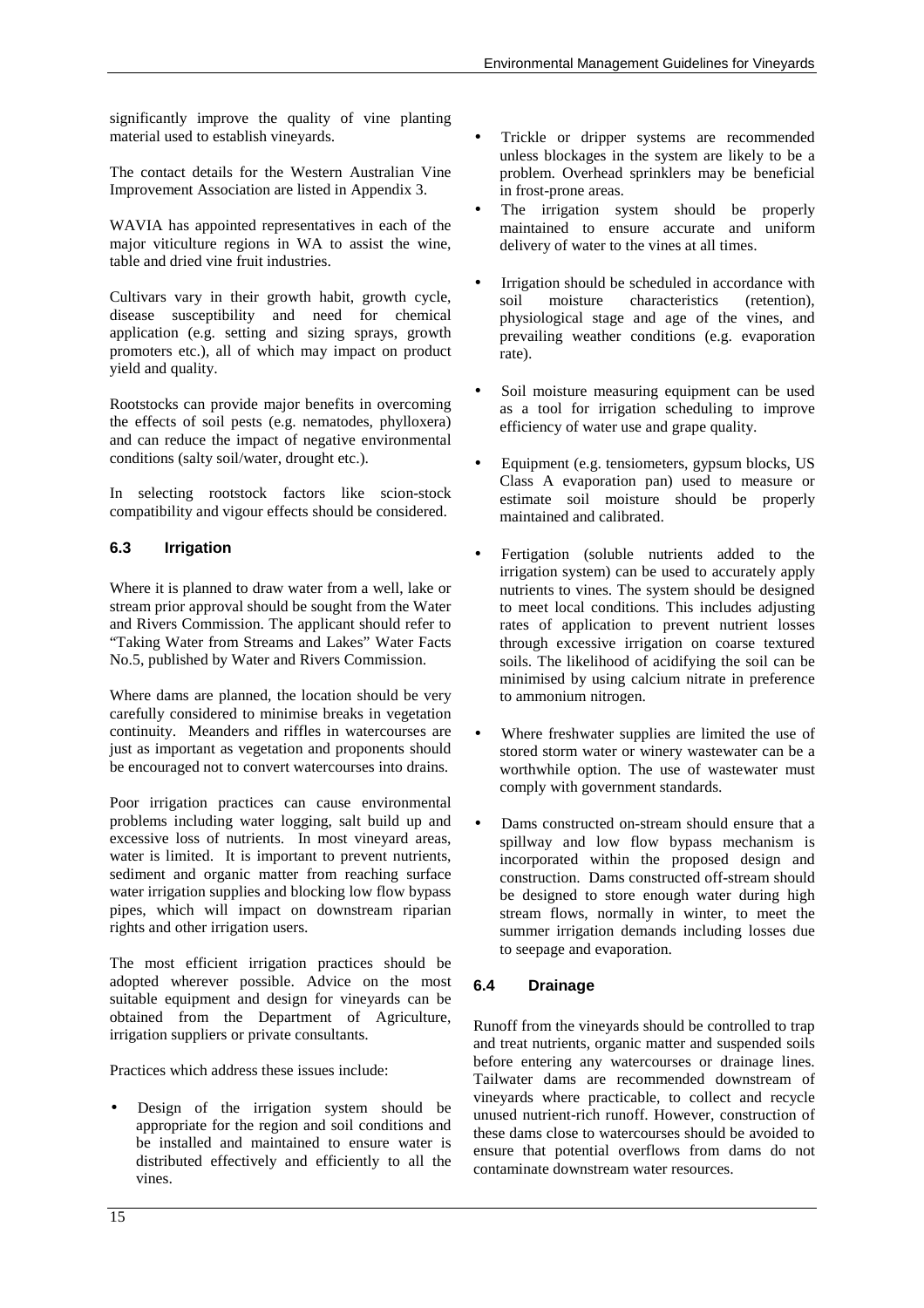To avoid excessive runoff during an unusual storm event, effort should be made to prevent pollutant export and land erosion by using vegetated drainage paths and vegetated buffers. Vegetated drainage paths and vegetated buffers remove a majority of nutrients exported off-site and should be used where runoff from the vineyards is an issue.

The maintenance of vegetated drainage paths and vegetated buffers between the vineyard and any water body will help to trap sediments and reduce the flow of nutrients and organic matter into the water body. Where runoff occurs upstream of dams or excavations, then management of the nutrient stripping areas is essential to maintain water quality.

#### **6.5 Trellising**

Well planned and properly maintained trellising together with effective canopy management can reduce the frequency of spraying and the amount of chemicals used.

Adopting contemporary trellis designs and vine configuration will facilitate mechanisation as well as reduce disease infection and its spread, through more effective application of control measures.

New technology like enclosed spray systems that capture the over spray may be available at reasonable cost in the future. The type of trellis chosen may make adoption of this technology easy.

### **7. Vineyard Management**

#### **7.1 Cultivation practices and weed control**

The value of proper soil preparation can be lost later by inappropriate physical cultivation or chemical application. Constant machinery movement and cultivation can lead to soil degradation. Cultivation in dry conditions creates dust that can cause nuisance as well as significant loss of topsoil and soil structure. A wind velocity greater than 10 kilometres an hour can exacerbate the problem.

The application of mulch down vine rows is becoming a more accepted practice. Mulching the rows helps to conserve moisture, reduces soil temperatures during the growing season, improves weed control reducing the need for chemicals, and improves soil organic matter content and water penetration.

Mechanical cultivation of the vine row and the interrow area should be kept to a minimum as this can cause root damage and breakdown of soil structure, erosion and damage to vine roots. Mechanical methods like mowing and slashing (flails) or mulching are preferred. The growing of natural or cover crops in the inter-row area is recommended. This leads to

improved working conditions by reducing dust generated by machinery movement.

Sound soil management involving minimal cultivation and restricted traffic movements combined with a build up of organic matter (either applied or grown) would enhance biological activity. This in turn will improve soil structure, aeration and drainage and assist nutrient recycling.

Hooded and directed spray nozzles should be used whenever possible when applying herbicides. The effects of herbicides should be well understood before application, for example some herbicides are not registered for use in young vineyards. Suppliers of herbicides should be consulted to ensure the appropriate herbicide is selected.

#### **7.2 Nutrition**

Grapevines have a relatively low demand for nutrients, however in infertile soils balanced vine nutrition is essential for optimal growth, crop load and grape quality. Excessive application of some nutrients (e.g. nitrogen) can lead to excess vine vigour, dense canopies, increased susceptibility to disease, delayed ripening and a reduction in grape quality. Combined with over irrigation this will lead to leaching of nutrients into groundwater and surface waters. Untimely application of fertilisers just prior to heavy rain can lead to nutrient flushing from the vineyard into water resources.

Nutrient leaching from horticultural/viticultural production on gravels and sandy soils has a high potential for polluting groundwater and surface water. Most of the soil types supporting vineyards are generally heavier, containing more than 25% iron-rich clays or silts, and effectively retain phosphorus. Vegetation between rows is encouraged to reduce soil erosion runoff (using grasses as a minimum). Vignerons should identify appropriate planting for the strips between rows.

It is essential to ensure adequate nutrients are applied to meet the needs of both the vine and the cover crop. Small quantities of fertiliser frequently applied when needed will assist the plant to grow and will minimise contaminant leaching.

Soil and/or plant tissue analysis carried out prior to applying nutrients, especially the major elements nitrogen, phosphorus and potassium, will help to avoid over fertilising and identify nutrient imbalances. Soil analysis can also assist in building up a picture of the nutrient status of a vineyard and ensure that the application of nutrients, especially phosphorus, is carefully managed to meet actual plant needs.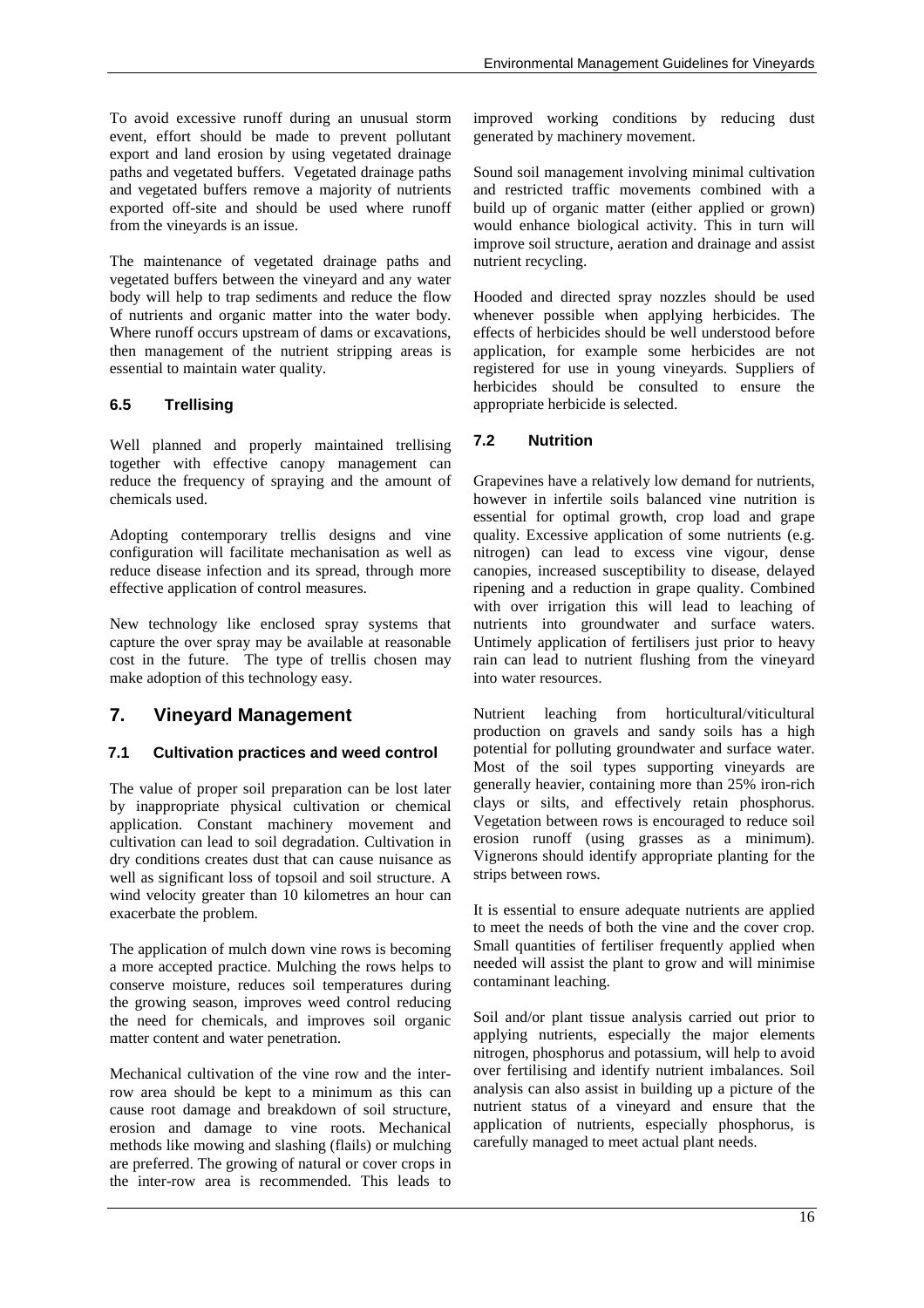Sandy soils with the potential to leach nutrients should be amended with clay, loam or organic matter to minimise leaching.

In addition, pump failures or reverse flows from irrigation systems which distribute fertilisers could result in the contamination of water resources. It is recommended that systems are fitted with back flow preventative measures or preferably storage systems incorporating mechanisms such as air gaps such that the system is not hydraulically linked to natural water resources.

### **7.3 Pruning and training**

In addition to vine health status achieved through nutrition and soil water management, the pruning and training systems adopted will determine potential vine vigour, crop load, air movement, fruit exposure and efficacy of crop protection.

Appropriate practices include:

- The pruning system is designed to enhance vine structure, particularly shoot spacing and the attainment of the desired number of fruitful buds per hectare, to achieve optimal fruit yield and quality.
- The vine training system ensures good distribution of shoots and leaves for optimum leaf exposure. It aims for optimum bunch exposure so as to maximise quality and crop load potential and, reduce chemical demand.
- Care should be taken to ensure that large pruning wounds do not lead to infection of the vine leading to dieback. The application of an appropriate fungicide soon after the wound has been created reduces the risk of infection of the vine.
- Vertical shoot positioning with either single or divided canopies usually provides satisfactory vine configuration and fruit exposure. Horizontally divided canopies should be adequately separated (up to 1 metre).

#### **7.4 Crop control and canopy management**

Poor canopy management and crop control may lead to disease and insect infestation requiring additional chemical spraying, increased irrigation demand and fertiliser use.

Appropriate practices include:

• Healthy grapes of good quality are obtained from vines where vigour (shoot growth) and crop load

are balanced. Over-cropping may lead to poor quality fruit.

- Preliminary crop control for optimal results can be achieved by pruning to retain the optimal number of buds, depending on variety, region and anticipated vine vigour. Bunch or crop thinning later in the season can improve crop quality, however it can be time-consuming and expensive.
- Summer pruning (hedging), leaf removal and shoot positioning can all complement winter pruning in ensuring the proper balance is achieved in the vineyard leading to optimum fruit quality. These practices are most effective (essential) in high vigour situations where dense canopies are likely to be formed, leading to losses in fruit quality or increasing the chances of disease proliferation.

#### **7.5 Pest and disease management**

Like all horticultural crops, grapevines are susceptible to pests and diseases. Fortunately, Western Australia has remained free of many of the world's serious vine pests and diseases.

Under the Commonwealth *Quarantine Act* and the State *Plant Diseases Act*, entry of grapevines (including those tissue cultured) is controlled into Western Australia from overseas and other States. Entry is subject to issue of a "Permit to Import Quarantine Material", followed by a growth period in post-entry quarantine to allow screening for diseases before release.

Contacts for information on quarantine requirements are listed in Appendix 2 under "Quarantine Legislation".

The Department of Agriculture in collaboration with industry has developed the Viticulture Industry Protection Plan under the Hortguard<sup>TM</sup> Program. This program is committed to improved agricultural industry protection through strengthened risk assessment, quarantine and incident (emergency) response. Further information on the key strategic areas of Hortguard<sup>TM</sup> is found in Appendix 5 and on the website www.agric.wa.gov.au. Biosecurity is an important issue within the vineyards industry. The Department of Agriculture has developed a standard biosecurity protocol for staff to follow (as outlined in Appendix 6).

Generally, commercial viticulture cannot be carried out without the use of chemicals. However, every effort must be made to use chemicals safely and for the purpose and in a manner for which they were intended and to minimise their use.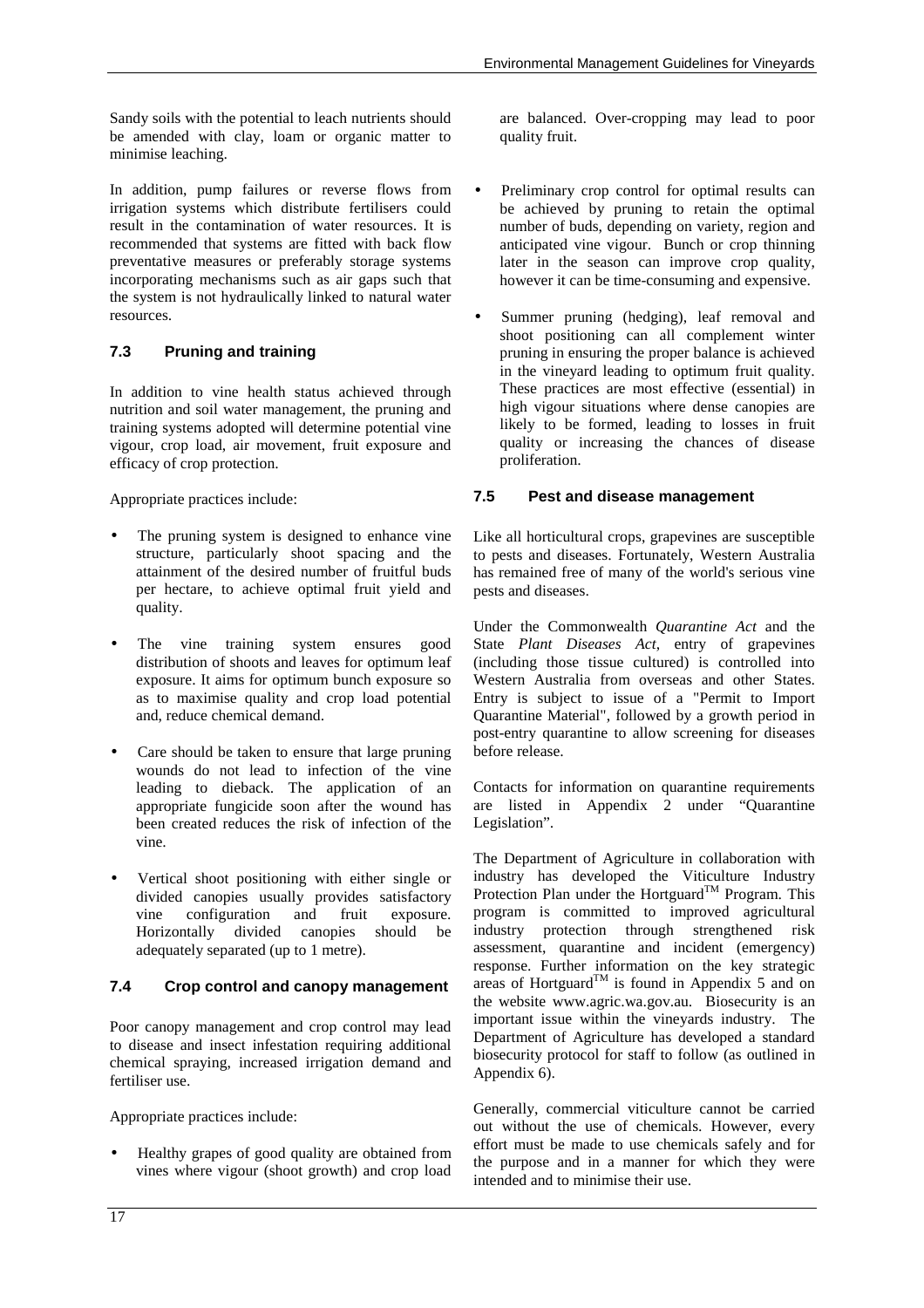The viticultural industry has adopted a policy of striving for low (chemical) input practices. Integrated Pest Management (IPM) employs management practices to control pests and diseases without the use of chemicals (as far as is practical). IPM is becoming more widely adopted in viticulture. To succeed it requires comprehensive monitoring of pests and their natural enemies and the judicious and effective application of chemicals only when essential.

Treating pests and diseases involves spraying the vines with chemicals and/or active organic substances that will provide control to an acceptable level. Spray equipment designed to atomise or reduce the spray to fine droplets so that they will penetrate the foliage can lead to the fine spray being easily carried considerable distances by the wind.

Spray equipment is being developed that allows the over spray to be collected and returned to the spray tank. This minimises the potential for wind borne spray drift to affect neighbours or the adjacent environment. Although this type of equipment can only be used on open trellis systems, closed canopies used mainly in the production of table grapes will reduce spray drift.

In catchments used for public drinking water supply, the Water and Rivers Commission may apply special controls. See Water and Rivers Commission Statewide Policy *Pesticide use in Public Drinking Water Source Areas* (WRC, 2000). The use, application, storage, mixing and disposal of pesticides within Public Drinking Water Source Areas should be consistent with this policy.

Pesticide formulation/concentrate should not be stored/mixed or diluted within Reservoir Protection Zones, Wellhead Protection Zones, Priority 1 Source Areas or within 200 metres of wetlands and waterways or other surface water bodies without prior approval of the Water and Rivers Commission.

Any person handling chemicals must have appropriate training both in the setting up and calibration of application equipment and in the proper safe use of chemicals. ChemCert WA is an approved course, with an optional follow-up course for vineyards. See Appendix 4 for best management practices for handling of harmful chemicals, spraying practices and safe disposal of empty pesticide containers as well as contact information for the ChemCert and DrumMuster programs.

In addition, the use of irrigation systems to distribute chemicals for weed, pest and fungi control has the potential to contaminate water resources. It is recommended that irrigation systems are fitted with back flow preventative measures or preferably storage systems should incorporate mechanisms such as air gaps such that the system is not hydraulically linked to natural water resources. Rinsate from pesticide use should be disposed of in accordance with the Health Department of Western Australia's Code of Practice. The Code of Practice also contains design criteria for washdown areas and is available from the Pesticide Safety Section of the Health Department of Western Australia.

### **7.6 Off-site impacts (night-time noise, spray drift, security lighting)**

Several activities in grape growing have the potential to create noise and affect neighbours. In the vineyard, bird scaring devises and machinery, particularly mechanical harvesters can create noise levels that may be offensive.

It is essential that when planning new vineyards or expanding vineyards, the potential for noise pollution is considered and controlled near dwellings and similar sensitive environments (see Section 5.2.).

Vineyards are classified as rural premises under the Environmental Protection (Noise) Regulations 1997 and noise emissions from some farming activities must comply with the requirements of the Regulations.

Schedule 12 of these Regulations applies to farming vehicles. It requires that:

- Farming vehicles used for specified farming activities on rural premises must meet the relevant requirements of Australian Design Rule (for motor vehicles) ADR 28 at all times.
- For farming activities between sunset and sunrise, the occupier of the premises must also be able to show that it was reasonably necessary to operate any farming vehicle at night time.

Where the noise source is not a farming vehicle, schedules 7, 8 and 9 of the Regulations apply. These Regulations apply to pumps, including tractors to power pumps, refrigeration plant at wineries or cool rooms and other stationary plant which can normally be housed in a noise control enclosure.

These Regulations specify maximum allowable noise levels for different times of the day. In most farming areas these Regulations will allow: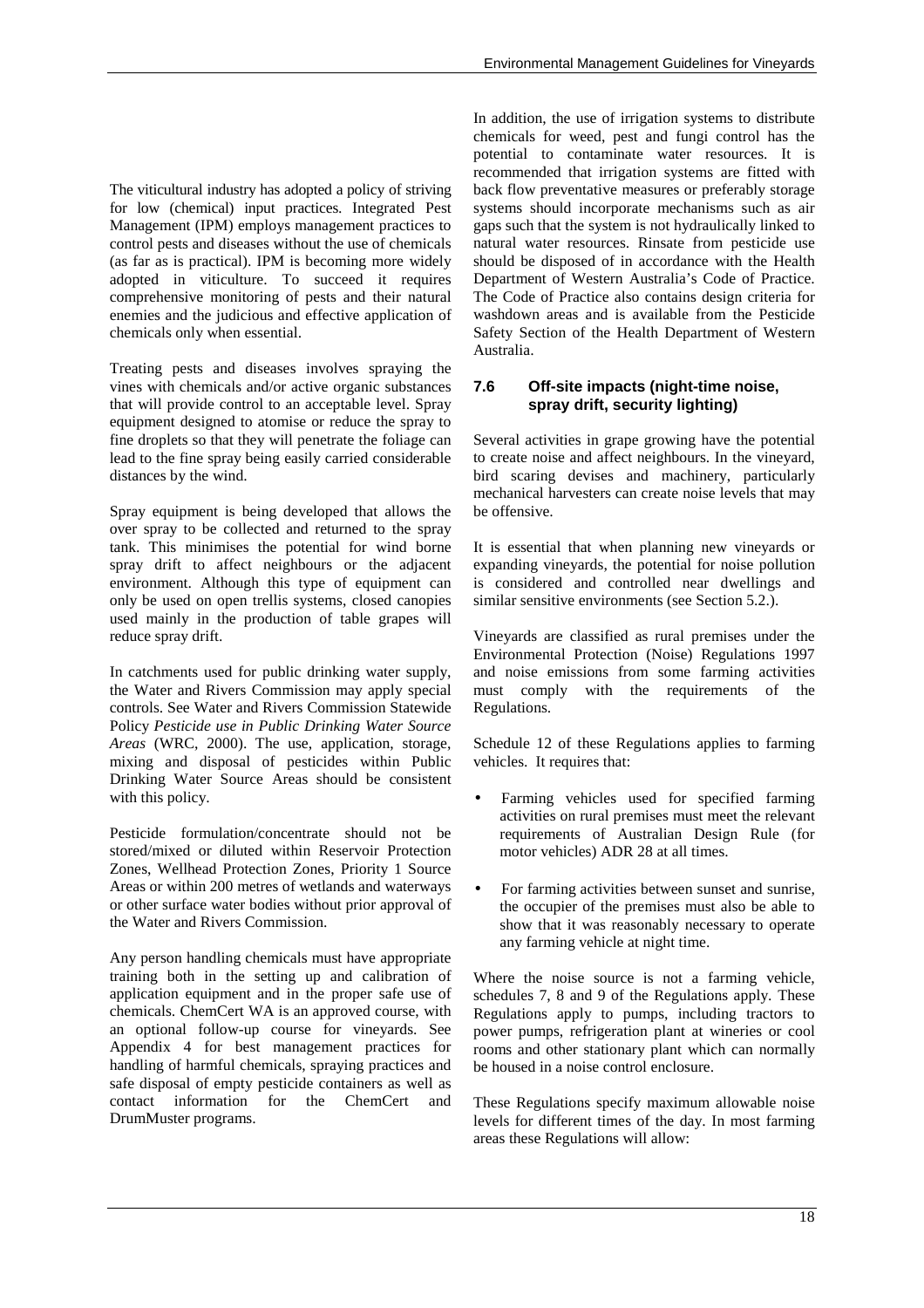- 35 to 38 dB(A) overnight;
- 40 to 43 dB(A) during the evenings, Sundays and public holidays; and
- 45 to 48 dB(A) during daytime, Monday to Saturday inclusive.

Barriers can reduce noise by 10 to 15 dB(A). To achieve these reductions the barrier must be situated close to either the source or receiver of noise. Thus a barrier can be effective for stationary sources when installed close to the source, but a barrier to protect against noise from a moving source, such as a tractor, must be sited close to the receiver. Where the receiver is situated on an adjacent property, such an arrangement is unlikely to be acceptable.

Tractor exhaust systems, mufflers and other machinery should be well maintained to minimise noise.

Noise devices, for example recorded sounds (e.g. Audio Visual alarms), humming wires and other scaring devices (kites etc.), generally have limited or short term impact in reducing damage by birds. They have had some success in minimising crop losses to birds if frequently relocated. The noise produced by audible bird scarers can impact negatively on the welfare and amenity of neighbours.

Gas guns generate about 120 dB(A) at 7.5 metres and at 500 metres this will still be in the order of 85 dB(A). Therefore gas guns should only be used in remote areas well removed from urban development or tourist facilities.

Noise from night time harvesting is also an issue. In winemaking, especially for premium wines, it is essential to harvest grapes as close to optimal ripeness as possible, and to harvest them as cool as possible. Cool harvesting conditions (at night and early morning) limit the chance of flavour loss and reduce power usage (refrigeration) in the wine making process.

Regulation 12 of the Environmental Protection (Noise) Regulations 1997 provides for the occupier of rural premises to operate a farming vehicle between sunset and sunrise, providing the occupier of the premises can show that it was reasonably necessary for the vehicle to be operated at night time, such as for 24 hour seeding after rain or grape harvesting.

Mechanical harvesting significantly reduces costs, is quicker which means more grapes can be picked at optimal maturity, and can be carried out in the cool of night.

Noise created by mechanical harvesting at night has the potential to cause conflict where vineyards and homes are close to each other. Other vineyard activities, such as spraying, may also be carried out at night where prolonged periods of wet and or windy conditions prevent this activity during the day. Many vignerons choose to spray regularly at night when wind speeds are minimal and pesticides are often more effective than when exposed to sunlight.

In Western Australia several bird species (e.g. Silver eyes) can cause significant economic loss to grape crops, particularly in seasons when the natural environment can not support bird populations (e.g. poor native gum blossom, excessively dry conditions, large increases in bird populations). Grape crops are most susceptible to bird damage for only a few weeks of the season when the grapes are ripening.

The most effective way to minimise bird damage is to use protective nets. However, these are expensive and often large areas would have to be covered to prevent damage. Currently with the high value of grape crops small vineyard operators should look closely at the economic and environmental benefits of using protective nets.

Audible bird scarers need to comply with the noise regulations under *the Environmental Protection Act 1986* and the *Occupational Safety and Health Act 1987.*

Building and security lights should be sited and shaded to minimise the likelihood of illuminating nearby residences. Machinery used in mechanical harvesting carry strong lights that can be a nuisance to neighbours.

### **8. Occupational safety and health**

For advice on occupational safety and health, the vigneron should refer to the *Western Australian Wine Industry Occupational Safety and Health Code of Practice.* A copy of this document is available from the Wine Industry Association of Western Australia.

.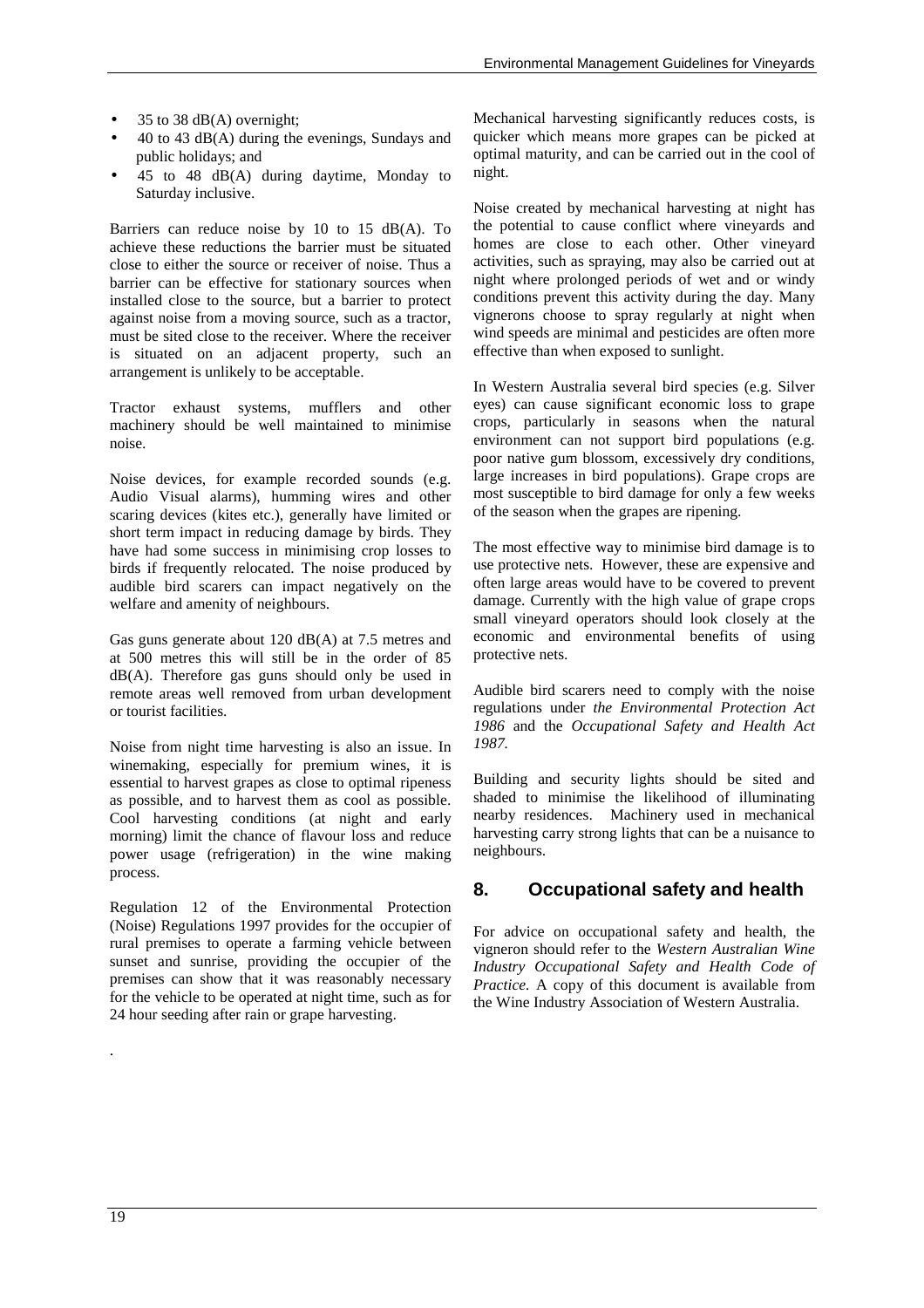## **9. Glossary**

| <b>ADR</b>                                   |       |               |              | Australian Design Rule.                                                                                                                                                                                                                                                      |
|----------------------------------------------|-------|---------------|--------------|------------------------------------------------------------------------------------------------------------------------------------------------------------------------------------------------------------------------------------------------------------------------------|
| <b>Cultivar</b>                              |       |               |              | A variety of a cultivated plant distinguishable from other<br>cultivars of the same species. For example cultivars of <i>Vitis</i><br>Vinifera (the European grape vine) include Chardonnay and<br>Shiraz.                                                                   |
| <b>Public</b><br><b>Drinking</b><br>(PDWSAs) | Water | <b>Supply</b> | <b>Areas</b> | Refers to all Water Reserves, Catchment Areas and<br>Underground Water Pollution Control Areas that have been<br>established under the Metropolitan Water Supply, Sewerage<br>and Drainage Act 1909 (MWSSD Act) and the Country<br>Areas Water Supplies Act 1947 (CAWS Act). |
| <b>Rootstock</b>                             |       |               |              | A vine that does not bear fruit onto which fruitful scion<br>material is grafted. The rootstock provides tolerance to pests<br>like nematodes and phylloxera, and conditions including<br>drought, salinity and other soil imbalances.                                       |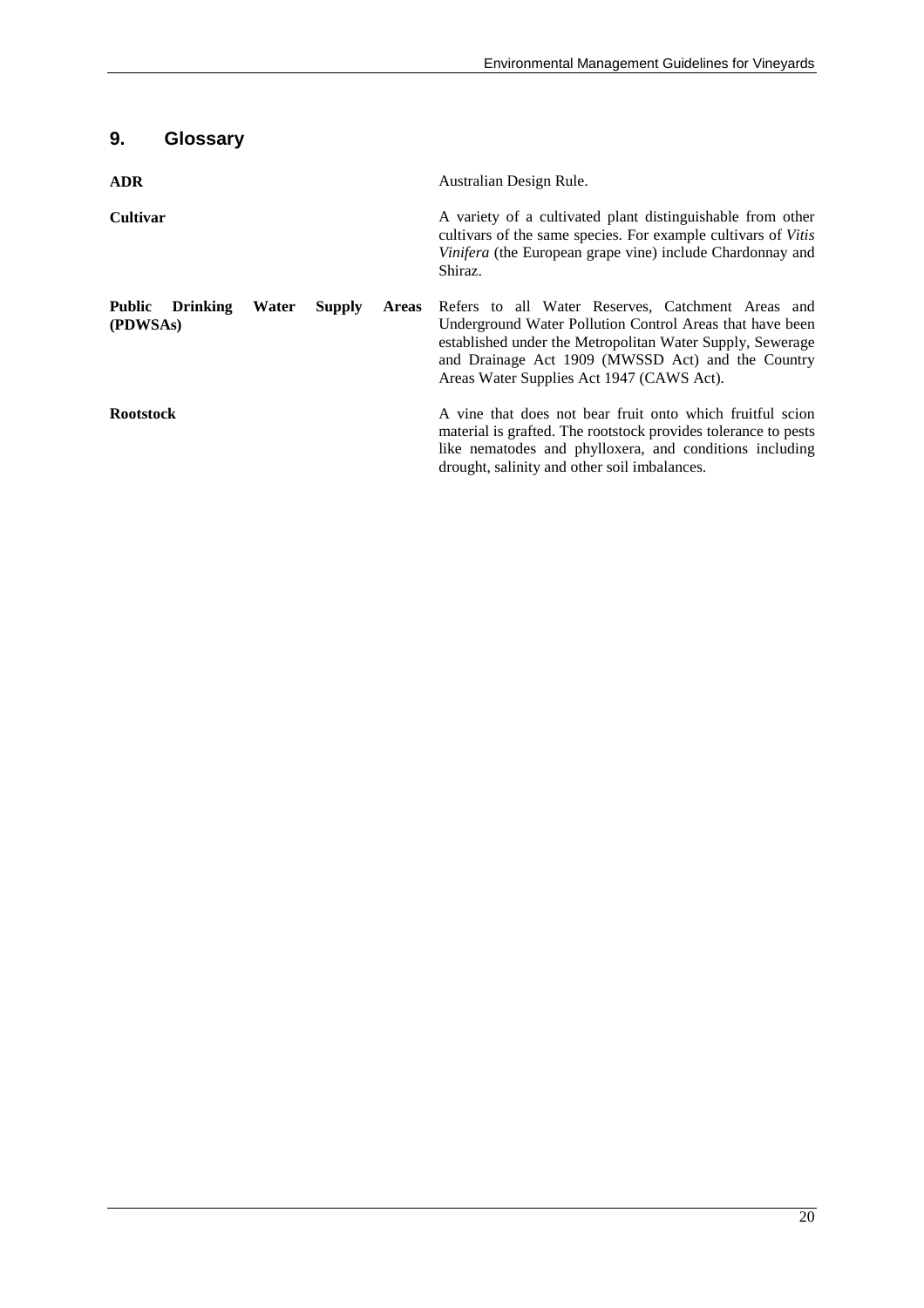### **10. References**

Agriculture and Related Resources Protection (Spraying Restrictions) Regulations 1979.

Agriculture and Resource Management Council of Australia and New Zealand & Australian and New Zealand Environment and Conservation Council, 1998, *National Water Quality Management Strategy Effluent Management Guidelines for Australian Wineries and Distilleries*, Commonwealth of Australia, Canberra.

AVCARE (National Association for Crop Production and Animal Health), *Preparing Farm Chemical Containers for Safe Disposal.*

Department of Agriculture, Farmnote No. 61/99, *Hormone Herbicides - What you should know before you spray.*

Department of Natural Resources, Queensland and Department of Local Government and Planning, Queensland. 1997, *Planning Guidelines - Separating Agricultural and Residential Land Uses*.

Government of Western Australia, 1997, *Memorandum of Understanding for the protection of remnant vegetation on private land in the agricultural regions of Western Australia*.

"*Land Clearing Proposals for Rural Zoned Land in Western Australia*" in accordance with the Memorandum of Understanding.

Spillman, J. 1988, *A rapid method of calculating the downwind distribution from aerial atomisers, EPPO Bulletin* 13 (3): 425 – 431.

Water and Rivers Commission, Water Facts No.5, *Taking Water from Streams and Lakes*.

Water and Rivers Commission 2000, *Pesticide Use in Public Drinking Water Source Areas*, Water and Rivers Commission, Statewide Policy No 2.

Wine Industry Association of Western Australia, *Western Australian Wine Industry Occupational Safety and Health Code of Practice.*

WorkSafe Western Australia, Guidance Note: *The General Duty of Care in Western Australian Workplaces*.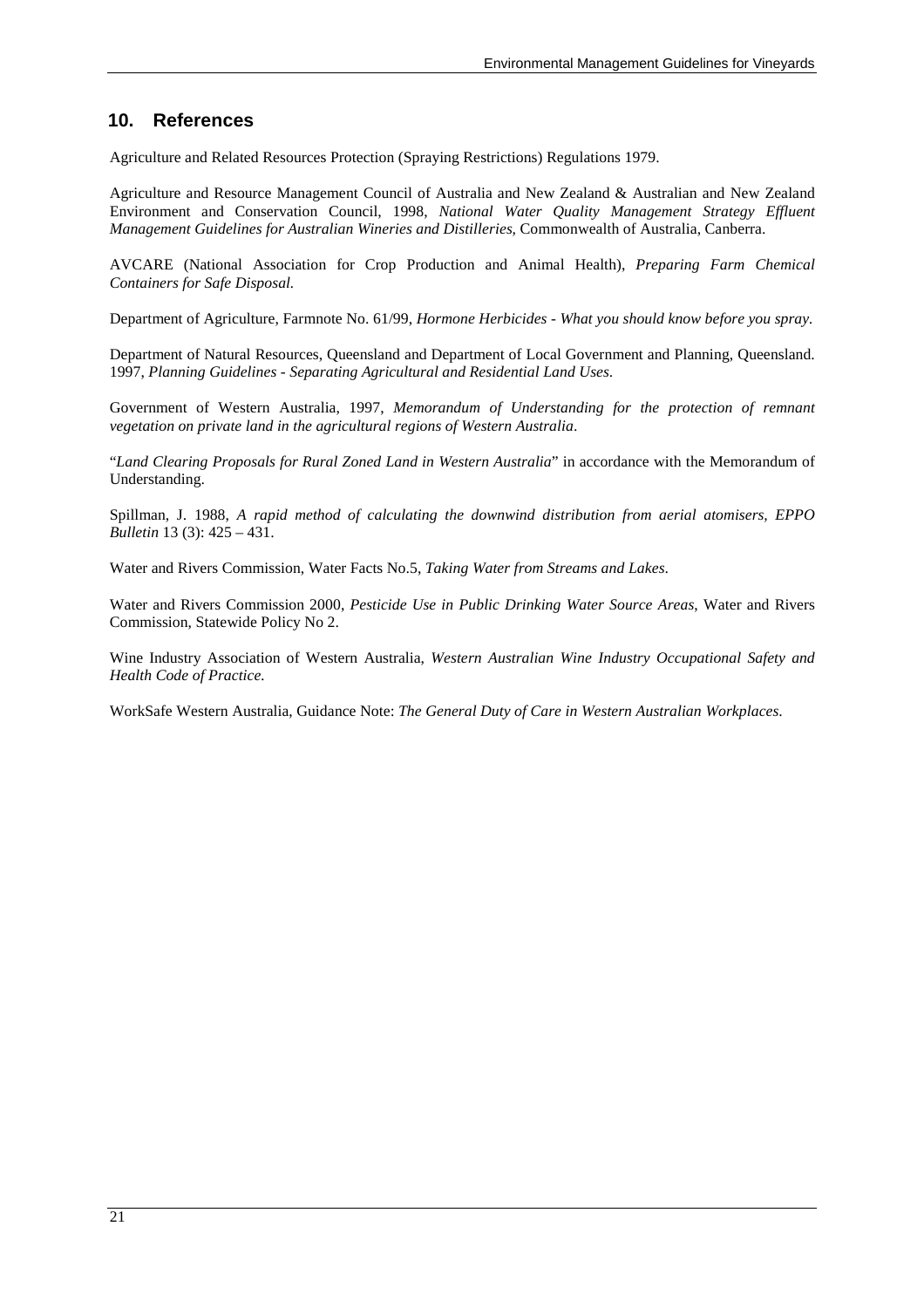## **Appendices**

## **Appendix 1 – Relevant legislation**

The following is provided as a guide only and it is the responsibility of the proponent to ensure that their proposal and practices comply with the relevant legislation. Please refer to the relevant Act and/or agency administering the Act for more information.

#### *1. Environmental Protection Act 1986*

The *Environmental Protection Act 1986* (EP Act) is the primary legislation for the protection of the environment and control of pollution.

It is specifically "...an Act to provide for an Environmental Protection Authority, for the prevention, control and abatement of environmental pollution, for the conservation, preservation, protection, enhancement and management of the environment and for matters incidental to or connected with the foregoing."

The EP Act provides a number of mechanisms for preventing and controlling pollution:

- Part III of the Act enables Environmental Protection Policies to be established for the "prevention, control or abatement of pollution";
- Part IV of the Act requires the environmental assessment of proposals "likely, if implemented, to have a significant effect on the environment"; and
- Part V of the Act provides for the licensing of the activity as a "prescribed premises" and addresses specific issues such as limits on waste disposal.

The EP Act may apply to the establishment and running of a vineyard (not including wineries) through Part IV (assessment) and/or Part V (pollution and offences).

#### *2. Water and Rivers Commission Act 1995*

The *Water and Rivers Commission Act 1995* (WRC Act) is administered by the Water and Rivers Commission and contains a number of subsidiary Acts and by-laws to protect water resources.

Under the WRC Act, the Commission has responsibility for the conservation, protection and management of the State's water resources. The Act assigns to the Commission the responsibility for administering the following acts:

• *Country Areas Water Supply Act 1947 (CAWS Act).*

- *Metropolitan Water Supply, Sewerage and Drainage Act 1909 (MWSSD Act).*
	-

•

•

- *Rights in Water and Irrigation Act 1914 (RIWI Act).*
	- *Waterways Conservation Act 1976.*

#### *Public Drinking Water Source Areas (PDWSAs)*

Proclaiming Underground Water Pollution Control Areas, Catchment Areas and Water Reserves under the MWSSD and CAWS Acts protects the quality of public drinking water sources. These proclaimed areas are collectively referred to as Public Drinking Water Source Areas (PDWSAs).

The by-laws under the MWSSD and the CAWS Acts enable the Water and Rivers Commission to regulate potentially polluting activities and land use, inspect premises and take steps to prevent or clean up pollution.

In PDWSAs, the Water and Rivers Commission has defined three levels of priority classification employing different management strategies as follows:

**Priority 1 (P1)** source protection areas are managed in accordance with the principle of *risk avoidance*. The source protection objective for P1 areas is to ensure no degradation of source water quality. Land is generally in public ownership and development is generally precluded from P1 areas. Vineyards are an incompatible activity in P1 areas.

**Priority 2 (P2)** source protection areas are managed in accordance with the principle of *risk minimisation*. The source protection objective for P2 areas is to ensure that there is no increased risk of water pollution to the water resources. Land is generally in private ownership and typically supports low intensity rural and rural lifestyle uses. Urban and industrial land uses are precluded. Vineyards are a restricted activity in P2 areas, where individual assessment is needed and specific conditions designed to protect water resources are applied. The best management practices outlined in these guidelines will generally provide that protection.

**Priority 3 (P3)** source protection areas are managed in accordance with the principle of *risk management*. The source protection objective for P3 areas is to maintain water quality within health guidelines. Land is generally in private ownership and may include urban, light industrial and rural uses. Heavy industry and processing/treatment of animal wastes are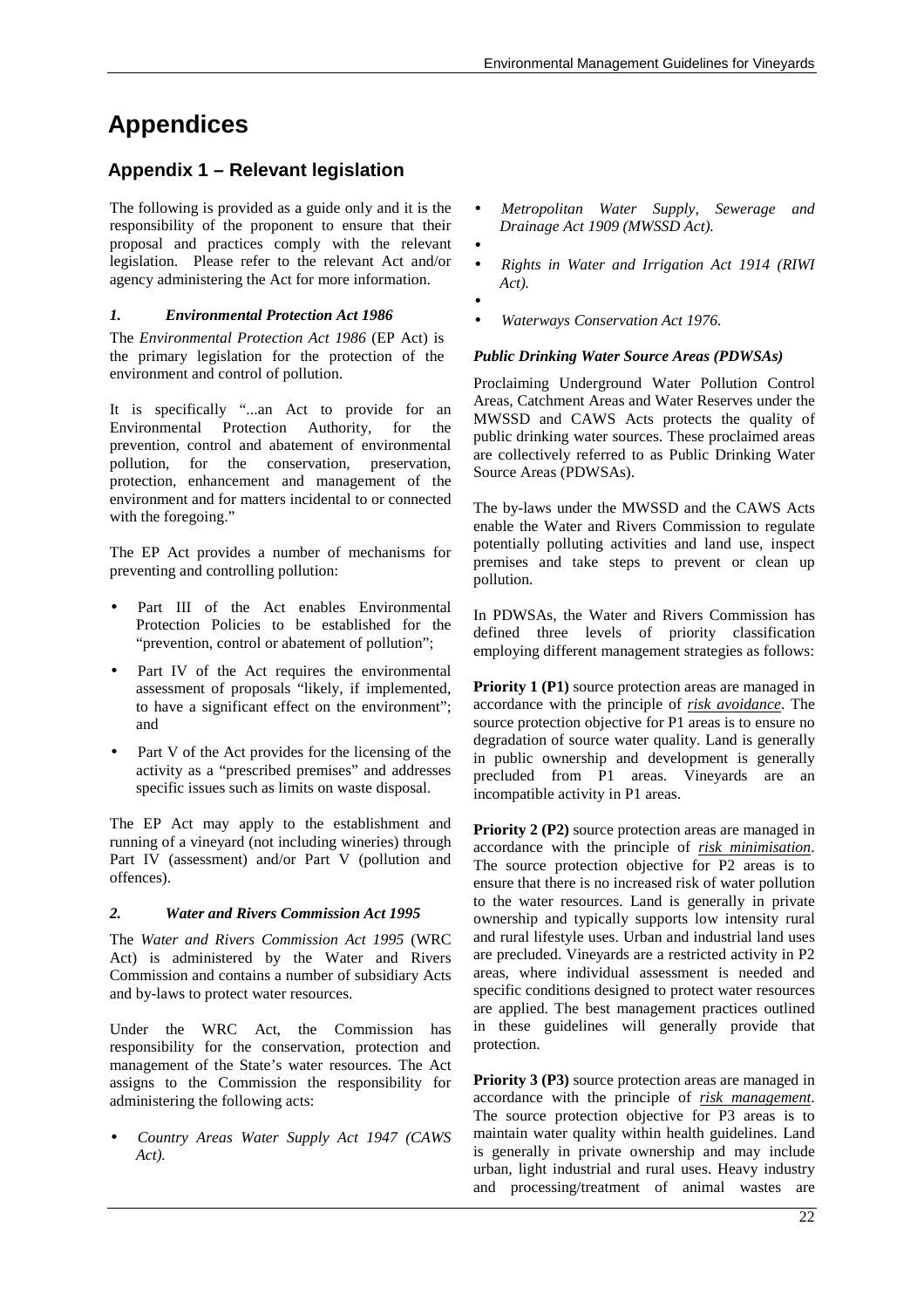precluded. Vineyards are a compatible activity in P3 areas. They would be acceptable to the Water and Rivers Commission provided they adhered to the water quality protection recommendations in these guidelines.

In addition to priority classification areas, wellhead protection zones and reservoir protection zones are defined to protect the water source from contamination in the immediate vicinity of production wells and reservoirs. Additional restrictions apply within these zones. The Water and Rivers Commission will be pleased to provide advice on the locations and restrictions applying in these zones.

#### *3. Waterways Conservation Act 1976*

The Water and Rivers Commission has planning and pollution prevention powers under this Act within declared areas to ensure the conservation and management of waterways and associated lands.

The Water and Rivers Commission is responsible for the management of all waterways and has active programs to manage the following - Avon River, Peel Inlet, Leschenault Inlet, Albany Waterways, Wilson Inlet and adjoining land in management areas declared under the Act. This adjoining land extends to the entire catchments of the Avon River, Albany Waterways and Wilson Inlet. Detailed assessment and site specific conditions to protect water resources apply in these management areas.

### *4. Rights in Water and Irrigation Act 1914*

This Act makes provision for the regulation, management, use and protection of water resources to provide for public schemes and for irrigation purposes. The Act covers the licensing and construction of wells drawing water from aquifers and the taking of water from proclaimed rivers and streams. Licences are required for commercial water supplies in proclaimed groundwater and surface water catchment areas and from all artesian sources.

### *5. Swan River Trust Act 1985 (SRT Act)*

The Swan and Canning Rivers are administered under the *Swan River Trust Act*. The Swan River Trust (SRT) has the overall planning, protection and management responsibility for the Swan and Canning Rivers. The SRT assesses development referrals and makes recommendations on development and land use applications that may affect water in its management area.

### *6. Town Planning and Development Act 1928*

The *Town Planning and Development Act 1928* gives local government the responsibility to prepare town planning schemes (TPSs) and local planning strategies for areas within its municipal boundaries. TPSs may vary between local governments and councils who may have different requirements for establishing and operating vineyards.

A TPS which includes a zoning map and land use planning requirements provides an indication where vineyards may be located and developed.

### *7. Soil and Land Conservation Act 1945*

The *Soil and Land Conservation Act 1945* is administered by the Department of Agriculture and provides for the conservation of soil and land from the effects of erosion, salinity, flooding and eutrophication.

Land degradation is the main cause of loss of production capacity. Land degradation includes the removal or deterioration of natural or introduced vegetation, soil erosion, flooding where these impacts may be detrimental to the present or future use of the land, and eutrophication of water bodies.

In 1995 State Cabinet directed that:

*…existing controls on clearing under the Soil and Conservation Act and the Country Areas Water Supply Act be augmented by a system to ensure that other natural resource conservation issues are considered before any further clearing occurs on private land.*

and that

*…in Shires with greater than 20% total remnants the Commissioner of Soil and Land Conservation will decide on the need to inform the Environmental Protection Authority of any clearing proposal, in accordance with an agreed Memorandum of Understanding.*

This Memorandum of Understanding implements those directives.

The "Memorandum of Understanding for the protection of remnant vegetation on private land in the agricultural regions of Western Australia, March 1997" recognises that the retention of existing native vegetation is of vital importance. In particularly to support private and public efforts to reverse land degradation and biodiversity loss and to prevent these problems worsening while solutions are found and implemented.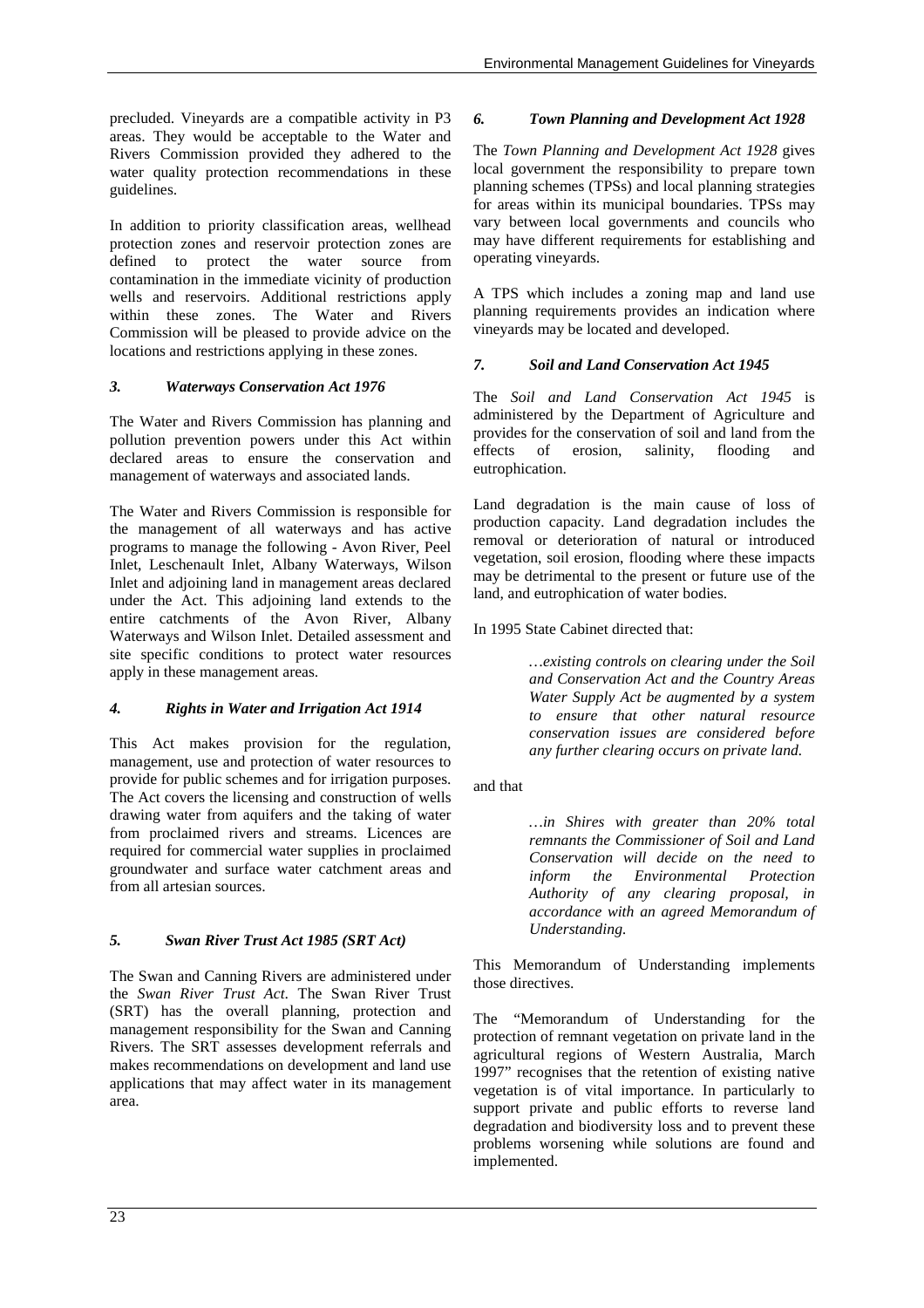The following entities are signatories to this Memorandum:

- Commissioner for Soil and Land Conservation.
- Environmental Protection Authority.
- Department of Environmental Protection.
- Department of Agriculture.
- Department of Conservation and Land Management.

This memorandum applies to proposals to clear more than one hectare of native vegetation on rural zoned land in southern Western Australia, south or west of the eastern boundaries of the main agricultural areas. In areas where more than 20% of the original vegetation remains, the process will follow the fourlevel evaluation procedures implemented through the memorandum.

In local government districts where less than 20% of the original vegetation remains within the main agricultural area, the Commissioner for Soil and Land Conservation already considers further clearing carries an unacceptable risk of increased land degradation, as defined in the *Soil and Land Conservation Act*. In these areas the Commissioner will object to any clearing unless the proposal has been assessed by the Environmental Protection Authority and approved by the Minister for Environment. Landholders will be expected to provide all information needed for that evaluation.

The over-riding philosophy is that as the development of a vineyard proceeds, there should be no net loss of native vegetation, or of the condition or extent of that vegetation.

The booklet "Land Clearing Proposals for Rural Zoned Land in Western Australia" in accordance with the Memorandum of Understanding deals principally with clearing proposals on rural zoned land.

- 1. If the land to be cleared is zoned **"rural"**, it is assessed under a single evaluation process according to the 1997 Memorandum of Understanding and subsequent policy statements.
- 2. If the land to be cleared is zoned **other than "rural"**, it is assessed by the Commissioner under the 1994 procedures for the assessment of clearing proposals. Other relevant agencies may be notified of the proposal.

Soil and land conservation depends on appropriate land management practices to maintain the stability of that land in perpetuity. Soil and land conservation is the opposite of exploitive land use.

Where a land holder causes land degradation and this is brought to the attention of the Commissioner, the Commissioner, after consultation with the land holder, may issue a Notice directing the land holder to rectify the situation.

#### *8. Agricultural Practices (Disputes) Act 1995*

The *Agricultural Practices (Disputes) Act 1995* provides for the resolution of disputes related to the carrying on, or management, of agriculture. It is administered by the Agriculture Protection Board of Western Australia established under section 7 of the Act.

The objectives of the Act are to ensure that normal farm practices are not impeded by unnecessary litigation. It also enables the establishment of the Agriculture Protection Board and terms of reference, and provides a referral process for inquiries and mediation of disputes. The Board assumes the power to determine whether an agricultural practice is "normal farm practice".

The Act applies to disputes in which the issue is a complaint relating to odour, dust, noise, smoke, fumes, fugitive light, or spray drift, emanating from an agricultural operation.

#### *9. Agriculture and Related Resources Protection (Spraying Restrictions) Act 1981*

The use of hormone herbicides is controlled within close proximity to commercial vineyards.

Within a 5 kilometre radius of commercial vineyards only amine, sodium and potassium salt formulations are approved for spraying under permit.

Between a 5 and 10 kilometres radius of these crops both amine, sodium and potassium salt and low volatile ester formulations can be used without a permit.

Outside a 10 kilometre radius all formulations, such as amine, sodium and potassium salts, low volatile and volatile ester formulations can be used without a permit.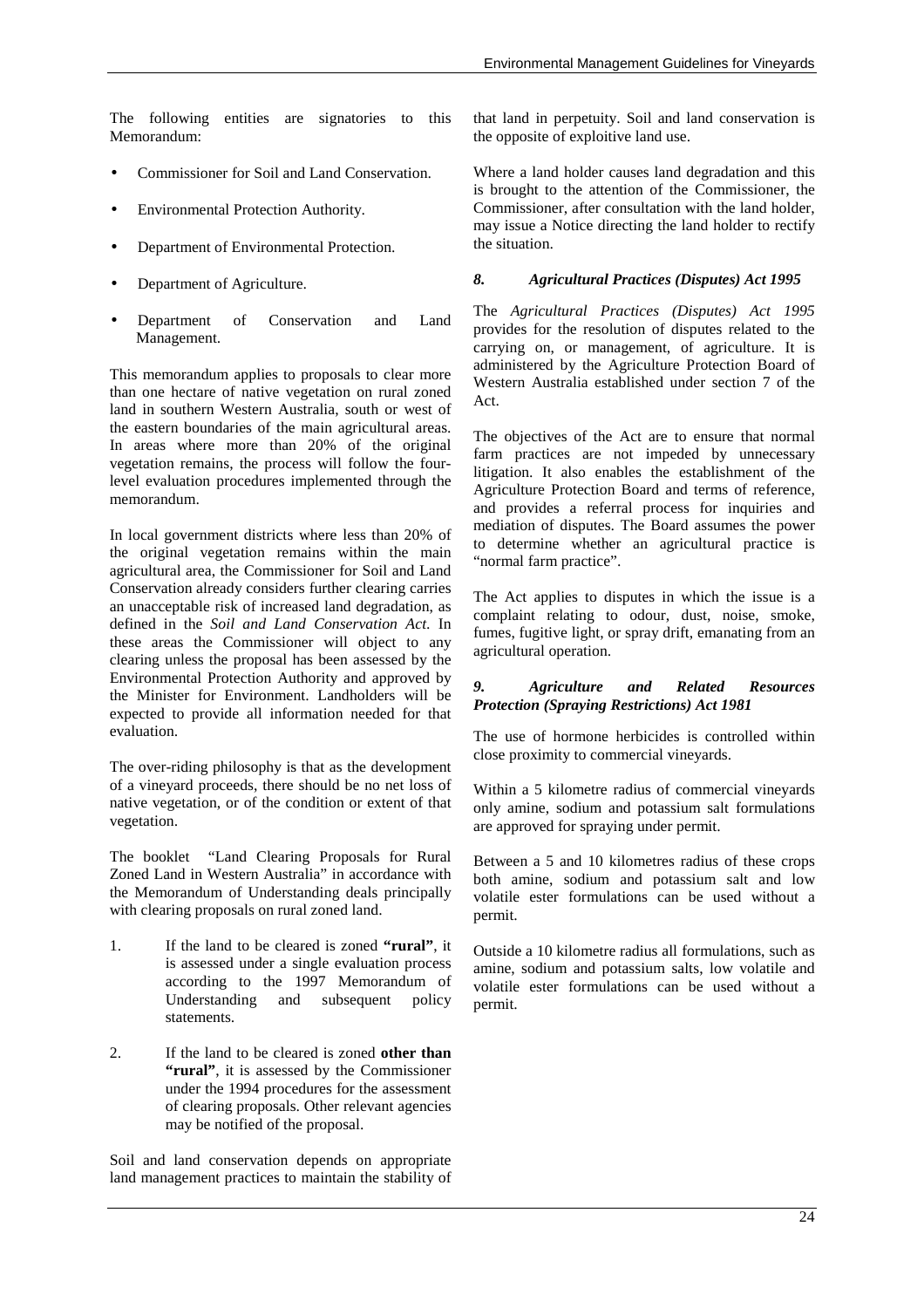#### *10. Quarantine Act 1908* **(Commonwealth)**

In summary, grape plant material, machinery and equipment are prohibited entry into Australia except by permit. A permit for planting material allows its entry subject to screening for pests and diseases in post-entry quarantine for at least 2 years. A machinery and equipment permit allows importation subject to inspection on arrival for freedom from soil and plant material, however state legislation prohibits its entry into Western Australia.

#### *11. Plant Diseases Act of Western Australia 1914 as amended by the Plant Diseases Amendment Act 1993*

Under the above legislation, the import of grapevines (including those tissue cultured) from overseas and other States is controlled into Western Australia.

The Act has the powers to:

- Ensure only disease free plants are introduced into Western Australia.
- Destroy infected plants.
- Destroy plants in neglected orchards or vineyards.

#### *12. Health Act 1911*

This Act provides for regulation of waste, nuisances, poisons, pesticides, food and infectious diseases and is administered by local government. Under this Act, operators who apply pesticides for gain or reward require a license from the Health Department of Western Australia. In addition, pesticide residues in food produce from the vineyards must comply with the maximum residue levels under the Food Standards Code.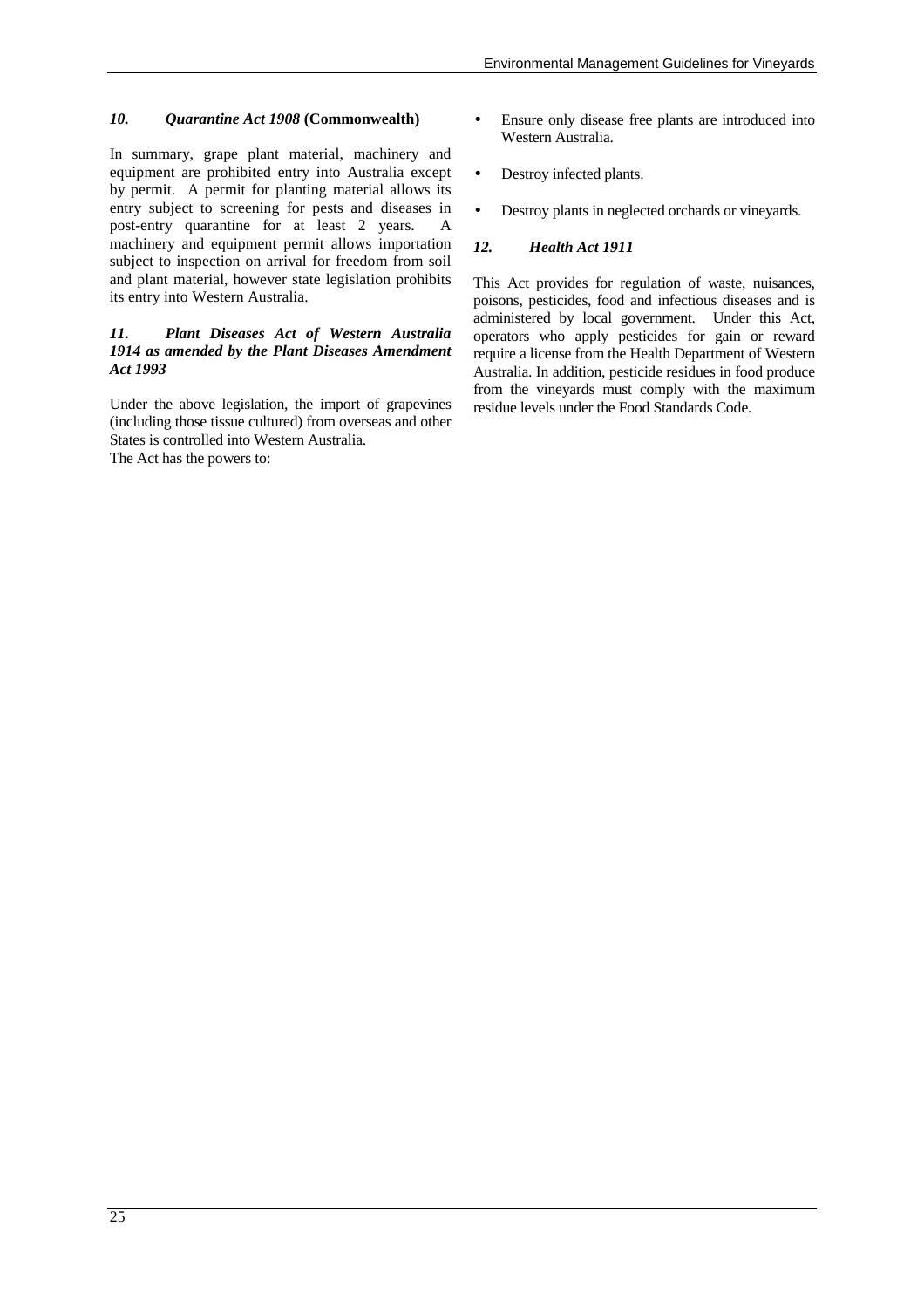## **Appendix 2 - List of government agencies**

| Perth                           | <b>Carnarvon</b>                               |
|---------------------------------|------------------------------------------------|
| 3 Baron-Hay Court               | South River Road                               |
| <b>SOUTH PERTH WA 6151</b>      | (PO Box 522)                                   |
| Phone (08) 9368 3333            | <b>CARNARVON WA 6701</b>                       |
| Fax (08) 9368 1205              | Phone (08) 9956 3333                           |
|                                 |                                                |
| Postal address:                 | Fax (08) 9941 8334                             |
| Locked Bag 4                    |                                                |
| Bentley Delivery Centre WA 6983 |                                                |
| <b>Albany</b>                   | <b>Esperance</b>                               |
| 444 Albany Highway              | Private Mail Bag 50                            |
| <b>ALBANY WA 6330</b>           | <b>ESPERANCE WA 6450</b>                       |
| Phone (08) 9892 8444            | Phone (08) 9083 1111                           |
| Fax (08) 9841 2707              | Fax (08) 9083 1100                             |
| <b>Bunbury</b>                  | <b>Geraldton</b>                               |
| North Boyanup Road              | 283 Marine Terrace                             |
|                                 |                                                |
| (PO Box 1231)                   | (PO Box 110)                                   |
| <b>BUNBURY WA 6231</b>          | <b>GERALDTON WA 6530</b>                       |
| Phone (08) 9780 6100            | Phone (08) 9956 8555                           |
| Fax (08) 9780 6136              | Fax (08) 9921 8016                             |
| Karratha                        | <b>Katanning</b>                               |
| Suite 3, 18 Hedland Place       | 149 Clive Street                               |
| (PO Box 1618)                   | KATANNING WA 6317                              |
| KARRATHA WA 6714                | Phone (08) 9821 3333                           |
| Phone (08) 9144 2065            | Fax (08) 9821 1028                             |
| Fax (08) 9185 3380              |                                                |
| Kununurra                       | Manjimup                                       |
| Durack Drive                    | Rose St                                        |
|                                 | <b>MANJIMUP WA 6258</b>                        |
| (PO Box 19)                     | Phone (08) 9771 1299                           |
| KUNUNURRA WA 6743               | Fax (08) 9771 2544                             |
| Phone (08) 9166 4000            |                                                |
| Fax (08) 9166 4066              |                                                |
| <b>Merredin</b>                 | <b>Narrogin</b>                                |
| Great Eastern Highway           | 10 Doney Street                                |
| (PO Box 432)                    | <b>NARROGIN WA 6312</b>                        |
| <b>MERREDIN WA 6415</b>         | Phone (08) 9881 0222                           |
| Phone (08) 9081 3111            | Fax (08) 9881 1950                             |
| Fax (08) 9041 1138              |                                                |
| Moora                           | <b>Northam</b>                                 |
| 20 Roberts Street               | Lot 12, Old York Road                          |
| (PO Box 16)                     | (PO Box 483)                                   |
| MOORA WA 6510                   |                                                |
| Phone (08) 9651 1302            | <b>NORTHAM WA 6401</b><br>Phone (08) 9690 2000 |
| Fax (08) 9651 1008              |                                                |
|                                 | Fax (08) 9622 1902                             |

## *Department of Agriculture*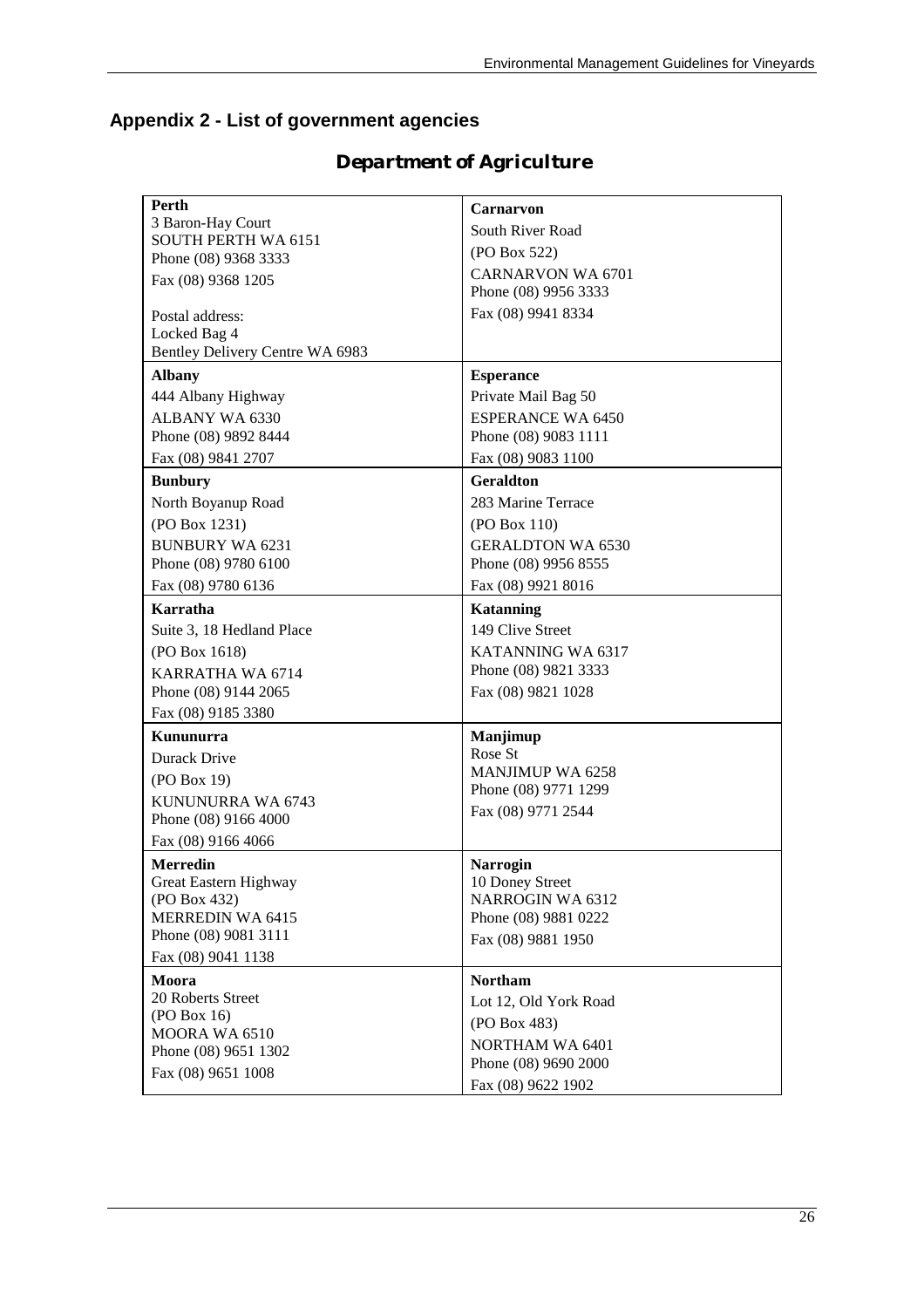## *Department of Conservation and Land Management*

#### **Head Office**

Department of Conservation and Land Management 17 Dick Perry Avenue KENSINGTON WA 6151 Phone (08) 9334 0333

## *Department of Environmental Protection*

| <b>Head Office</b>       | <b>Geraldton Office</b>  |
|--------------------------|--------------------------|
| <b>PO Box K822</b>       | 5 Burgess Street         |
| PERTH WA 6842            | <b>GERALDTON WA 6530</b> |
| Phone (08) 9222 7000     | Phone (08) 9964 3844     |
| Fax (08) 9322 1598       | Fax (08) 9964 3681       |
| Kwinana – Peel Region    | <b>Kalgoorlie Office</b> |
| Parmelia House           | Viskovich House          |
| 165 Gilmore Avenue       | 377 Hannan Street        |
| (PO Box 454)             | KALGOORLIE WA 6430       |
| KWINANA WA 6167          | Phone (08) 9021 3243     |
| Phone (08) 9419 5500     | Fax (08) 9021 3529       |
| Fax (08) 9419 5897       |                          |
| <b>North West Region</b> | <b>South West Region</b> |
| Chiratta Road            | Unit 2 Leschenault Ouays |
| KARRATHA WA 6714         | <b>Austral Parade</b>    |
| Phone (08) 9144 2000     | BUNBURY WA 6230          |
| Fax (08) 9144 2610       | Phone (08) 9721 0666     |
|                          | Fax (08) 9721 0600       |

## *Health Department of Western Australia*

### **Head Office**

Environmental Health Service PO Box 8172 Perth Business Centre PERTH WA 6849 Phone (08) 9388 4999 Fax (08) 9388 4955

## *Quarantine Legislation*

| <b>From interstate:</b>                                                                                                                                        | <b>From overseas:</b>                                                                                                                                              |
|----------------------------------------------------------------------------------------------------------------------------------------------------------------|--------------------------------------------------------------------------------------------------------------------------------------------------------------------|
| Western Australian Quarantine and Inspection<br>Service<br>PO Box 1410<br>CANNING VALE 6410<br>Western Australia<br>Phone (08) 9311 5329<br>Fax (08) 9456 0206 | <b>Australian Quarantine and Inspection Services</b><br>PO Box 1410<br><b>CANNING VALE 6410</b><br>Western Australia<br>Phone (08) 9311 5332<br>Fax (08) 9455 3052 |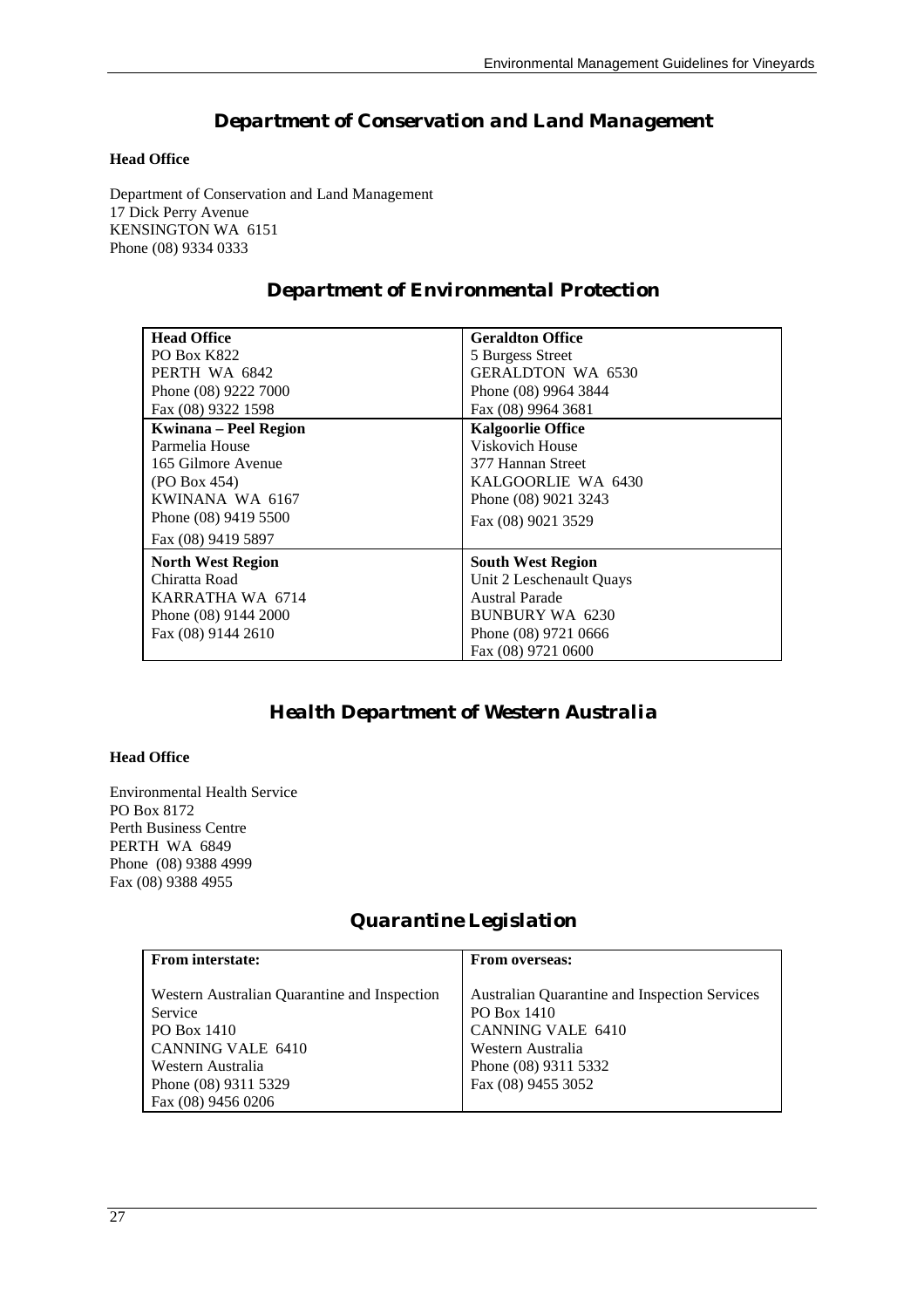| <b>Head Office</b>           | <b>South Coast</b>                   |
|------------------------------|--------------------------------------|
| Level 2, Hyatt Centre        | 5 Bevan Street                       |
| 3 Plain St                   | ALBANY WA 6330                       |
| EAST PERTH, WA 6004          | Phone (08) 9842 5760                 |
| Phone (08) 9278 0300         | Fax (08) 9842 1204                   |
| Fax (08) 9278 0585           |                                      |
| Swan-Goldfields-Agricultural | <b>North West</b>                    |
| 7 Ellam Street               | Chiratta Road                        |
| VICTORIA PARK WA 6100        | KARRATHA WA 6714                     |
| Phone (08) 6250 8000         | Phone (08) 9144 2000                 |
| Fax (08) 6250 8050           | Fax (08) 9144 2610                   |
|                              |                                      |
| 254 Fitzgerald St            | Lot 225 Bandicoot Drive              |
| NORTHAM WA 6401              | KUNUNURRA WA 6743                    |
| Phone (08) 9690 2821         | Phone (08) 9168 1082                 |
| Fax (08) 9622 7155           | Fax (08) 9168 3174                   |
| <b>South West</b>            | <b>Mid-West Gascoyne</b>             |
| Unit 2 Leschenault Quays     | Pass Street                          |
| <b>Austral Parade</b>        | <b>GERALDTON WA 6530</b>             |
| <b>BUNBURY WA 6230</b>       | Phone (08) 9964 5978                 |
| Phone (08) 9721 0666         | Fax (08) 9964 5983                   |
| Fax (08) 9721 0600           |                                      |
|                              |                                      |
| 'Sholl House'                | 82 Olivia Terrace                    |
| 21 Sholl St                  | CARNARVON WA 6701                    |
| MANDURAH WA 6210             | Phone (08) 9941 4921                 |
| Phone (08) 9535 3411         | Fax (08) 9941 4931                   |
| Fax (08) 9581 4560           |                                      |
| <b>Swan River Trust</b>      | Kwinana - Peel Region                |
| Level 3, Hyatt Centre        | Parmelia House<br>165 Gilmore Avenue |
| 87 Adelaide Terrace          | (PO Box 454)                         |
| EAST PERTH WA 6004           | KWINANA WA 6167                      |
| Phone (08) 9278 0400         | Phone (08) 9419 5500                 |
| Fax (08) 9278 0401           | Fax (08) 9419 5897                   |
|                              |                                      |

## *Water and Rivers Commission*

## *WorkSafe Western Australia*

| Westcentre           | Worksafe W.A.- Bunbury Regional Office |
|----------------------|----------------------------------------|
| 1260 Hay Street      | <b>Bunbury Tower</b>                   |
| WEST PERTH WA 6005   | Floor 8, 61 Victoria St                |
| Phone (08) 9327 8711 | <b>BUNBURY WA 6230</b>                 |
| Fax (08) 9321 1277   | Phone (08) 9791 7211                   |
|                      | Fax (08) 9701 8047                     |
|                      | Email: bunbury@bigpond.com             |
|                      | Website: www.wt.com.au/safetyline      |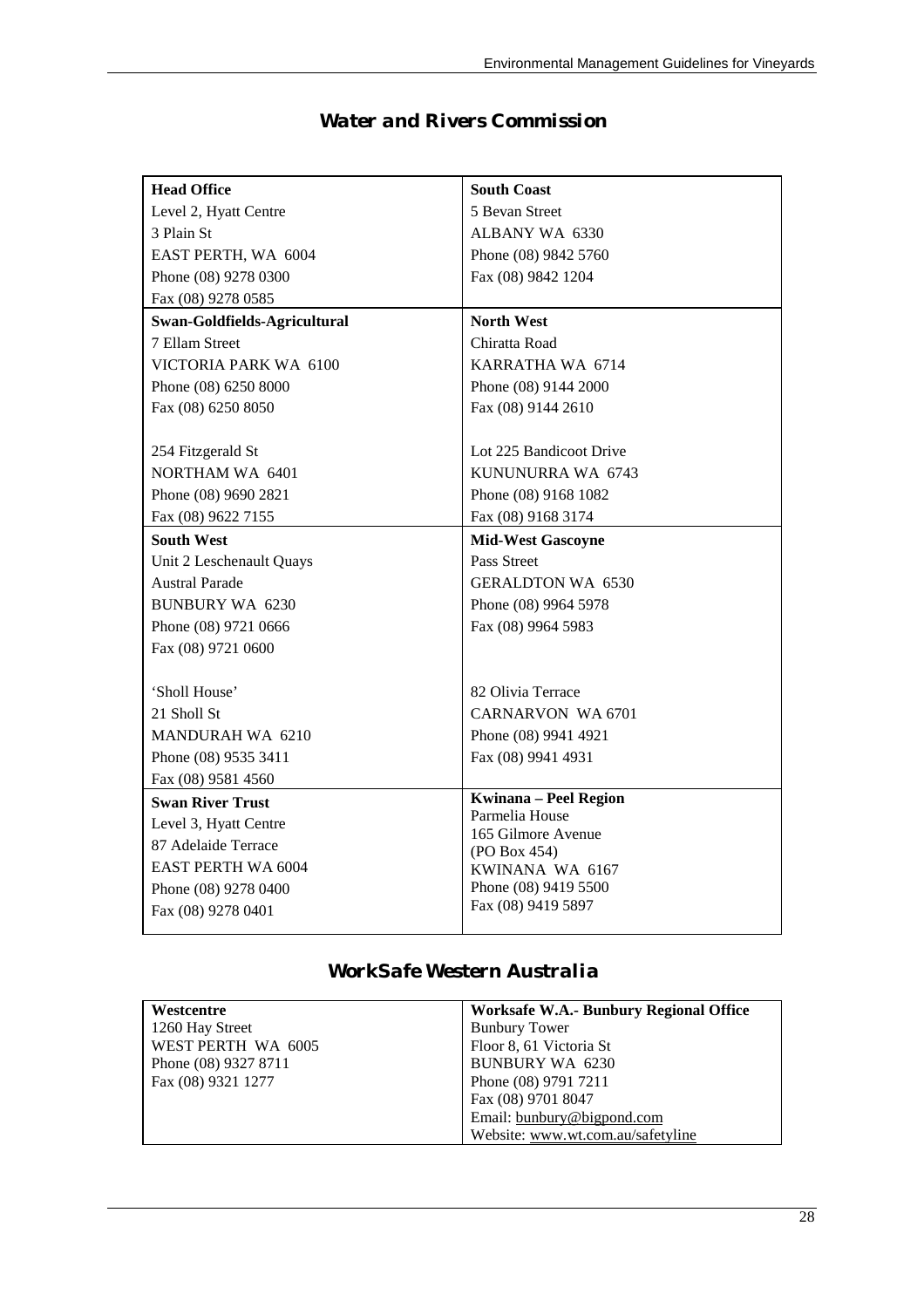## **Appendix 3 - List of Western Australian grape grower and winemakers' associations**

| Wine Industry Association of WA (Inc)                                                            | Grape Growers' Association of WA (Inc)                                           |
|--------------------------------------------------------------------------------------------------|----------------------------------------------------------------------------------|
| <b>PO Box 83</b><br>CLAREMONT WA 6910<br>Phone (08) 9385 1699<br>Fax (08) 9385 1538              | <b>PO Box 15</b><br>MIDLAND WA 6056<br>Phone (08) 9296 4993                      |
| <b>Western Australian Vine Improvement</b>                                                       | Western Australian Dried Vine Fruit                                              |
| <b>Association</b>                                                                               | <b>Improvement Group</b>                                                         |
| <b>PO Box 941</b><br><b>MARGARET RIVER WA 6285</b><br>Phone (08) 9757 9330<br>Fax (08) 9757 9331 | Secretary/Treasurer<br>Old Gingin Road<br>MUCHEA WA 6501<br>Phone (08) 9571 4150 |

For information regarding the local regional associations, please contact the Wine Industry Association of Western Australia (Inc) or the Grape Growers' Association of WA (Inc).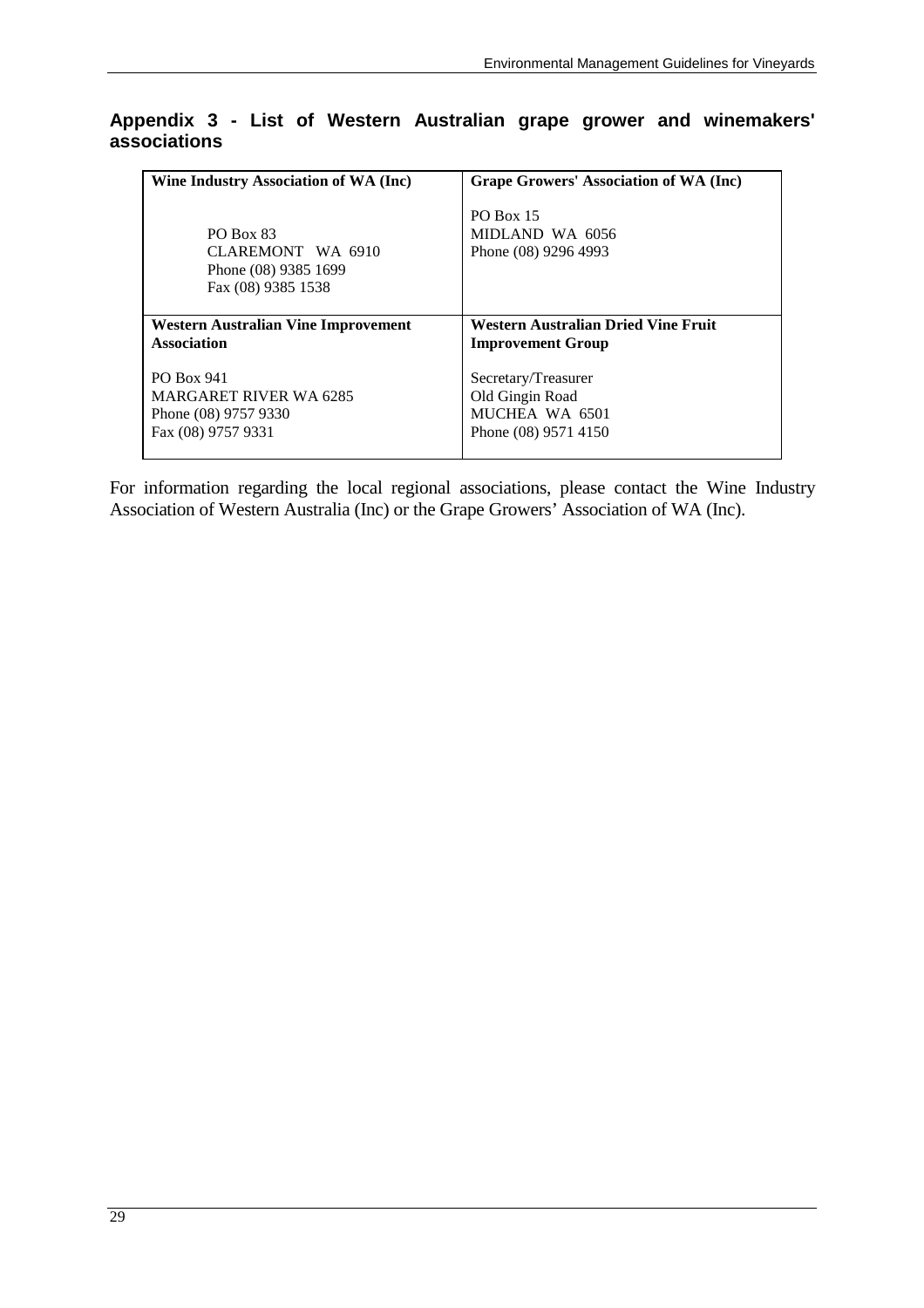## **Appendix 4 - Handling of harmful chemicals**

Generally, viticulture cannot be carried out without the use of chemicals. However, every effort must be made to use chemicals safely and for the purpose and in a manner for which they were intended.

- Only registered pesticides or crop regulators should be used and the action of the chemical should be well understood before application. All chemicals must be used in the manner and for the purpose prescribed on the label and in accordance with the Health (Pesticide) Regulations. To do otherwise is an offence and may harm operators, neighbours and the environment.
- All chemicals should be stored securely and safely (i.e. in a properly ventilated lockable shed) to minimise contamination of other goods or the surrounding environment and limit access to authorised persons only. The storage area should be constructed of non-flammable materials on hard stand flooring, isolated from nearby fire hazards and located away from low lying areas subject to flooding. It should be sited and constructed so that any spillage will be contained by bunding and will not contaminate any nearby drainage or watercourse.
- Protective clothing, including face guards, should be worn when decanting and mixing chemicals. Refer to the specific chemical Material Safety Data Sheets for details. Suppliers of chemicals have the Material Safety Data Sheets for each chemical they sell.
- Pesticide mixing should be done in a bunded containment area or off-site, away from watercourses or drains. If on-site mixing or storage cannot be avoided then it is recommended that the storage and mixing of chemicals should be completed in bunded areas that are designed not to overflow (i.e. weatherproofed and with a capacity greater than the volume of the largest storage container). The bunding should incorporate a facility that enables chemical spills to be collected and returned to the storage containers. The areas where these facilities are located shall be separated from any water resource, floodplains and dam irrigation pump sheds. Empty chemical containers should not be stored near watercourses or groundwater resources.
- Spill kits should be located in the vicinity of the chemical storage or mixing areas. 20 litres of "kitty litter" is suitable to soak up any spillage and a 40-60 litre clean container should be available in which to place the litter or absorbent material containing the chemical. Advice should be sought from the local government environmental health officer on how to

dispose of the contaminated litter or other absorbent material. Refer to details of spill management in the Material Safety Data Sheets.

- If the chemical spill occurs in a public place (e.g. on a road or in a town), or otherwise is likely to endanger public health and safety, then the local government authority (LGA) should be advised so that they can manage the clean up. In the event of a large spill the LGA will contact the Fire and Rescue Service, and experts from the Health Department, Department of Environmental Protection and the Water and Rivers Commission.
- If the spill is on a vineyard and public safety is not threatened, the vigneron is responsible for the spill clean up. The actual treatment depends on the chemical, how much has spilled and where the spill occurs. If serious environmental pollution is a likely result, then the Department of Environmental Protection should be alerted. If residues in agricultural produce are a possible outcome, then the Department of Agriculture should be alerted, as the Agricultural Produce (Chemicals Residues) Act 1983 may need to be invoked. If a licensed Pest Control Operator caused the spill, then under the terms of their licence, they must notify the Health Department.
- Records of chemical purchases, chemicals stored, their usage and disposal should be kept for a minimum of 2 years. Producers should maintain up to date and informative spray diaries, which record such information as date of spraying, rate and type of chemicals used, crop sprayed, etc. This should help in analysing the effectiveness of chemical applications.

#### **Spraying practices**

- All spray equipment should be properly set up and calibrated before chemicals are applied. Trial runs with equipment (using water) are recommended to ensure the rate of application is even and correct.
- Some spraying equipment produces large amounts of very fine droplets and in moderate breezes offsite spray drift is likely. The spray pressure, nozzle type and nozzle dimensions should be selected to ensure that the generation of very fine spray droplets is avoided. A droplet size in the range 300 - 500 microns should ensure good coverage and minimise spray drift.
- Wetting agents (e.g. special oils, detergents) have been shown to reduce spray drift. Under some conditions, they can improve the effectiveness of sprays in controlling diseases.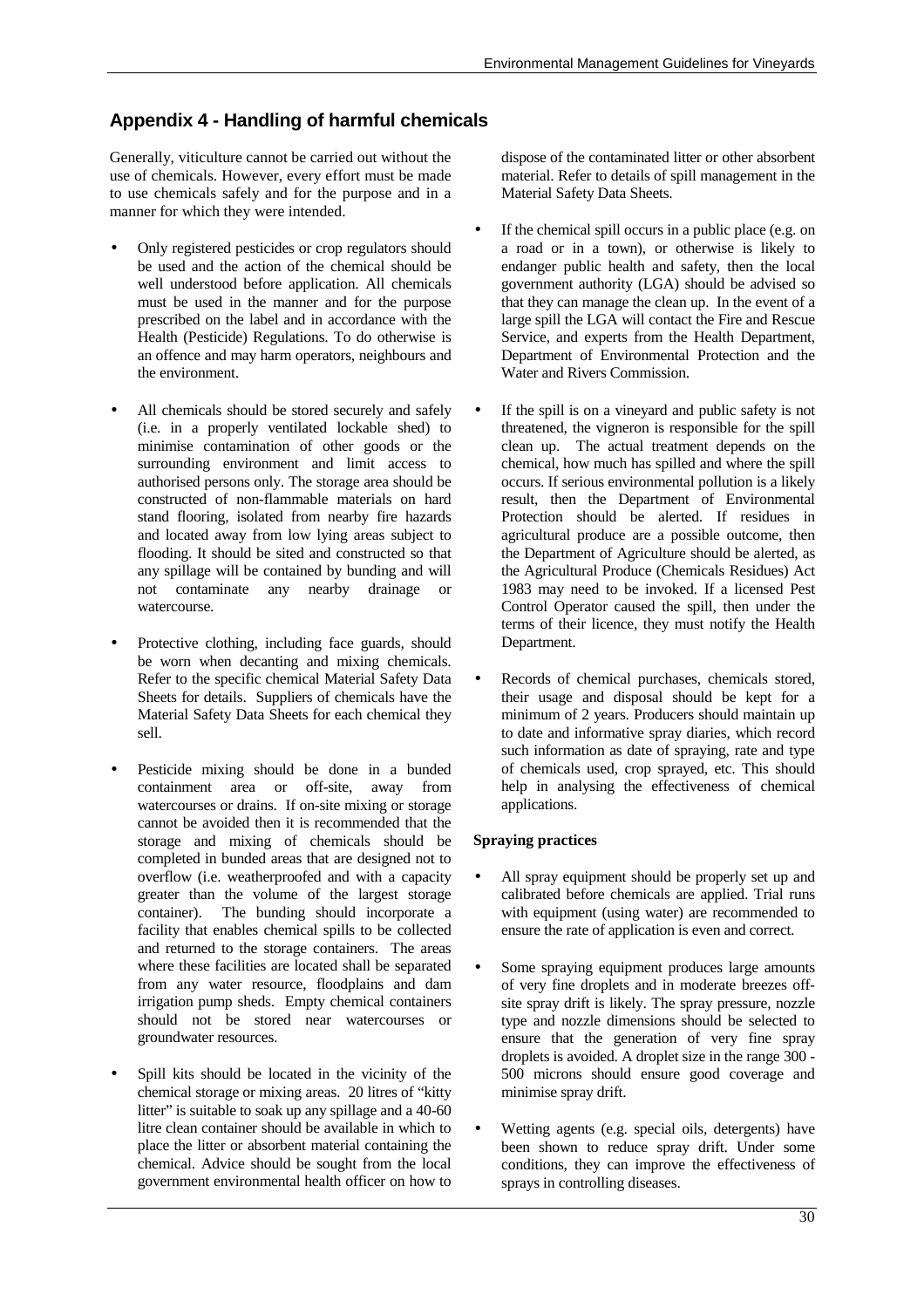- Protective clothing, including face guards, should be worn when handling and applying chemicals. Refer to the specific chemical Material Safety Data Sheets for details.
- Vignerons who regularly using agricultural chemicals should undergo annual medical examinations for pesticide residues, to guard against over-exposure.
- Due care should be taken by the persons applying chemicals in the vineyard.
- It is often difficult to accurately apply sprays to a diverse and changing canopy. Equipment should be calibrated regularly to reduce the amount of over spray leading to possible off-site contamination. Retailers and/or manufacturers can also be contacted to ensure the spray equipment is calibrated properly.
- High volume mist sprayers should not be used in wind velocities likely to cause spray drift that could affect the applicator or other staff working in the vicinity or off-site situations.
- All chemicals in the spray tank should be used up or recycled and the spray tanks washed out and the diluted residue sprayed out into the vineyard. Concentrated residues should not be allowed to run to waste on the ground or into water systems.
- Grapes should not come into contact with unregistered chemicals at any time during the season.
- Vignerons should be aware before spraying any chemical of the recommended withholding periods prior to harvesting. Vignerons should liaise with the winery and AWRI to ensure the appropriate withholding periods are met prior to the fruit sent to market.

#### **Safe disposal of empty pesticide containers**

• Empty pesticide containers must be disposed of correctly in accordance with the Health (Pesticide) Regulations. If they are left lying around with chemical residues, contamination or even poisoning of people, stock or crops may occur.

- When preparing sprays, operators should empty the container into the sprayer mixing tank and drain for at least 30 seconds until empty. Recommended practice is to fill emptied containers at least 1/10th full with water and rinse out. Repeat at least three times. Add the rinse water to the chemical tank in the place of an equivalent quantity of make-up water.
- The brochure "Preparing Farm Chemical Containers for Safe Disposal" by AVCARE (National Association for Crop Protection and Animal Health), should be followed.
- Operators should contact their local council for details of the DrumMuster program. DrumMuster is the collection scheme for non-returnable rigid metal and plastic containers used in the packaging of crop production products and animal health products. This Industry Waste Reduction Scheme has been developed by the National Farmers Federation (NFF), AVCARE (the National Association for Crop Protection and Animal Health), the Veterinary Manufacturers and Distributors Association (VMDA) and the Australian Local Government Association (ALGA) as the solution to safe disposal of cleaned chemical containers.
- Since February 1 1999, farmers pay DrumMuster a levy of 4 cents per litre or kilogram levy on crop protection and on-farm animal health products sold in non-returnable chemical containers over 1 litre or kilogram in content. Containers that are designed for multiple use or to minimise waste (such as water soluble packaging that dissolves in the spray tank) are not subject to the DrumMuster levy.
- It is illegal to burn pesticide containers. Empty pesticide containers should not be buried on the farm or vineyard. In PDWSAs all used pesticide containers should be removed from the premises to an approved waste facility.
- For further information on disposing of empty pesticide containers, contact your local Agriculture Protection Board or Department of Agriculture.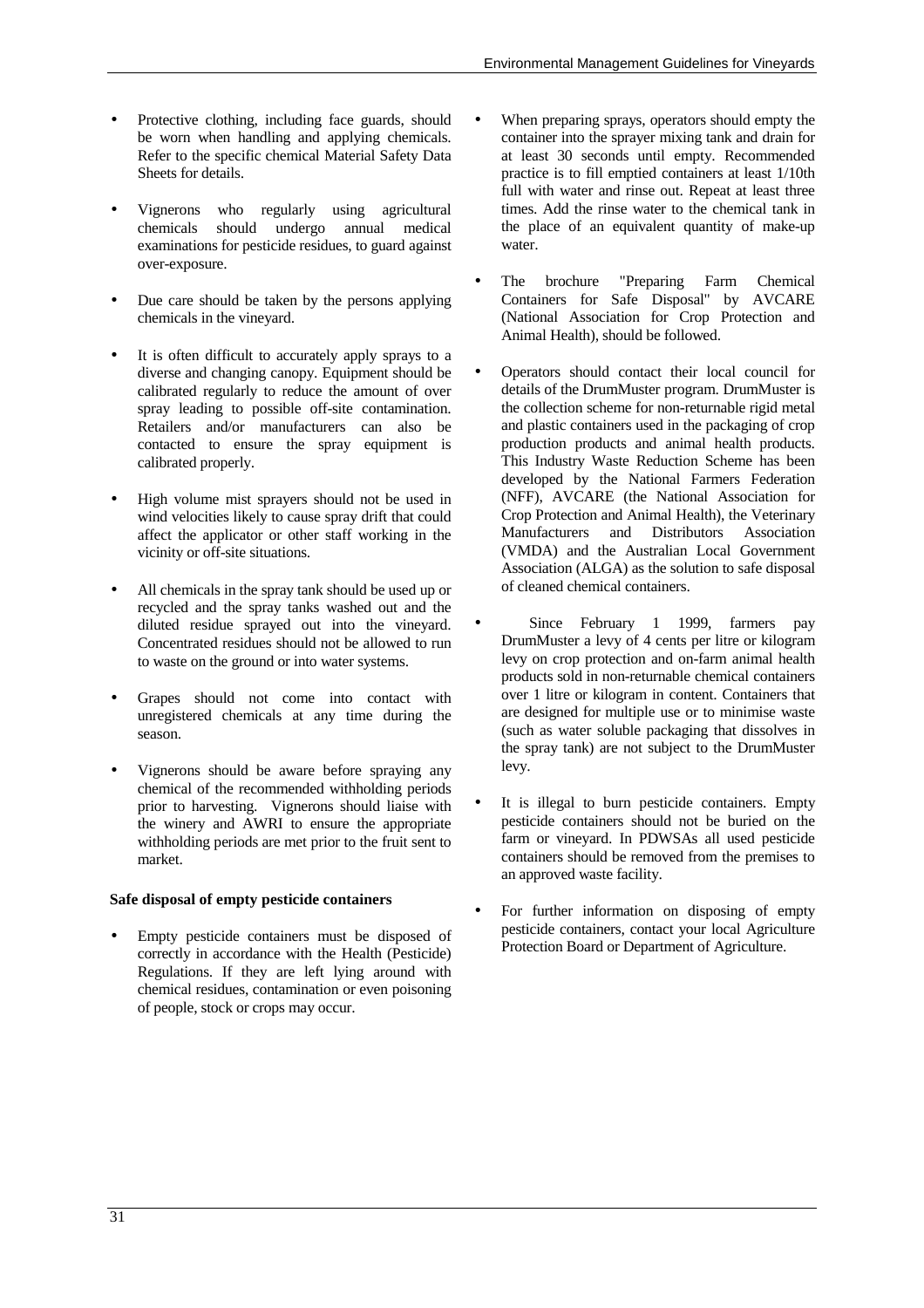## **Contacts for ChemCert**

ChemCert WA 88 Westview St Scarborough WA 6019 Phone/Fax (08) 9341 5325

## **List of Shires with DrumMuster programs in place.**

| <b>Position</b>                | <b>Shire</b>                    | <b>Mailing Address</b>  |                               | <b>Phone Number</b> |
|--------------------------------|---------------------------------|-------------------------|-------------------------------|---------------------|
| <b>Chief Executive Officer</b> | Shire of Augusta-Margaret River | <b>PO Box 61</b>        | <b>MARGARET RIVER WA 6285</b> | 9780 5255           |
| <b>Chief Executive Officer</b> | Shire of Beverley               | PO Box 20               | BEVERLEY WA 6304              | 9646 1200           |
| <b>Chief Executive Officer</b> | Shire of Boyup Brook            | PO Box 2                | <b>BOYUP BROOK WA 6244</b>    | 9765 1200           |
| <b>Chief Executive Officer</b> | Shire of Bridgetown-Greenbushes | PO Box 271              | BRIDGETOWN WA 6255            | 9761 1555           |
| <b>Chief Executive Officer</b> | City of Bunbury                 | PO Box 21               | <b>BUNBURY WA 6230</b>        | 9780 8222           |
| <b>Chief Executive Officer</b> | Shire of Busselton              | PO Box 84               | <b>BUSSELTON WA 6280</b>      | 9781 0444           |
| <b>Chief Executive Officer</b> | Shire of Capel                  | PO Box 369              | CAPEL WA 6271                 | 9727 2030           |
| <b>Chief Executive Officer</b> | Shire of Chittering             | PO Box 70               | BINDOON WA 6502               | 9576 1044           |
| <b>Chief Executive Officer</b> | Shire of Collie                 | <b>Throssell Street</b> | <b>COLLIE WA 6225</b>         | 9734 1000           |
| <b>Chief Executive Officer</b> | Shire of Corrigin               | <b>PO Box 221</b>       | <b>CORRIGIN WA 6375</b>       | 9063 2203           |
| <b>Chief Executive Officer</b> | Shire of Dardanup               | 1 Council Drive         | EATON WA 6232                 | 9724 0000           |
| <b>Chief Executive Officer</b> | Shire of Donnybrook-Balingup    | PO Box 94               | DONNYBROOK WA 6239            | 9731 1106           |
| <b>Chief Executive Officer</b> | Shire of Dumbleyung             | PO Box 99               | <b>DUMBLEYUNG WA 6530</b>     | 9863 4012           |
| <b>Chief Executive Officer</b> | Shire of Harvey                 | PO Box 163              | HARVEY WA 6232                | 9729 0300           |
| <b>Chief Executive Officer</b> | Shire of Jerramungup            | PO Box 92               | <b>JERRAMUNGUP WA 6337</b>    | 9835 1022           |
| <b>Chief Executive Officer</b> | Shire of Kent                   | <b>Richmond Street</b>  | NYABING WA 6341               | 9829 1051           |
| <b>Chief Executive Officer</b> | Shire of Manjimup               | PO Box 1                | <b>MANJIMUP WA 6258</b>       | 9771 1366           |
| <b>Chief Executive Officer</b> | Shire of Merredin               | PO Box 42               | MERREDIN WA 6415              | 9041 1611           |
| <b>Chief Executive Officer</b> | Shire of Nannup                 | PO Box 11               | NANNUP WA 6275                | 9756 1018           |
| <b>Chief Executive Officer</b> | Shire of Nungarin               | PO Box 8                | NUNGARIN WA 6490              | 9046 5006           |
| <b>Chief Executive Officer</b> | Shire of Quairading             | PO Box 38               | <b>QUAIRADING WA 6383</b>     | 9645 1001           |
| <b>Chief Executive Officer</b> | Shire of Wagin                  | PO Box 200              | WAGIN WA 6315                 | 9861 1177           |
|                                |                                 |                         |                               |                     |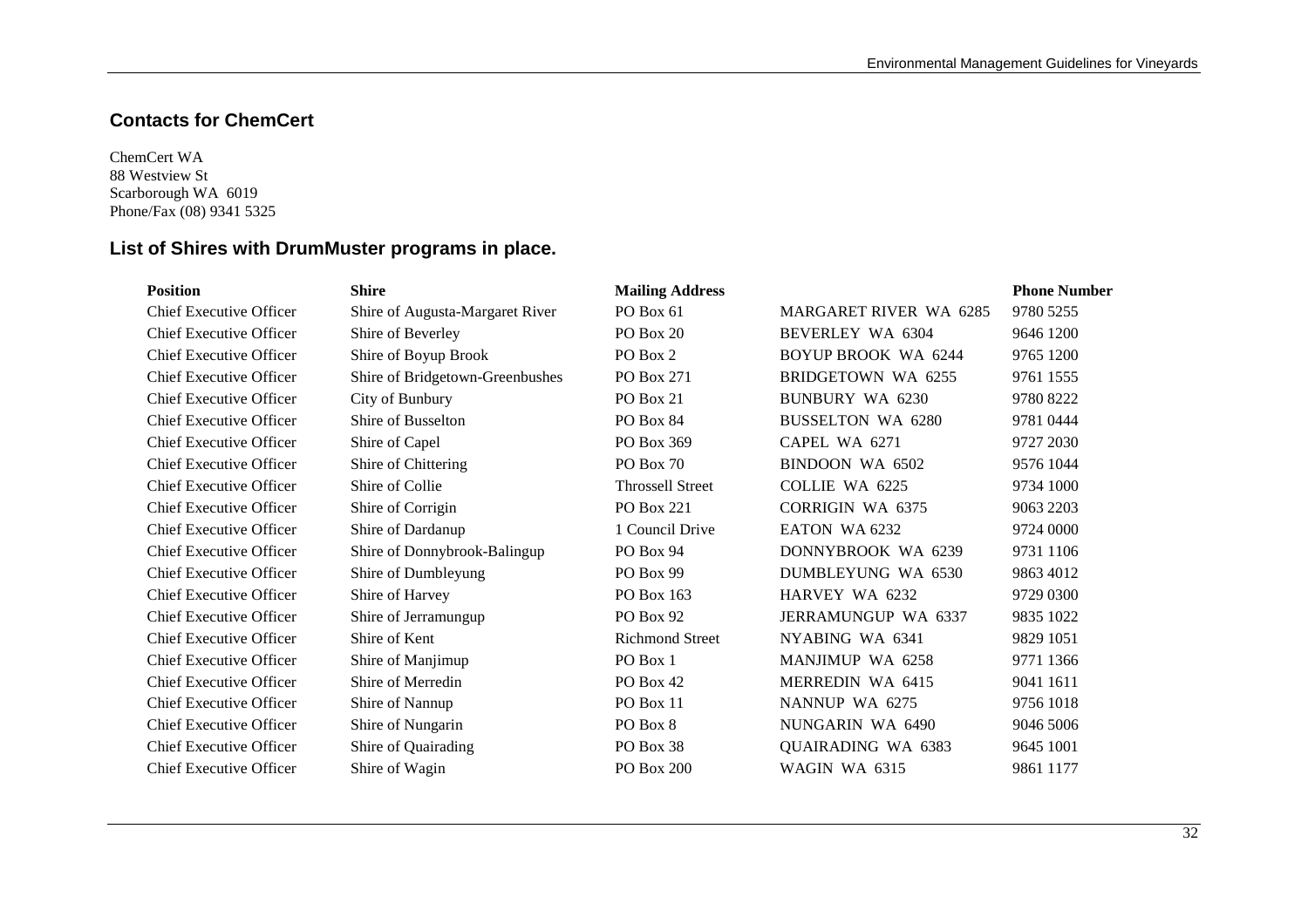## **List of Shires with DrumMuster agreements but which do not have the complete program in place.**

| <b>Position</b>                | <b>Shire</b>           | <b>Mailing Address</b> |                          | <b>Phone Number</b> |
|--------------------------------|------------------------|------------------------|--------------------------|---------------------|
| <b>Chief Executive Officer</b> | Shire of Coorow        | PO Box 42              | COOROW WA 6515           | 9952 1103           |
| Chief Executive Officer        | Shire of Cuballing     | PO Box 13              | <b>CUBALLING WA 6311</b> | 9883 6074           |
| Chief Executive Officer        | Shire of Cunderdin     | Lundy Avenue           | <b>CUNDERDIN WA 6407</b> | 9635 1005           |
| Chief Executive Officer        | Shire of Dalwallinu    | PO Box 141             | DALWALLINU WA 6609       | 9661 1001           |
| <b>Chief Executive Officer</b> | Shire of Dowerin       | PO Box 11              | DOWERIN WA 6461          | 9631 1202           |
| <b>Chief Executive Officer</b> | Shire of Esperance     | PO Box 507             | <b>ESPERANCE WA 6450</b> | 9071 0666           |
| Chief Executive Officer        | Shire of Gnowangerup   | 28 Yougenup Road       | GNOWANGERUP WA 6335      | 9827 1007           |
| <b>Chief Executive Officer</b> | Shire of Katanning     | PO Box 130             | KATANNING WA 6317        | 9821 4200           |
| <b>Chief Executive Officer</b> | Shire of Kellerberrin  | PO Box 145             | KELLERBERRIN WA 6410     | 9045 4006           |
| Chief Executive Officer        | Shire of Kondinin      | PO Box 7               | KONDININ WA 6367         | 9889 1006           |
| <b>Chief Executive Officer</b> | Shire of Kulin         | <b>PO Box 125</b>      | KULIN WA 6365            | 9880 1204           |
| <b>Chief Executive Officer</b> | Shire of Lake Grace    | PO Box 50              | LAKE GRACE WA 6353       | 9865 1105           |
| <b>Chief Executive Officer</b> | Shire of Mingenew      | PO Box 120             | MINGENEW WA 6522         | 9928 1102           |
| Chief Executive Officer        | Shire of Moora         | <b>PO</b> Box 211      | MOORA WA 6510            | 9651 1401           |
| <b>Chief Executive Officer</b> | Shire of Mukinbudin    | PO Box 67              | MUKINBUDIN WA 6479       | 9047 1102           |
| <b>Chief Executive Officer</b> | Shire of Narembeen     | 1 Longhurst Street     | NAREMBEEN WA 6369        | 9064 7308           |
| <b>Chief Executive Officer</b> | Shire of Perenjori     | PO Box 22              | PERENJORI WA 6620        | 9973 1002           |
| <b>Chief Executive Officer</b> | Shire of Pingelly      | 17 Queen Street        | PINGELLY WA 6308         | 9887 1066           |
| <b>Chief Executive Officer</b> | Shire of Tambellup     | Norrish Street         | TAMBELLUP WA 6320        | 9825 1140           |
| <b>Chief Executive Officer</b> | Shire of Tammin        | PO Box 53              | TAMMIN WA 6409           | 9637 1101           |
| <b>Chief Executive Officer</b> | Shire of Three Springs | PO Box 117             | THREE SPRINGS WA 6519    | 9954 1001           |
| <b>Chief Executive Officer</b> | Shire of West Arthur   | <b>Burrowes Street</b> | DARKIN WA 6392           | 9736 1003           |
| <b>Chief Executive Officer</b> | Shire of Wickepin      | PO Box 19              | WICKEPIN WA 6370         | 9888 1005           |
| <b>Chief Executive Officer</b> | Shire of Williams      | PO Box 96              | WILLIAMS WA 6398         | 9885 1005           |
|                                |                        |                        |                          |                     |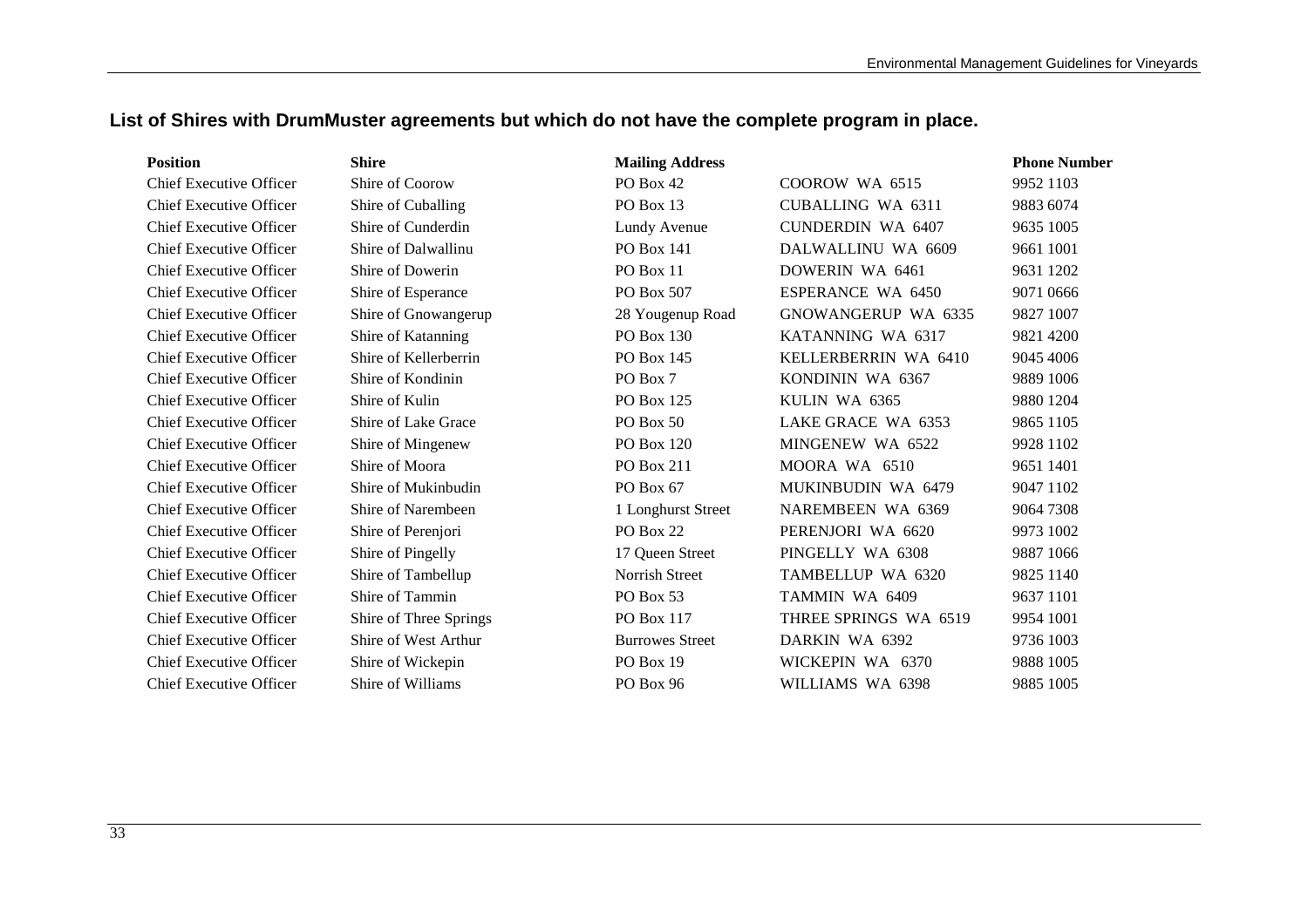## **Appendix 5 - HortGuardTM**

Under the banner of HortGuard<sup>TM</sup> all sectors of Western Australia's horticultural industry are working together to maintain maximum freedom from major pests, diseases and weeds and to minimise risk of chemical residues in produce. The overall goal of  $HortGuard^{TM}$  is to maintain the productivity and marketability of WA horticulture. The Viticulture Industry Protection Plan has been developed under the  $HortGuard^{TM}$  program and is available on the Department of Agriculture's website <www.agric.wa.gov.au> or by contacting the Department of Agriculture.

 $H$ ort $G$ uard<sup>TM</sup> focuses on the following key strategies:

#### *Threat identification and risk assessment*

A primary task under HortGuard<sup>TM</sup> is to coordinate identification of threats to productivity, sustainability and marketability, and assessment of the potential impact on local industries. HortGuard<sup>TM</sup> strengthens work already being done in State, interstate and international threat identification and risk assessment programs.

#### *Barrier quarantine*

Improved threat identification and communication under HortGuard<sup>TM</sup> assists the Australian Quarantine & Inspection Service (AQIS), Department of Agriculture and viticulturists to ensure that the entry, establishment and spread into Western Australia of exotic plant pests, diseases and weeds is minimised.

#### *Surveillance*

Under HortGuard™, targeted surveillance programs are identified for serious threats. Horticulturists and the community have an important role in reporting new or unusual weeds, pests and diseases.

#### *Incident response*

Industry specific incident response plans are developed incorporating valuable lessons learnt from previous outbreaks of pests and diseases. These plans enable Department of Agriculture and industry to respond more effectively during an incident.

#### *Containment, eradication and management*

Through HortGuard<sup>TM</sup>, recommendations are made regarding improved control and eradication activities for pests, diseases and weeds. Priority is given to those threats with the greatest threat on investment to industry and government.

#### *Research and development*

 $H$ ort $G$ uard<sup>TM</sup> helps identify priority areas for research relevant to the protection of the horticultural industry and encourages national development and integration of protection-based research.

#### *Communications and training*

A HortGuard<sup>TM</sup> communication plan is used to promote key messages to those who can contribute to the protection of the horticultural industry. It also identifies training needs and develops training programs.